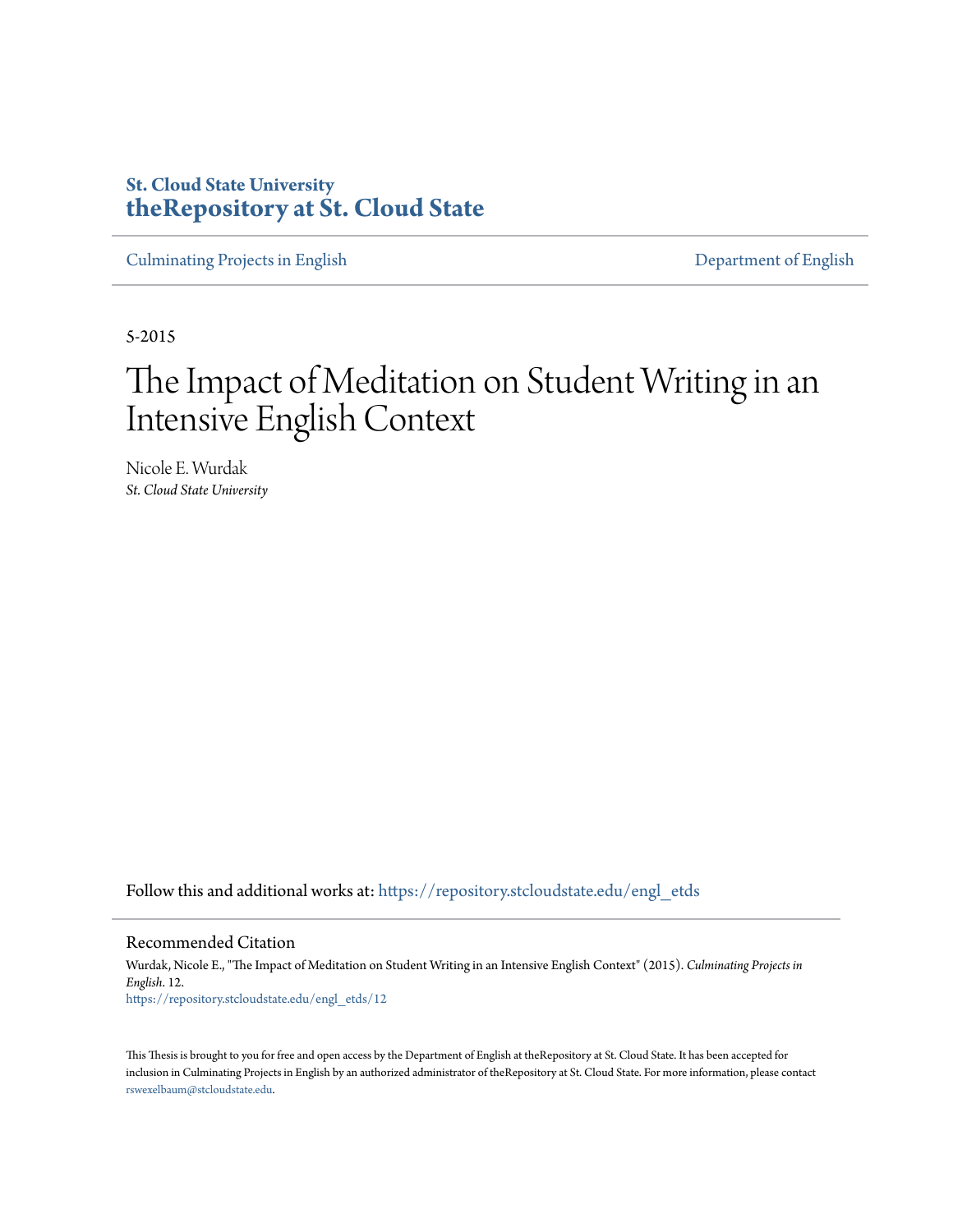## The Impact of Meditation on Student Writing in an Intensive English Context

by

Nicole. E Wurdak

A Thesis

Submitted to the Graduate Faculty of

St. Cloud State University

in Partial Fulfillment of the Requirements

for the Degree

Master of Arts

April, 2015

Thesis Committee: James Robinson, Chairperson Choonkyong Kim Steven Hoover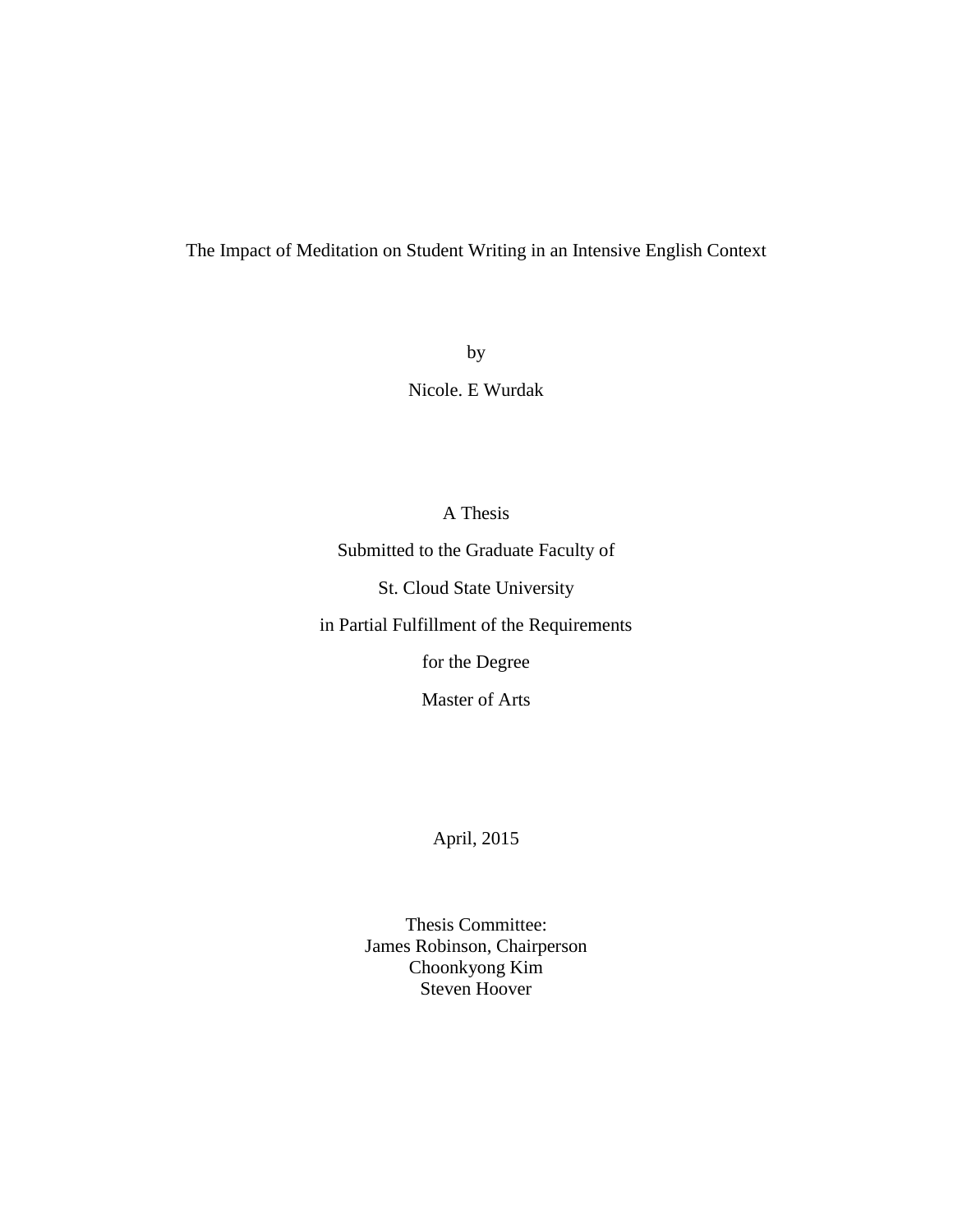#### **Abstract**

Writing in a foreign language is one of the most difficult and anxiety-inducing activities that language learners encounter (Barwick, 1995, Rife & Stacks, 1992). Meditation has been found to lessen student anxiety and increase mindfulness. Increased mindfulness and decreased anxiety aid students' academic performance (Goldin, Ramel, & Gross, 2009, Heeren & Philippot, 2011). This study investigated the effects of a single 5-minute guided meditation session on student in intermediate to advanced levels of an intensive English program. Student participants crafted two essays, one with no outside influence and one following the meditation. Essays were then compared to ascertain whether the single meditative session had any bearing on overall length, presence of cohesive markers, and diversity of vocabulary. Participants were also given a survey assessing their writing anxiety and general sense of mindfulness both before their first essay, and prior to any meditation, and following their second essay when they had participated in the meditation. Finally, selected students were interviewed individually to acquire a more in-depth response to the experience.

There were no significant differences in passage length, presence of cohesive markers, and vocabulary in the compositions written following a session of meditation. While the survey results were insignificant overall, five questions from the writing anxiety questions did show significance. Interestingly, while some of the significant questions seemed to indicate a positive response to the meditation, others did the opposite. The participants in the postmeditation qualitative interviews all indicated that they would enjoy the opportunity to regularly participate in classroom meditations were they offered.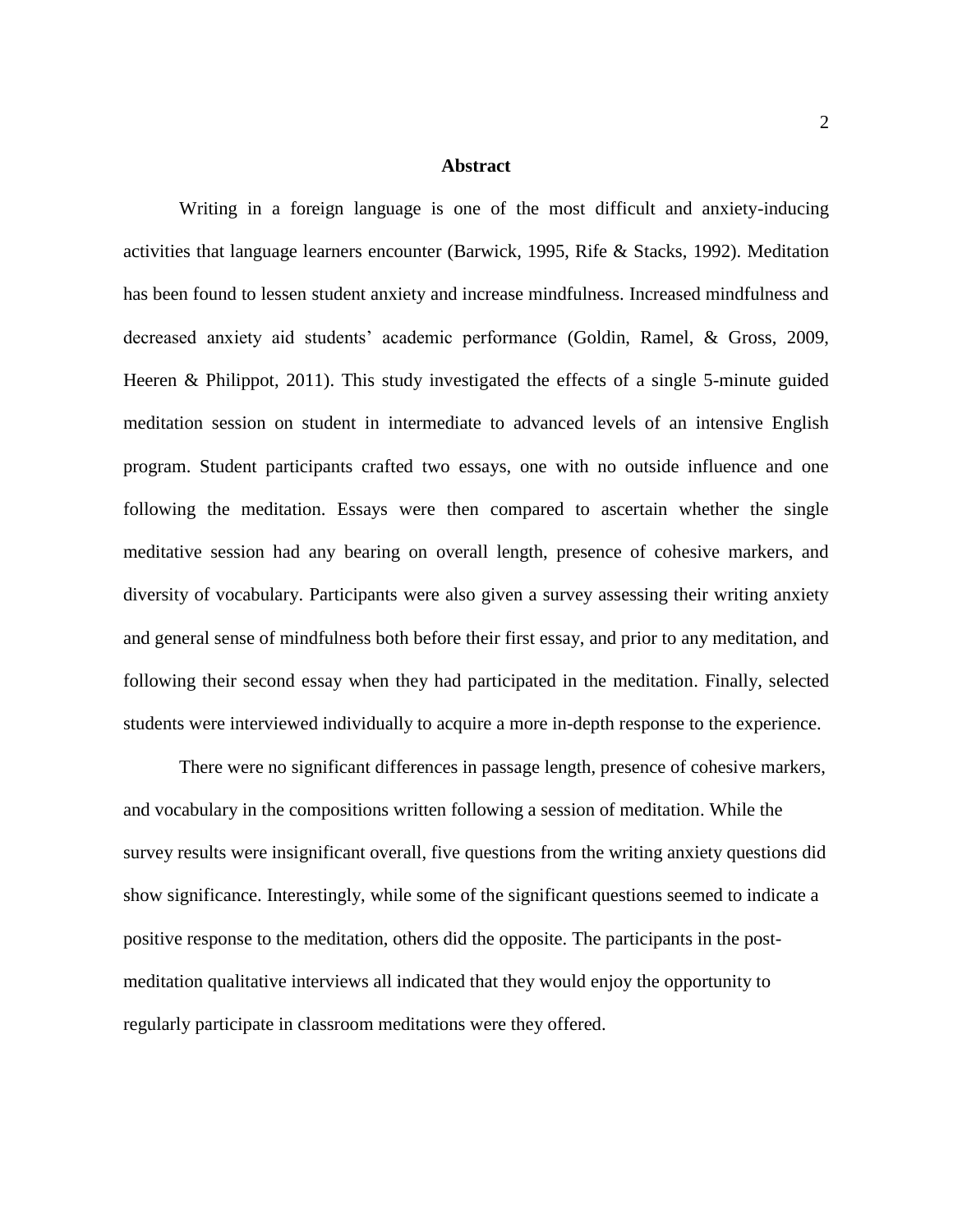Overall, this study shows that one session of meditation does not strongly affect students' writing or associated sense of anxiety. However, a longer study investigating the relationship between meditation and writing in the ESL context may provide more significant results.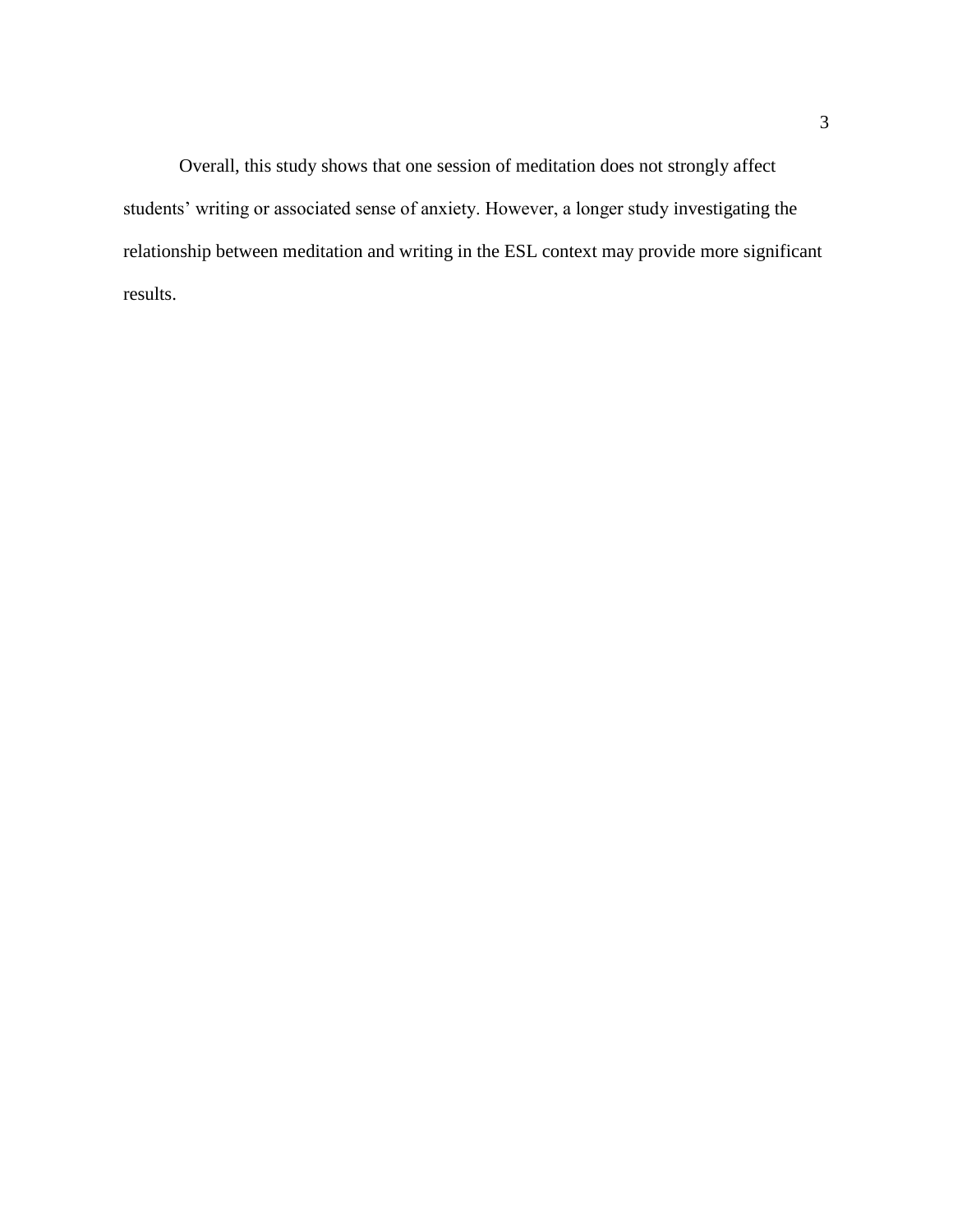#### **Dedication**

This project, as with most I have taken up, would not have been possible without the support of those around me.

I would like to thank my genius mother for instilling in me the love of higher learning and scientific investigation. Additionally, I'd like to thank her for editing and re-editing this culminating project and, in truth, for likely being the only person outside of my committee to read it in its entirety.

I'd like to thank my dashing husband for supporting me both emotionally and financially through portions of graduate school and for providing many much needed excuses to take a break from thesis work.

Finally, I'd like to thank my darling dog, Sydney, and cat, Maya, who spent countless hours snoring beside me while I typed this thesis.

Additional thanks could and should be given to many others including my thesis committee members, fellow graduate students, members of the statistics department, and other friends and family. While a thorough dedication would require more pages than this actual thesis, I hope I have expressed my gratitude through word and deed throughout the process.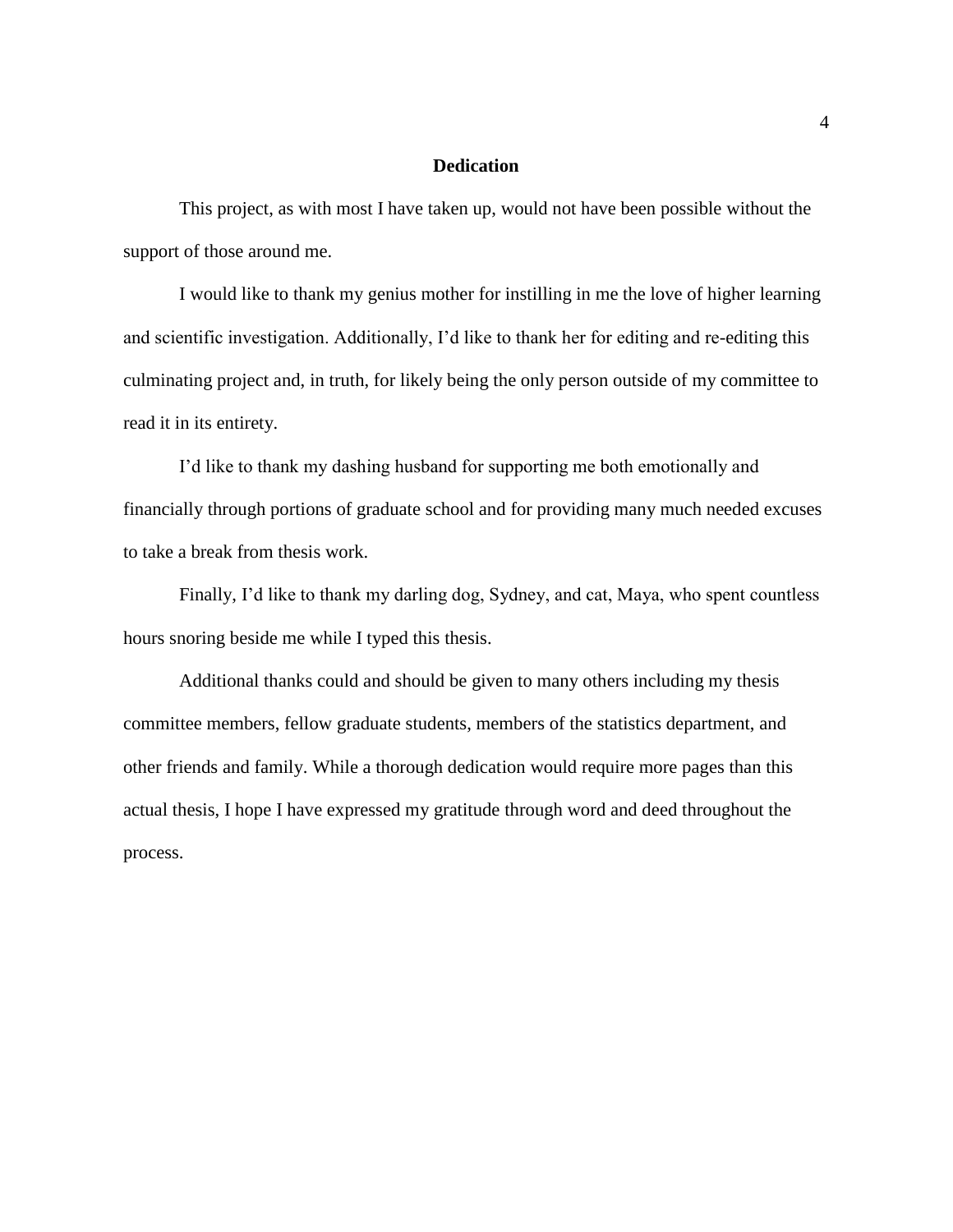"Quiet the mind and the soul will speak" -Ma Jaya Sat Bhagavati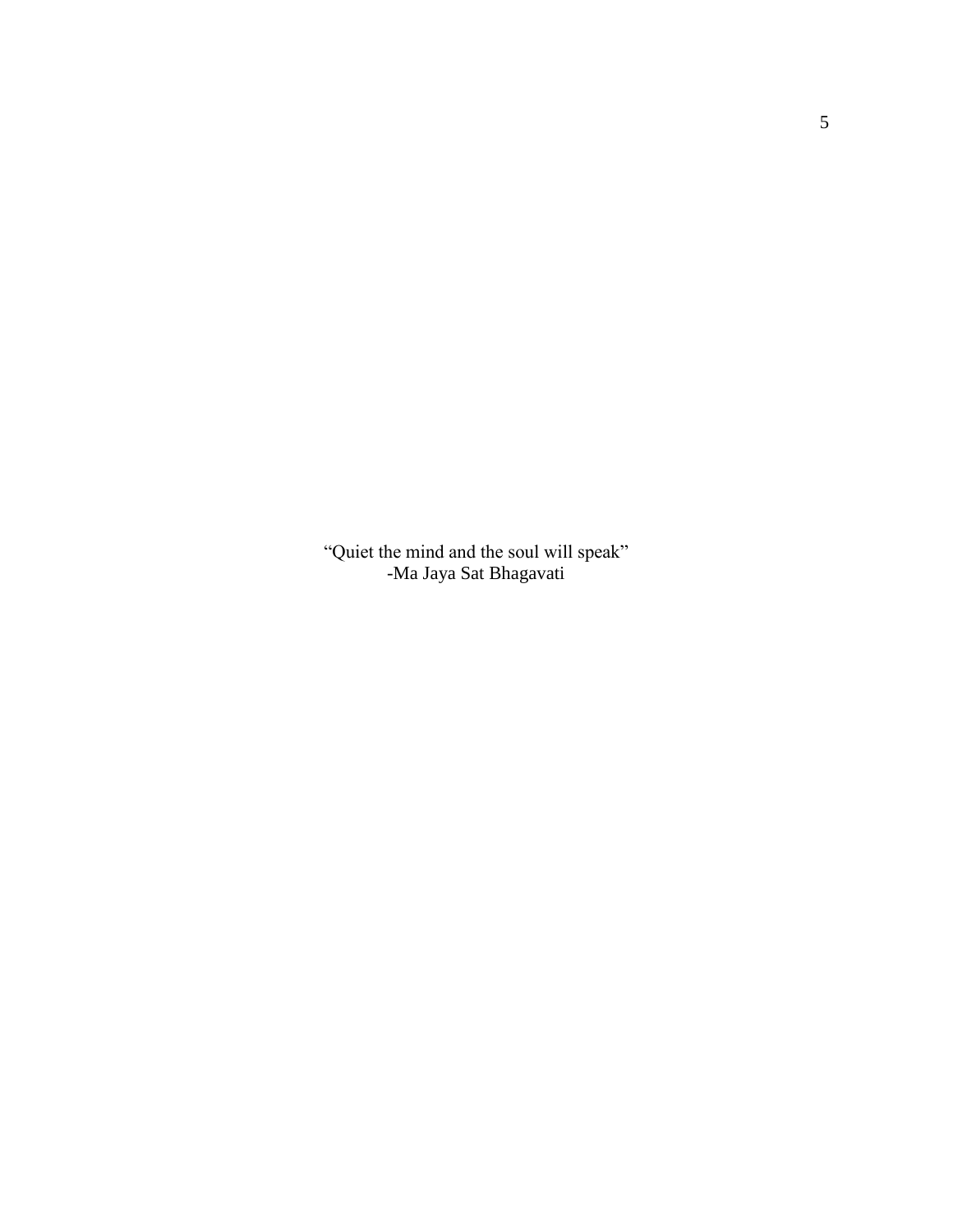## **Table of Contents**

|                | 8  |
|----------------|----|
|                | 9  |
| Chapter        |    |
| $\mathbf{I}$ . | 10 |
|                | 10 |
|                | 11 |
|                | 12 |
| II.            | 14 |
|                | 14 |
|                | 14 |
|                | 16 |
|                | 17 |
|                | 19 |
|                | 20 |
|                | 21 |
| Ш.             | 22 |
|                | 22 |
|                | 26 |
|                | 26 |
|                | 27 |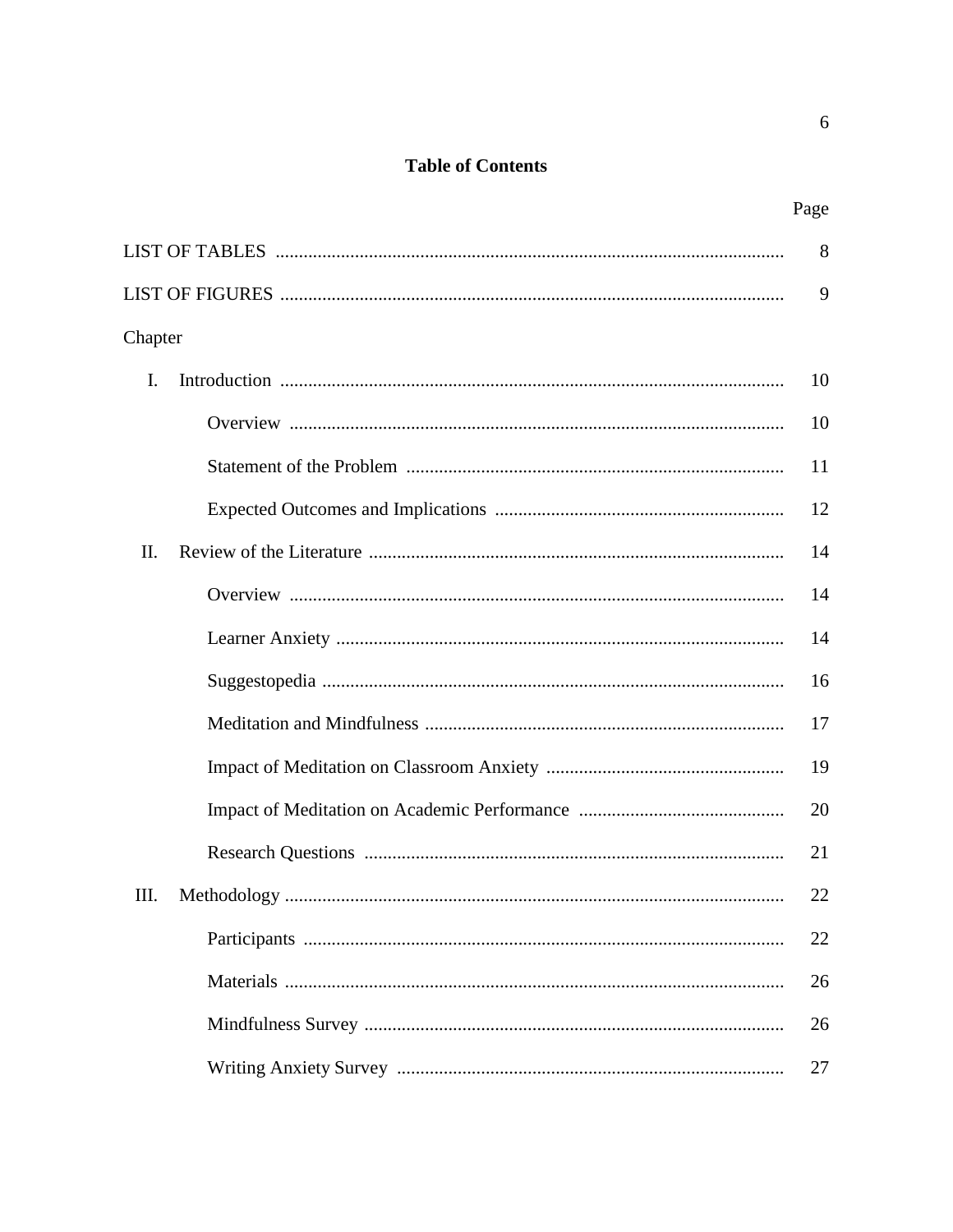| Chapter     | Page |
|-------------|------|
|             | 28   |
|             | 29   |
|             | 31   |
| IV.         | 34   |
|             | 34   |
| V.          | 43   |
|             | 43   |
|             | 45   |
|             | 46   |
|             | 48   |
|             | 50   |
| Appendices  |      |
| A.          | 55   |
| <b>B.</b>   | 60   |
| $C_{\cdot}$ | 62   |
| D.          | 64   |
| Ε.          | 66   |

 $\overline{7}$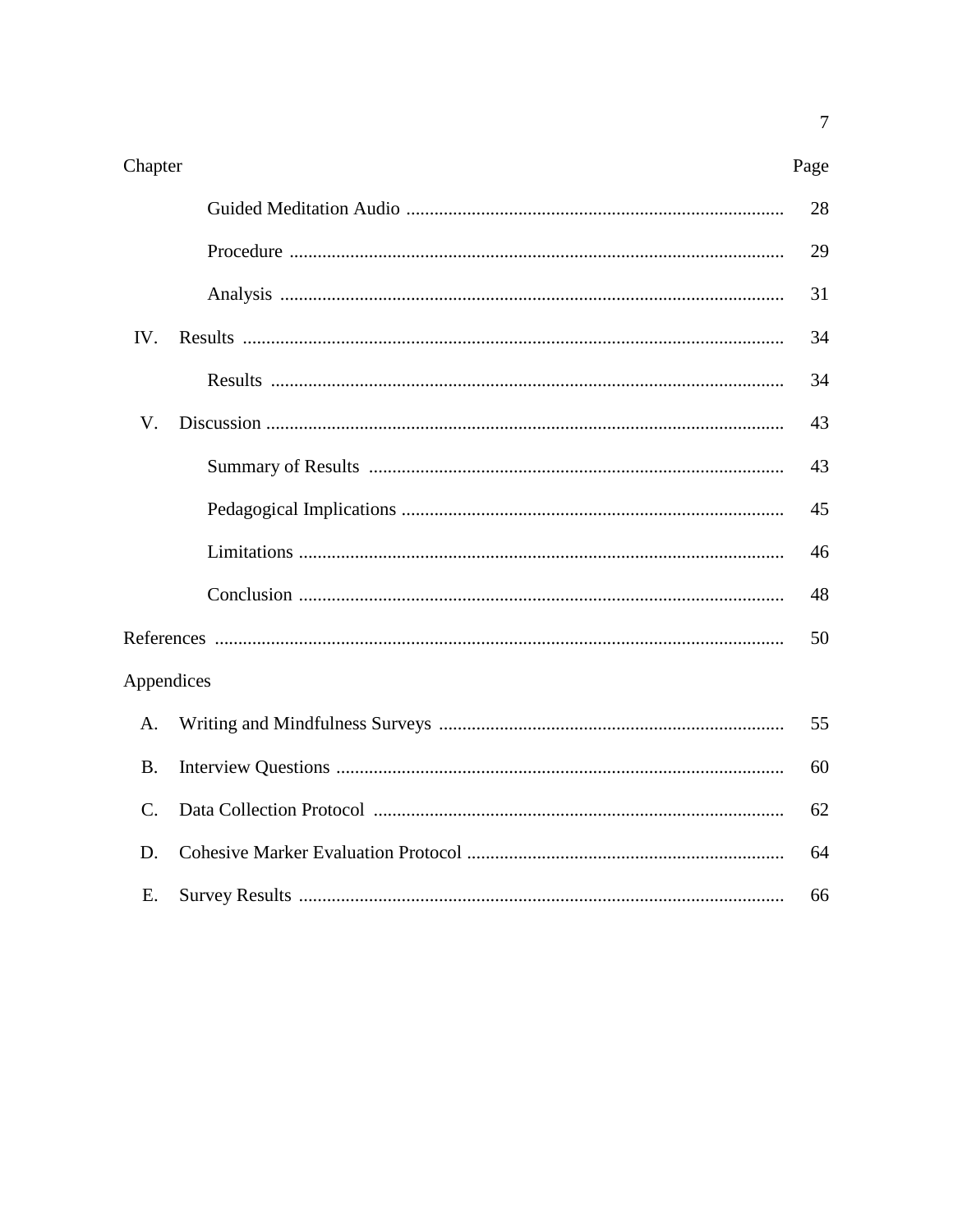## **List of Tables**

| Table | Page |
|-------|------|
|       | 24   |
|       | 35   |
| 3.    | 37   |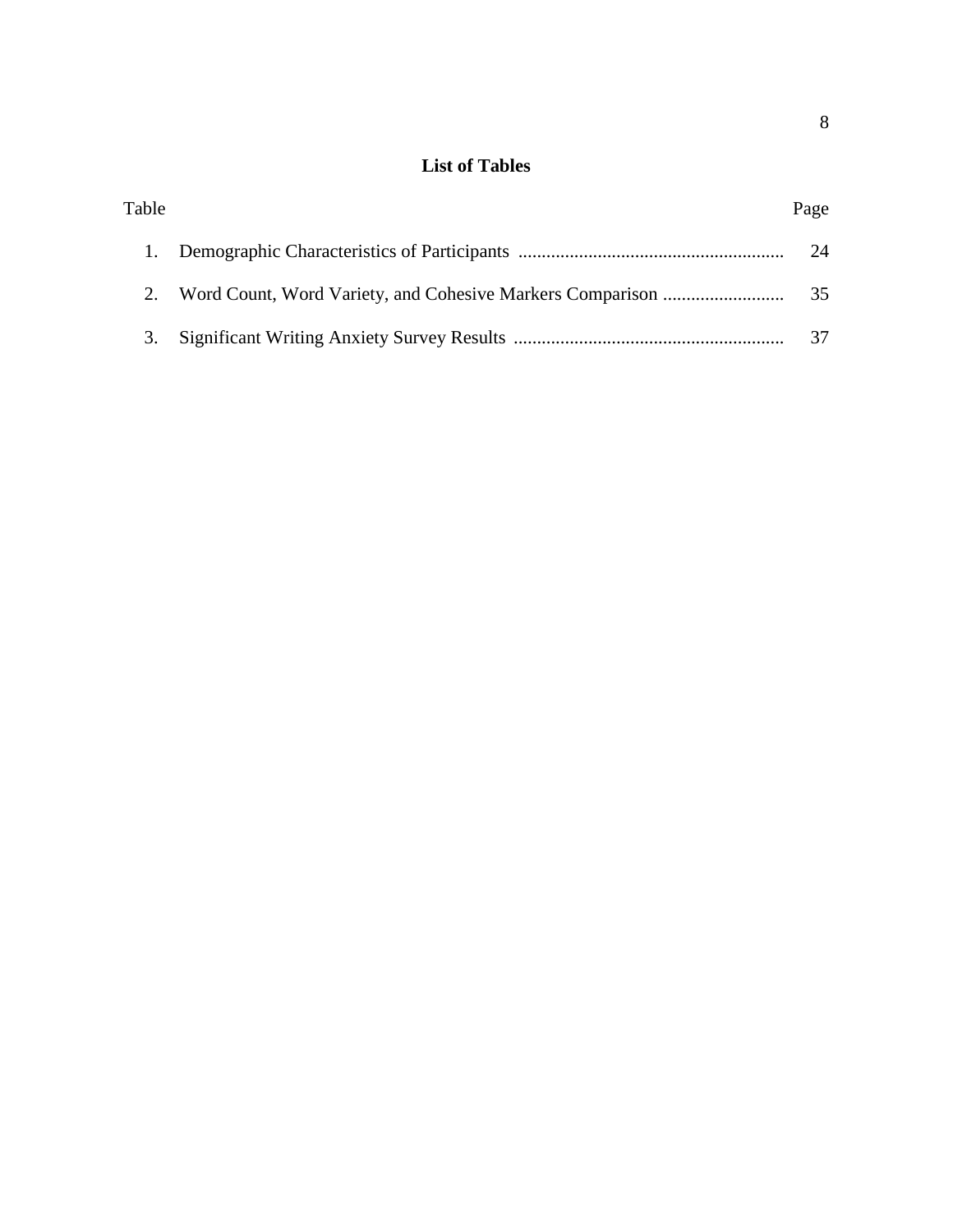## List of Figures

| Figure | Page |
|--------|------|
| 1.     | 38   |
| 2.     | 38   |
| 3.     | 38   |
| 4.     | 38   |
| 5.     | 39   |
| 6.     | 39   |
| 7.     | 39   |
| 8.     | 39   |
| 9.     | 40   |
| 10.    | 40   |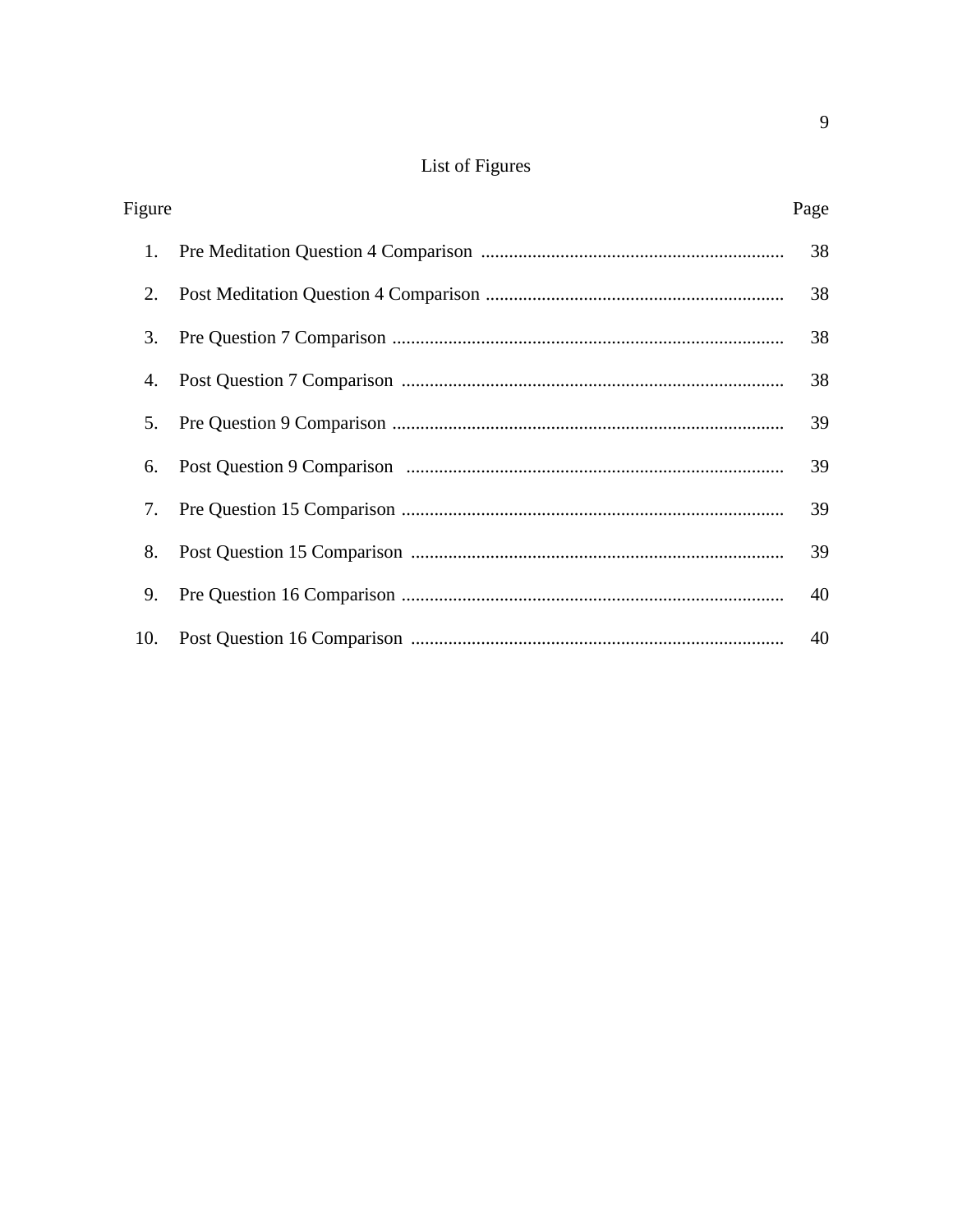#### **Chapter I: Introduction**

#### **Overview**

In the classroom, after issuing a writing prompt, I see students stop and stare. Their recently vibrant faces dull, their eyes glaze over, and, inevitably, one of two things happens. One group of students will proceed to spend the next 5 minutes staring at the prompt, without their pen ever reaching the paper. Then, after enough time has elapsed, they will slowly and cautiously write—eyebrows furrowed through each word. Students in the other group will start to twitch. They'll begin writing quickly and furiously, and the cacophony of their pens tapping their desks and their feet bouncing on the floor will fill the room with the sounds of effort.

The ability to write, and write well, is a paramount concern for most occupations and, as a result, it is a highly tested and greatly-valued language skill. However, it is an incredibly difficult task because writing requires authors to coordinate so many parts of language. A writer must transform his/her thoughts into words, find the correct vocabulary to match each thought, form syntactically correct sentences, and finally, assemble all of this information into a systematically-organized cohesive unit. At times when I myself have felt blocked while writing, I would stop and take several moments to breathe and detach my mind from the task. Though I did not recognize it then, these moments, small as simple though they were, served as my first experiences with meditation and writing.

I was first introduced to meditation in 2004 in several Buddhist temples while studying abroad in Thailand. The ease and calm with which the Buddhist monks approached their daily tasks and tribulations put me in awe. I was fascinated with their slowed and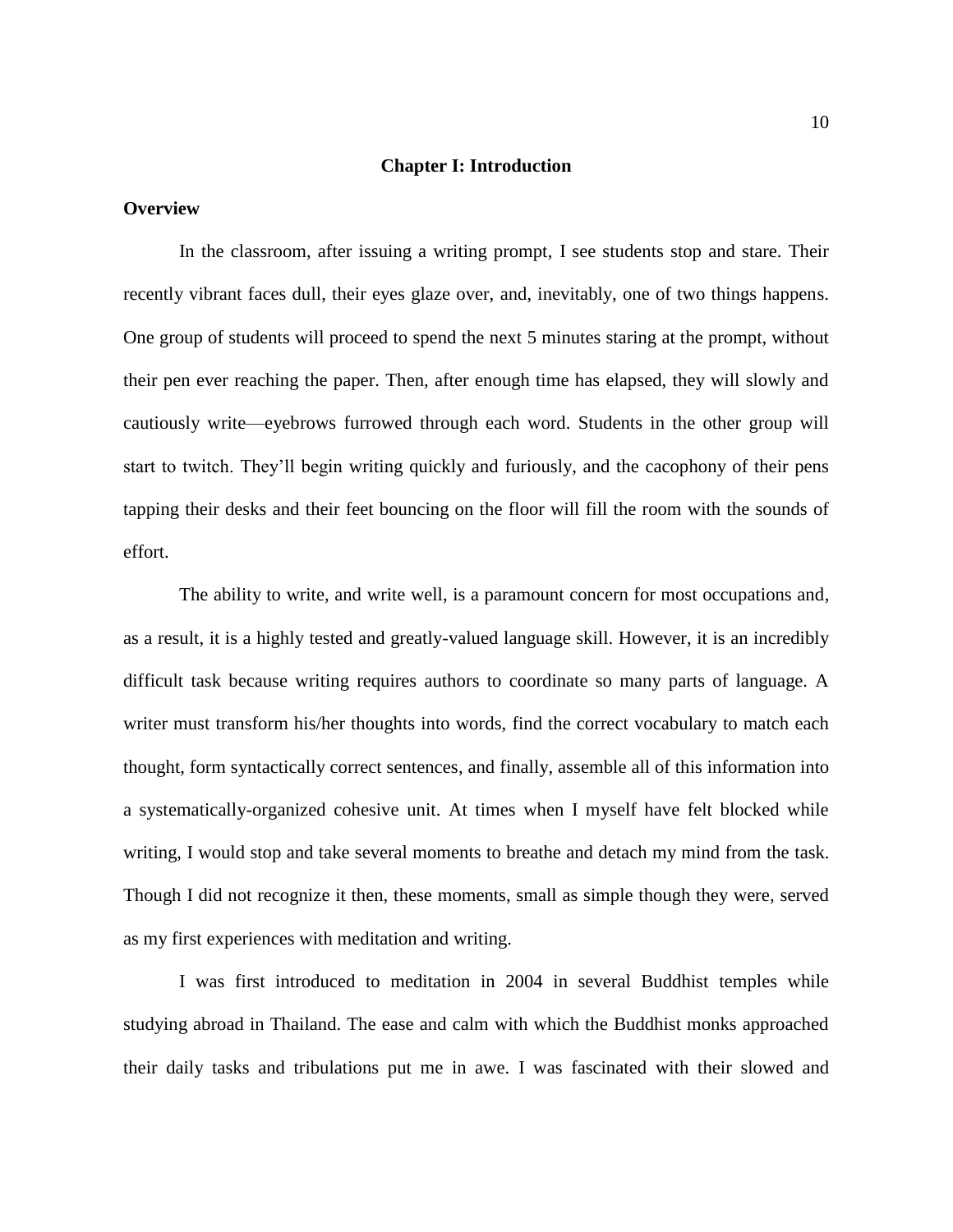intentional interaction with the external world. In later years, while working in a high-stress occupation, I attended an 8-week Mindfulness Based Stress Reduction (MBSR) course and witnessed individuals finding peace through controlled breathing in times of turmoil due to conditions such as incessant pain, PTSD, cancer treatment. Advancing further, I acquired a yoga instructor certification in my pursuit to learn more about the internal system's ability to regulate and affect external processes.

Prior to this project, I did not meditate. I loved researching the topic and was swayed by the fascinating results that I had seen in other studies, yet never found relief through meditation. In fact, many attempts, throughout my years of practice, left me more anxious than when I began. Several teachers I'd had in the past consoled me with their similar experiences, ensuring me that it just took more work to get to an ability level where one could calm down and enjoy meditation. I felt like there was a great deal of opportunity, so close at hand, that I could never reach, but so desperately wanted to. My own desire for meditative success combined with my background of research on the topic and experience with a multitude of anxious EL learners led me to pursue the investigation of the effect of meditation on student anxiety.

#### **Statement of Problem**

From this premise, I began to research the practice of meditation within a classroom setting and discovered that there has been a great deal of research conducted on the impact of meditation and of the resulting mindfulness on academic performance. However, much of this research focuses on the effect of meditation on either anxiety around classroom performance or on specific test scores (Hall, 1999; Keogh, Bond, & Flaxman, 2006; Mrazek, Franklin,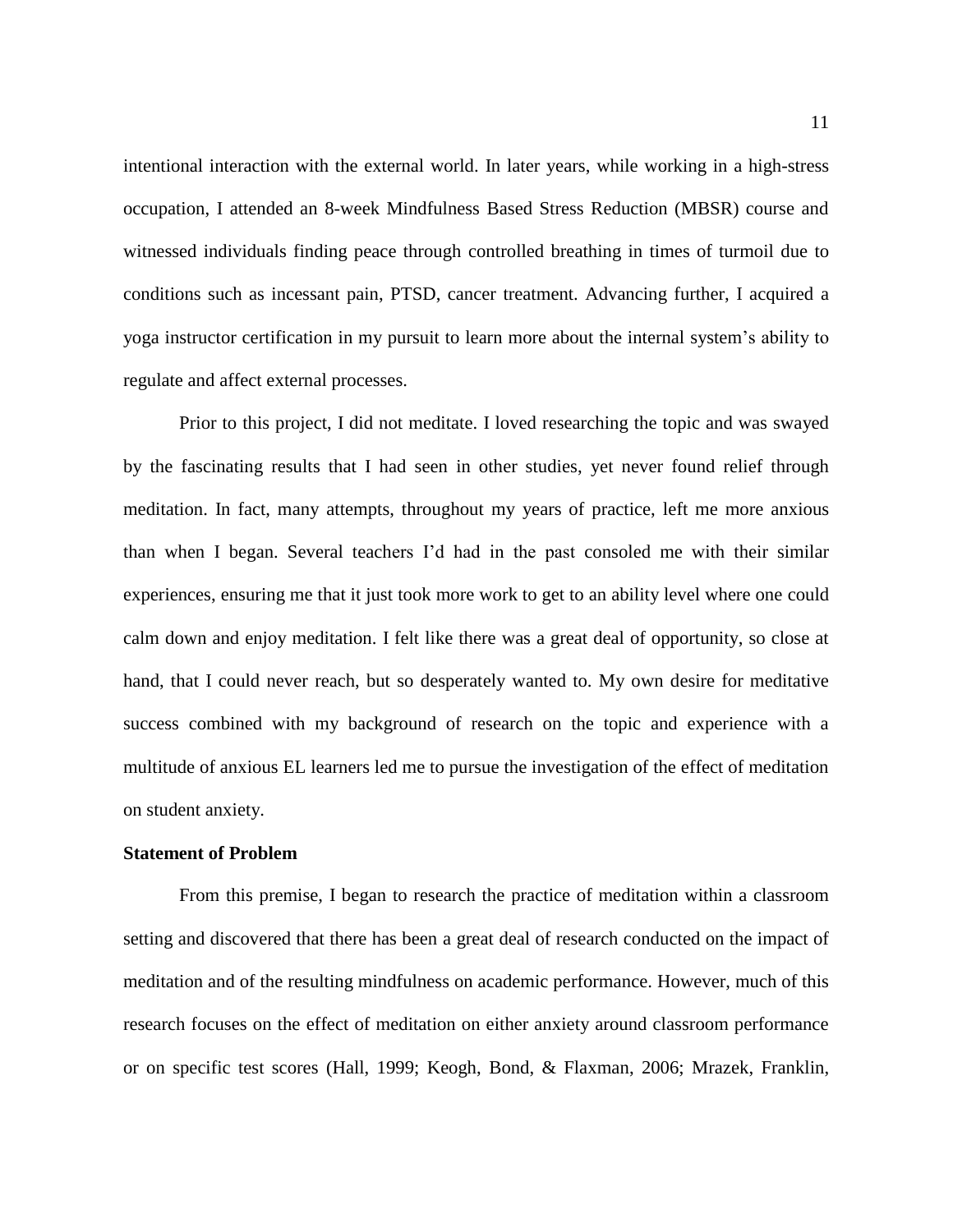Baird, Schooler, & Phillips, 2013). Consideration of these two findings caused me to wonder, what would be the impact of a meditative treatment on writing-related anxiety and the resulting compositions?

A survey of past meditation-related publications also showed that the research is largely conducted through an extended period of meditative instruction and practice. While the results of creating and establishing a meditative habit do correlate positively with academic performance, from my experience, it is not generally feasible to apply this longterm treatment within many classrooms. Therefore, I wanted to conduct this study to investigate the potential results of meditation following only one treatment, fully cognizant of the potential for nonexistent, inconsistent, or insignificant results. Moreover, as it is not likely that many ESL instructors have or could receive training in meditation guidance, this study will utilize the five-minute guided breathing meditation created by the UCLA Mindful Awareness Research Center and available without fee online (UCLA, 2013) instead of live instruction.

#### **Expected Outcomes and Implications**

There are three genres of study which have bearing upon the expectations for the one I proposed. First, several previous studies have determined that higher levels of writing anxiety correlate with poorer performance when creating a composition (Cheng, Horwitz, & Schallert, 1999; Martinez, Kock, & Cass, 2011; Riffe & Stacks, 1992). Secondly, investigations of the effect of meditation and mindfulness positively coincide with decreased levels of anxiety (Kabat-Zinn, 2009; Soons, Brouwers, & Tomic, 2010; Davidson et al., 2003). Finally, other studies indicate a positive correlation between meditation and higher levels of mindfulness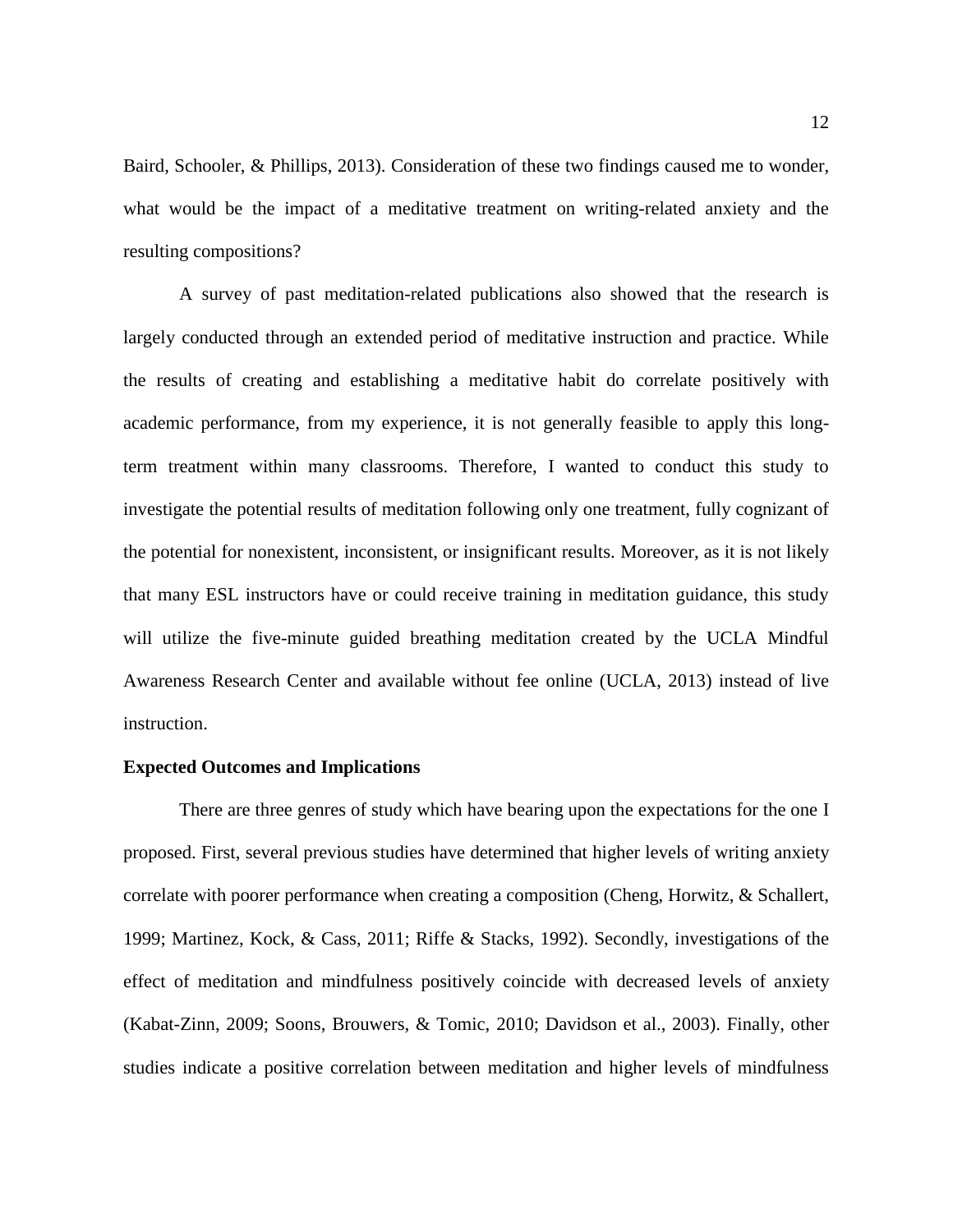and improved academic performance (Hall, 1999; Keogh et al., 2006; Mrazek et al., 2013). By intertwining the findings of these three genres of study one could surmise that engaging in a meditative practice prior to a writing performance might positively affect the quality of the work produced.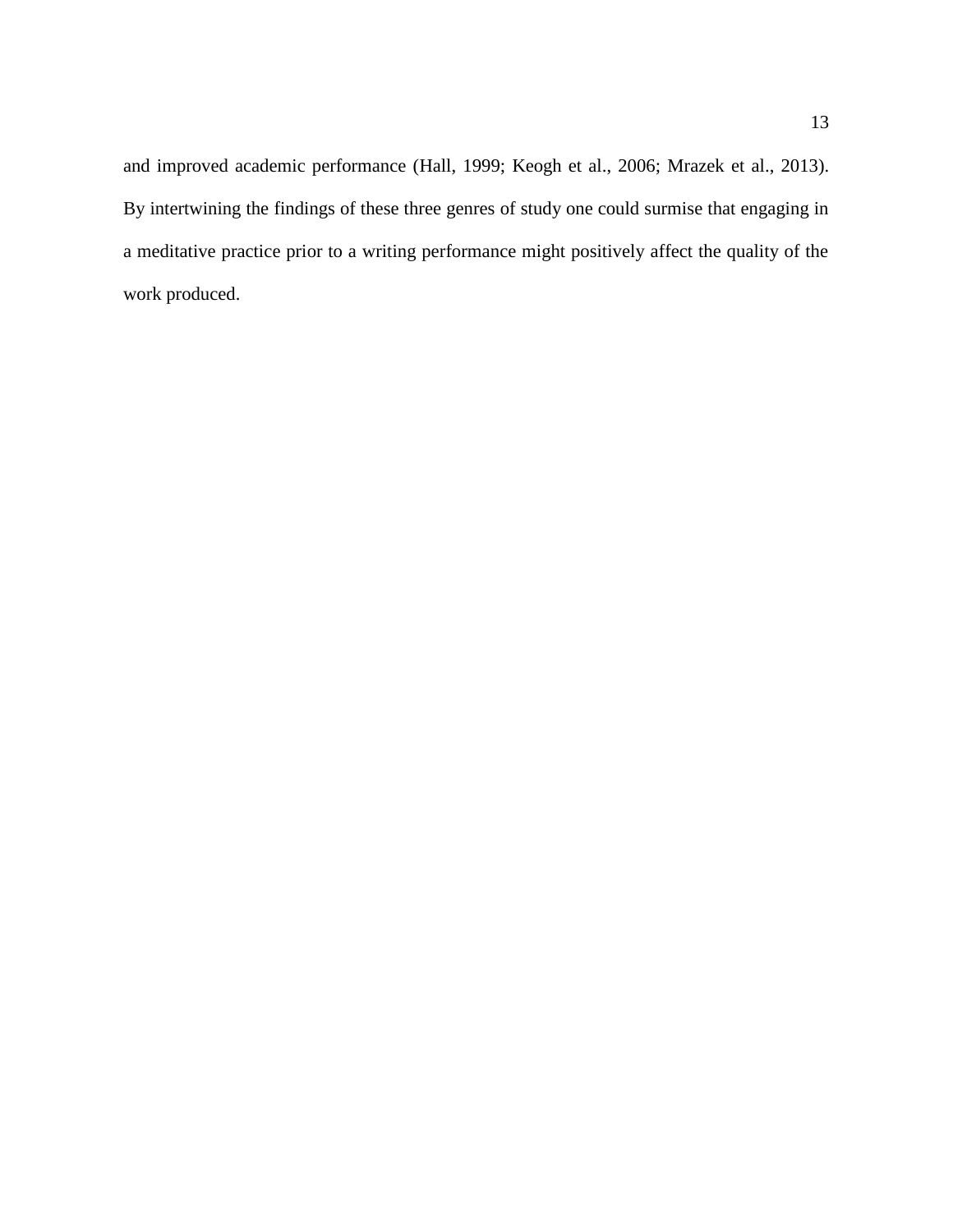#### **Chapter II: Review of the Literature**

#### **Overview**

This study investigated the effects of guided meditation on student performance within an Intensive English Program prior to an essay assignment. Within this task there were several areas to consider. First, it was important to consider the potential impact of anxiety on learners engaging in writing. Anxiety can be specific to writing in general or to writing specifically within the second language context. Within education, various strategies have emerged to combat learner anxiety, including the conceptualization of Suggestopedia, theorized by Georgi Lozanov. Second, it was important to consider the processes, goals, and implications of a meditative practice. In line with this practice, the resulting modifications in the learner's state of mindfulness and their impact on academic performance were examined. Finally, a review of previous research on the impact of mindfulness and meditation on academic performance was presented, showcasing both the information already gleaned and the areas of lack.

Meditation within the educational context is a burgeoning area of study. Therefore, the amount of new research has grown exponentially even throughout the process of investigating this project. While this review provides a glimpse into some of the benefits of meditation, a wealth of additional information is available in scientific and popular areas.

#### **Learner Anxiety**

In foreign language learning, anxiety is inevitable for many learners. Anxiety may present itself as feelings of worry, tension, or apprehension. Anxiety related to learning can be described as either "trait" or "state" anxiety. Trait anxiety is that which is consistent and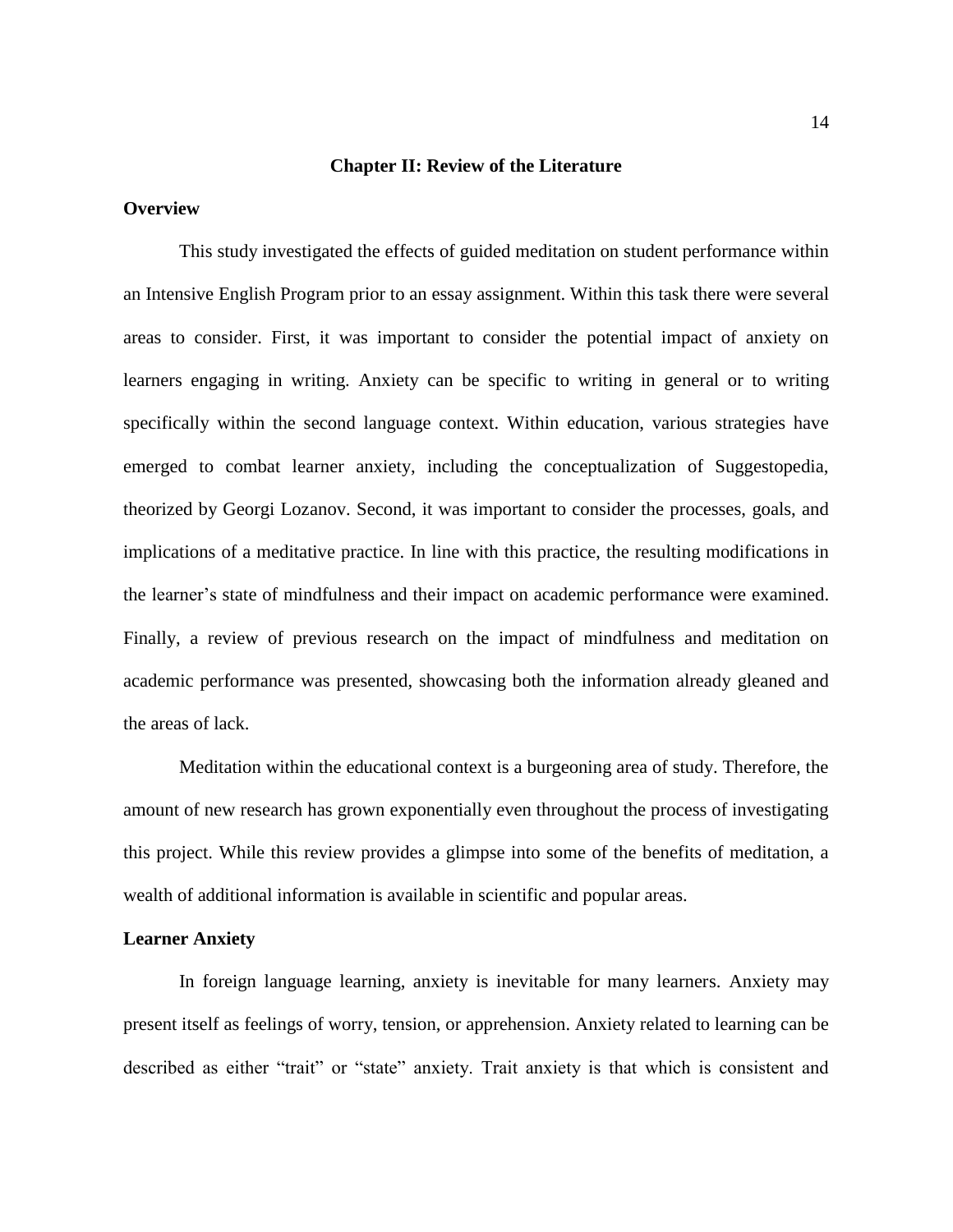stable for a person whereas state anxiety is more temporary and only presents itself when the individual is presented with specific instigation (Horwitz, 2001). Language learning anxiety pertains to those individuals who are deeply affected by trait anxiety when trying to learn a foreign language. In a variety of studies researchers have found that high levels of anxiety negatively predict language performance (Matsuda & Gobel, 2004; Woodrow, 2011). The anxiety may express itself through task avoidance, an inability to concentrate, or various physical manifestations (Johnson & Johnson, 2010).

Some learners exhibit an alternate trait anxiety specific to writing. Persons deeply affected by writing anxiety may deliberately avoid a teacher who assigns a great deal of writing, a course that is writing-intensive, or, at the extreme, may specifically opt into a career for the reason that it does not require any lengthy writing assignments (Cheng et al., 1999). The negative feelings they harbor related to writing may be of a general nature and include writing in a variety of contexts, or they may be more specific and relate to smaller, individualized tasks within the broader scope of writing (Riffe & Stacks, 1992).

Psychologists have looked at the types and explanations for different expressions of writing anxiety. According to Barwick (1995), there are three categories and related descriptions for individuals with writing anxiety. They are: nonstarters, noncompleters, and nonexhibitors. Nonstarters want to avoid writing and the perceived potential negative results, such as criticism or complete rejection. Noncompleters may have the ability to initiate the experience, however, they then stifle their initiative along with their negative/aggressive emotional response to writing and, like nonstarters, avoid the potential unfavorable reactions possible upon completion. Nonexhibitors are obsessed with their writing in a critical, overly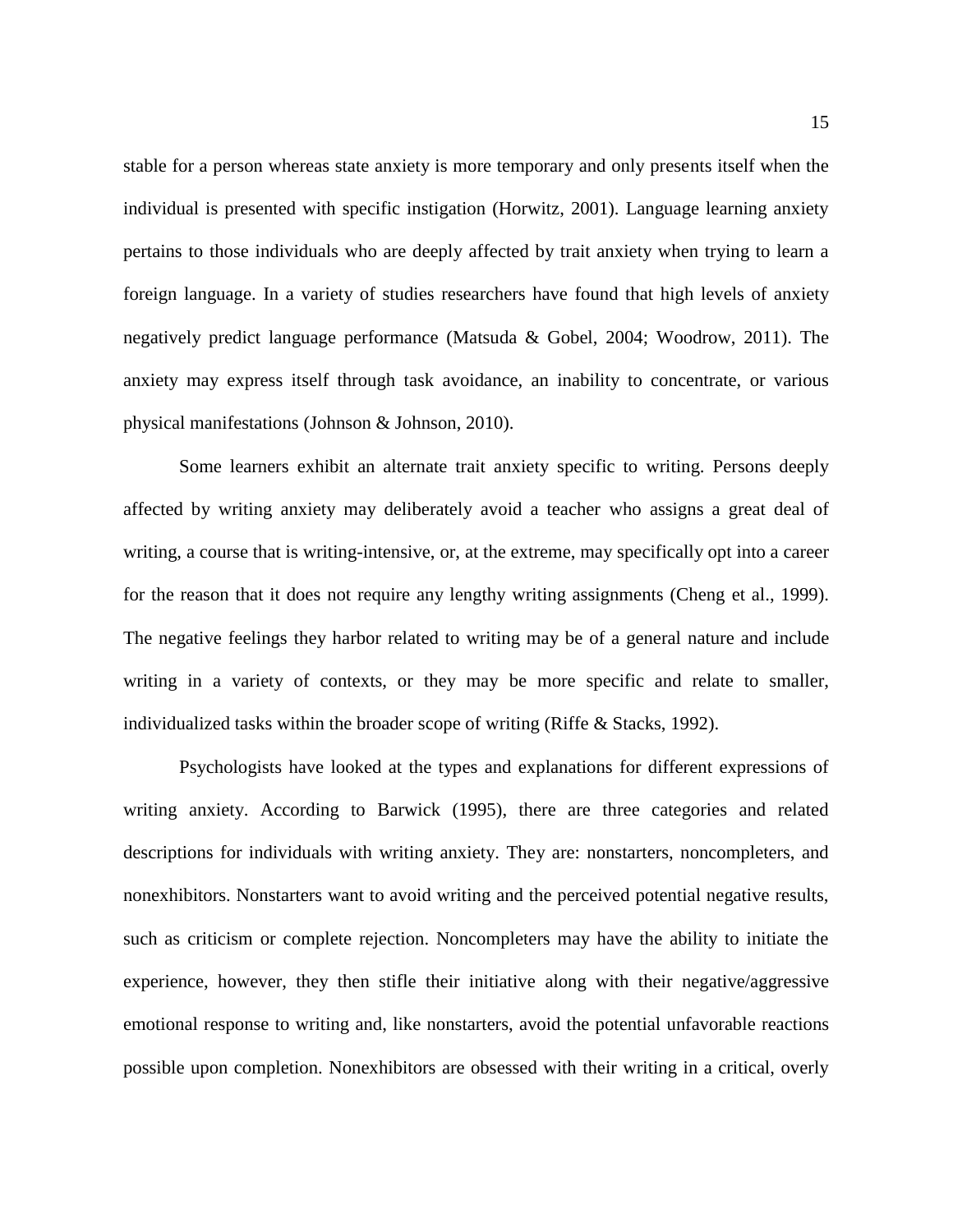analytic manner, prohibiting them from feelings of satisfaction or success upon completion (Barwick, 1995).

This anxiety has been shown to negatively affect grades on classroom work as well as on standardized test scores reinforcing the negative emotional relationship between the anxious authors and their writing practice. Conversely, grades may influence the overall impression of academic performance and, in turn, affect the anxiety surrounding a specific academic task, such as essay writing as evidenced by the fact that students with higher GPAs report lower levels of anxiety in regards to writing, while students with a lower initial grade level report higher anxiety (Martinez et al., 2011).

#### **Suggestopedia**

The practices and underlying theories recognizing the role of meditation and related classroom strategies were most popularly introduced to Western Educators through the work of Bulgarian psychiatrist-educator Georgi Lozanov and his prescribed method of Suggestopedia. Suggestopedia considers both the obvious factors involved in instruction (lesson plans, textbooks, topics covered) along with the "nonrational and/or nonconscious influences that human beings are constantly responding to" (Richards  $\&$  Rogers, 1986, p. 142). Consideration of these non-academic influences warrant, in the eyes of Lozanov, a modified physical space of instruction potentially including comfortable furniture, seating arrangements allowing for increased ease of socialization, music, and candles. In line with his alternative thinking, "Lozanov theorized that the subconscious mind can best be reached when the student is in a 'suggestive' state of mind and that comes most readily through meditation and relaxation" (Moore, 1992, p. 734). These environmental and mental changes, Lozanov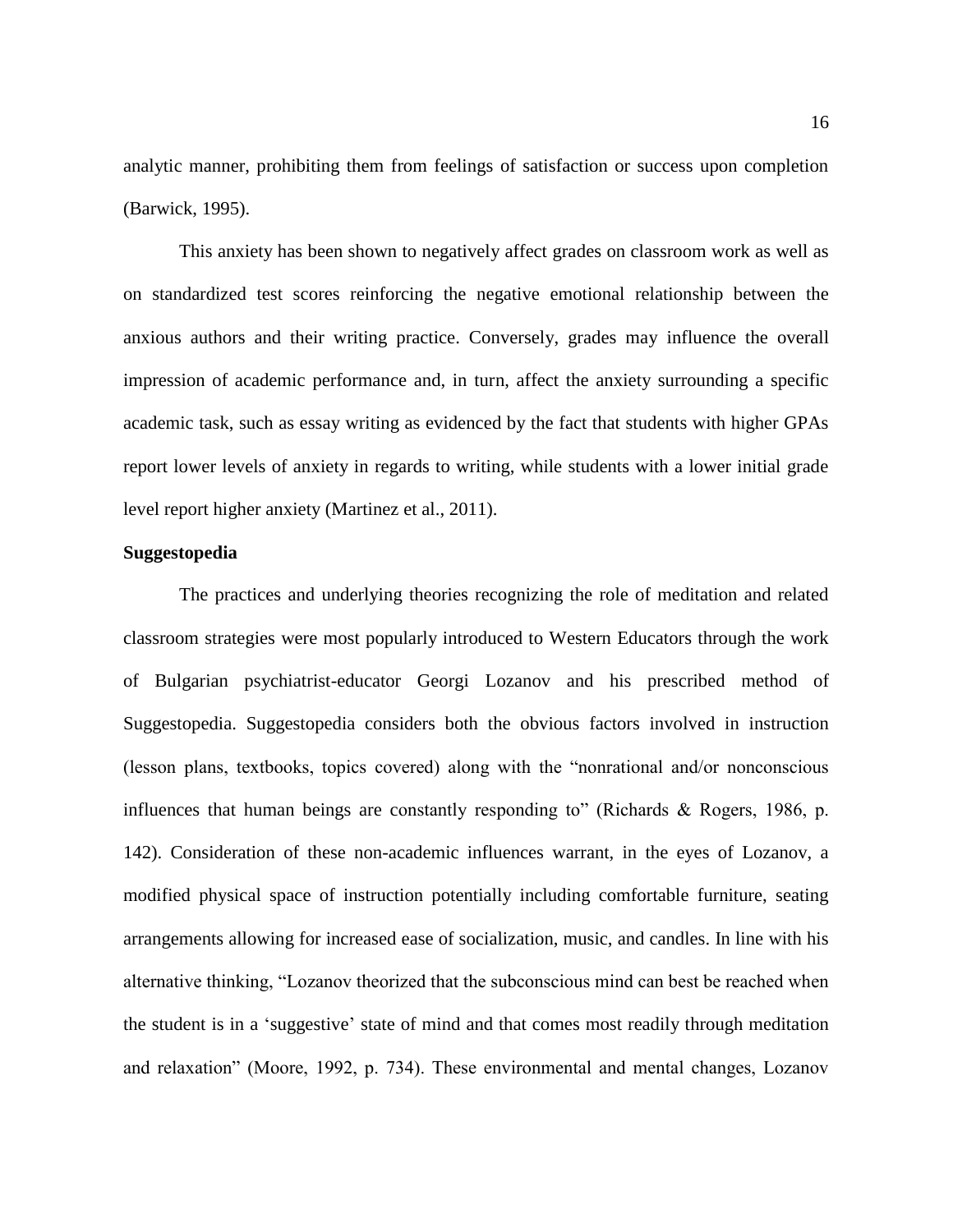believed, would increase attentiveness by removing distractors and this increased attention, he believed, could increase the speed and capacity of student learning (Richards & Rogers, 1986).

#### **Meditation and Mindfulness**

Mindfulness can be defined in a variety of ways, both encapsulating that which it includes and that which is deliberately excluded. Simply, it can be described as "the ability to pay attention to what you're experiencing from moment to moment—without drifting into thoughts of the past or concerns about the future, or getting caught up in opinions about what is going on" (The benefits of mindfulness, 2004, p. 1). It is the act of being where one is and focusing only on the direct physical experiences one is feeling—those of smell, taste, touch, sight, and taste—without regard to any external past or future experiences or related thoughts. When external thoughts do find their way into the psyche, one behaving mindfully is to recognize their existence and then, non-judgmentally, cast them aside (Albrecht, Albrecht, & Choen, 2012).

One way in which this focus directly impacts student writing is by developing within practitioners the ability to not only ignore negative distractions, but also improve their focus on details relevant to the task at hand. The impact of mindful meditation on these abilities was investigated by Heeren and Philippot (2011). They state that the negative thoughts, typically defined as negative rumination, can play out as obsessive thoughts students have about their inability to complete a particular task, their knowledge deficiencies, or their predetermined sense of inevitable failure. Conversely, the ability to quell these negative ruminations can, in turn, focus attention on one particular thought/task, referred to as adaptive rumination. In a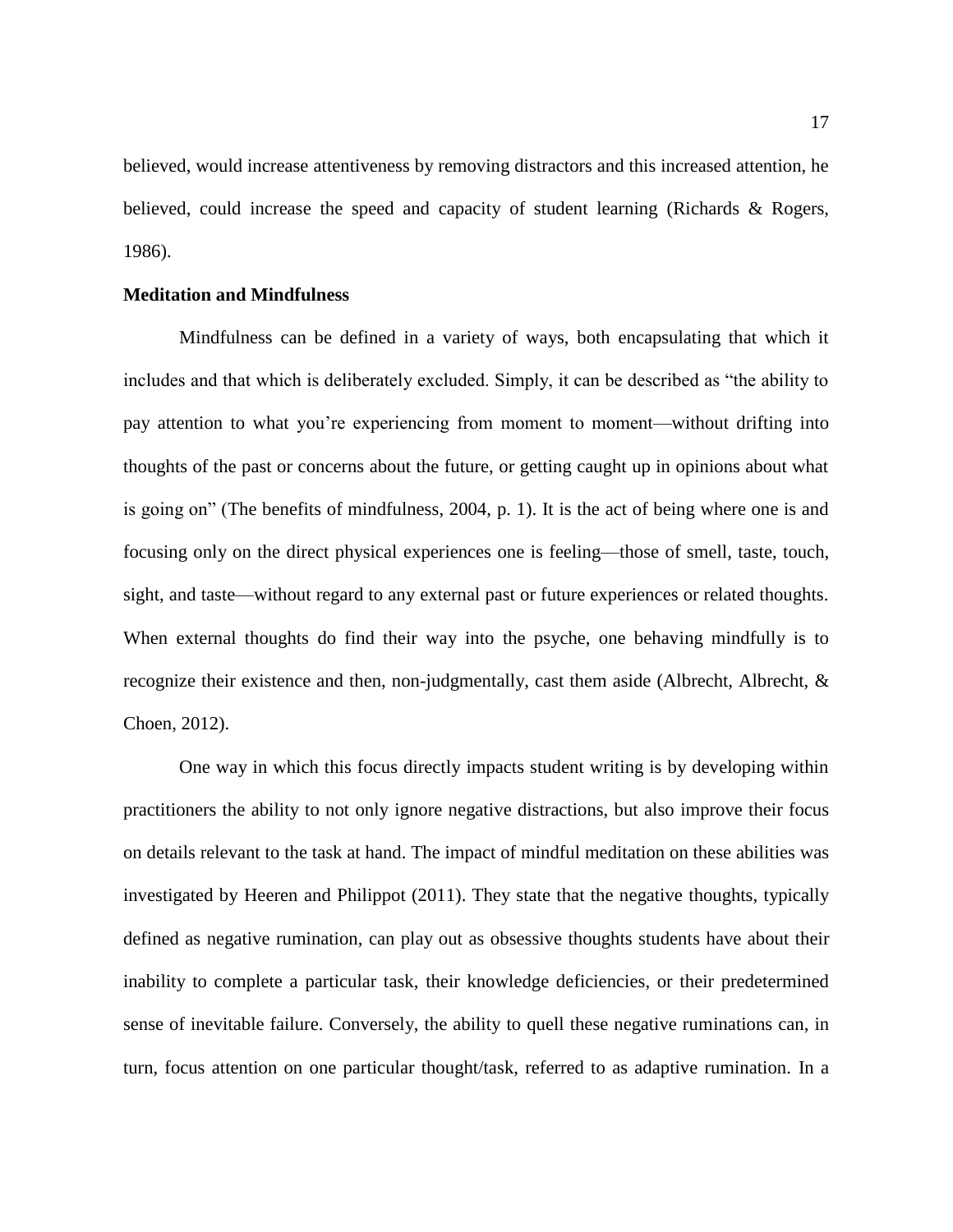study of 49 individuals (29 of whom served as test subjects, while 20 were controls), their findings validated the initial hypothesis that mediation would decrease negative rumination and increase adaptive rumination (Heeren & Philippot, 2011).

Mindfulness is not necessarily experienced through meditation, but meditation is the most common way of accessing it. Meditation can be practiced in a variety of ways. Some meditative practices have a deep, religious background and rely on religious chanting or visualizations focused around a particular religious message or deity (Shapiro, Carlson, Astin, & Freedman, 2006). However, at its root, meditation is a non-religious practice (McLean, 2001). The most frequently utilized manner of meditation is that of breathing, whereby participants simply sit or lie down and devote the entirety of their attention to the sensations related to their own inhalation and exhalation (Kabat-Zinn, 2009).

Jon Kabat-Zinn popularly pioneered the study of meditation and its relation to anxiety and mindfulness. Kabat-Zinn is currently a professor emeritus at the University of Massachusetts Medical School. While Kabat-Zinn originally received his doctorate in molecular biology from MIT, his personal interest in stress studies and the ideologies of Eastern religions in their treatment of stress, led to his pioneering work—the creation of Mindfulness-Based Stress Reduction (MBSR). MBSR is an 8-week program marketed to those with chronic stress, physical pain, illness, or a variety of other factors. The paramount task within this program is for participants to develop their own sense of mindfulness, enacted through meditation. While he reports a plethora of anecdotal successes for participants of his course, there are many clinical studies that lend support to these stories (Grossman, Niemann,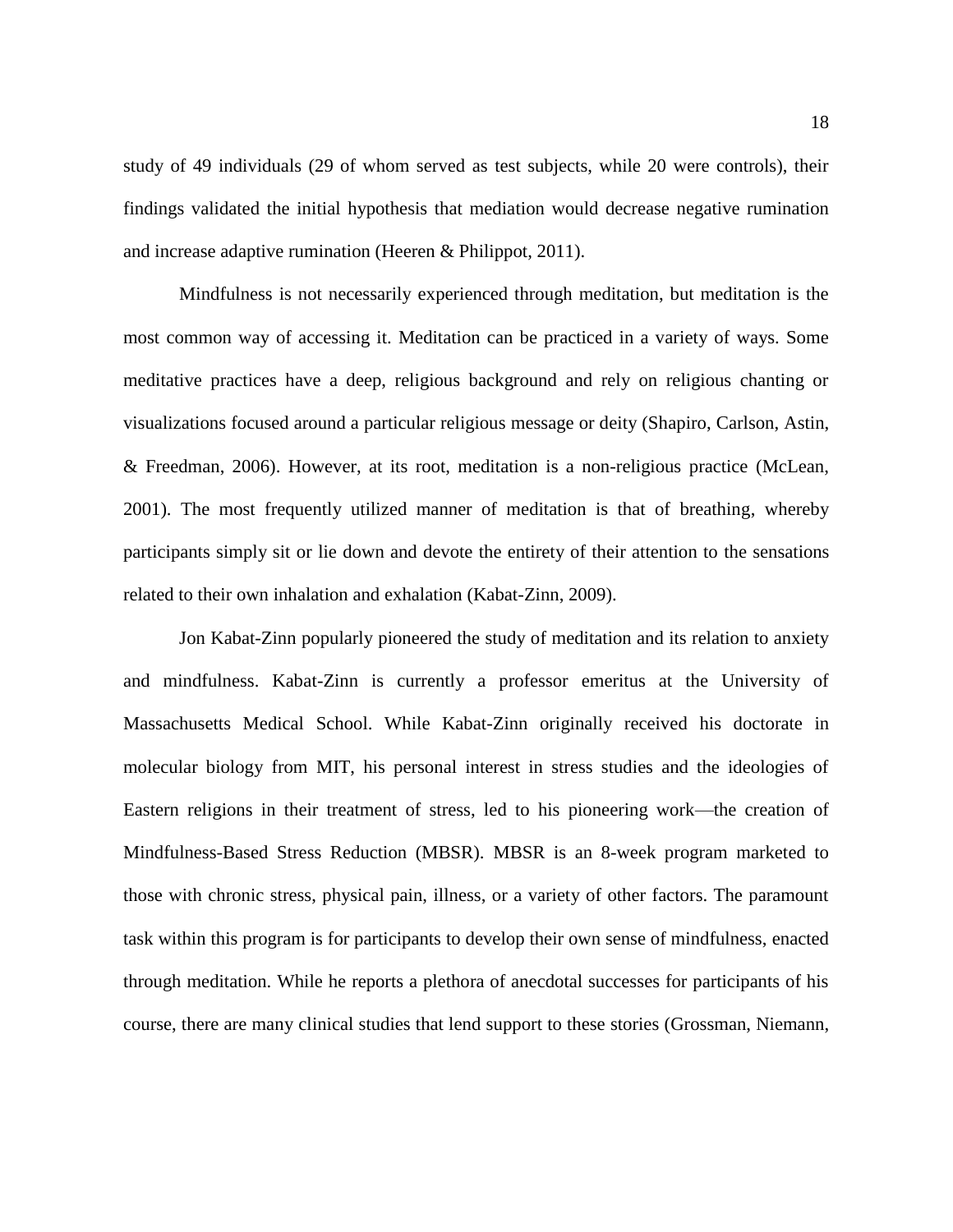Schmidt, & Walach, 2004; Kabat-Zinn, 2009). Many research studies have used the 8-week MBSR format as their meditative treatment.

#### **Impact of Meditation on Classroom Anxiety**

One of the primary aims of meditation is to reduce anxiety and increase feelings of calm (Kabat-Zinn, 2009). In the field of education, McLean (2001) analyzed the impact of meditation on specific categories of learning in a qualitative manner. She noted that meditation served to calm students physically (reducing incidences of out-of-turn speaking and increasing students' abilities to sit still) as well as improved their abilities to cast aside external distractions (student disruptions and the noise impact of an outside storm). McLean also noted an increase in the creativity in student writing (2001).

In a study conducted by the University of Wisconsin, participants engaging in an 8 week meditation practice were evaluated for generalized feelings of well-being and given brain scans prior to their training, immediately following, and again 4 months later. Not only did researchers find that participants self-reported more positive emotions following the treatment, but they also maintained that positive shift four months following the treatment. Moreover, brain wave recordings "showed a pattern of activity—greater in the left prefrontal brain cortex than in the right—that's associated with happiness and optimism" whereas before, the two hemispheres were more balanced in activity levels (President and Fellows of Harvard College, 2004, p. 3). Based upon their findings, the authors remarked that even small, limited exposures to meditation could have dramatic and long-lasting effects on participant anxiety (Davidson et al., 2003).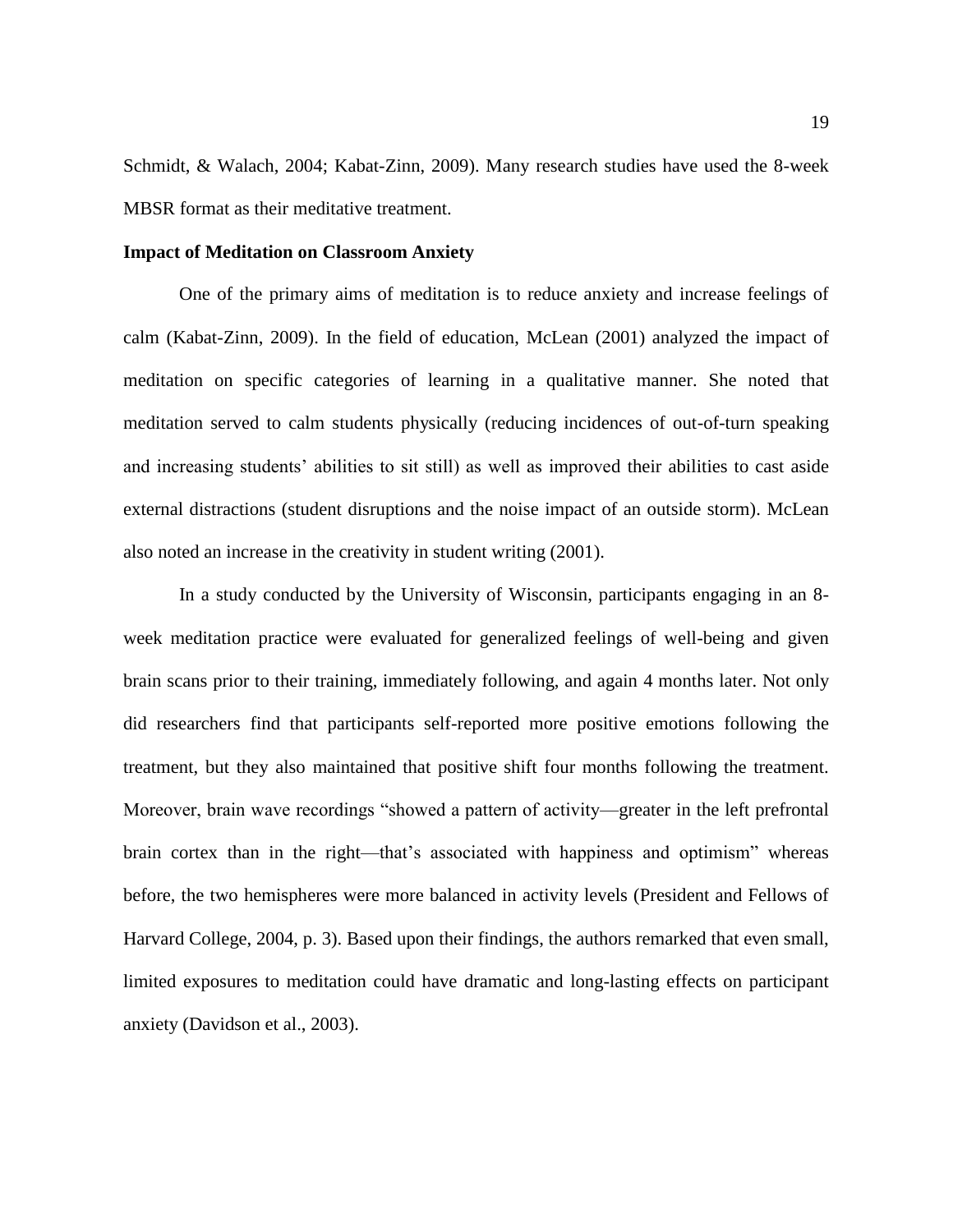Additional findings by Goldin et al. (2009) found that individuals participating in a meditative practice showed "(a) increased self-esteem and decreased anxiety, (b) increased positive and decreased negative self-endorsement, (c) increased activity in a brain network related to attention regulation, and (d) reduced activity in brain systems implicated in conceptual-linguistic self-view" (p. 242).

#### **Impact of Meditation on Academic Performance**

Several studies have been conducted linking meditative practices and mindfulness with improved academic performance based upon standardized test scores or alternative grading systems (Hall, 1999; Horwitz, 2001; Keogh et al., 1999; Mrazek et al., 2013).

Mrazek et al. (2013) conducted a random, controlled experiment whereby half of the participants, composed of undergraduate students, were subjected to 2 weeks of training in meditation, whereas the control group received training in nutrition. Training sessions for both groups occurred four times a week and spanned 45 minutes. Following the training period, both groups completed the Graduate Record Examination (GRE). Mrazek et al. found that those participating in the meditation treatment showed improved scores on the reading comprehension section as compared to the control group.

Another study looked at the effects of meditation on a younger student sample, that of children aged 15-16 participating in the General Certificate of Secondary Education (GCSE), a standardized test required for all students of that age within the country. The students were randomly assigned to either a test or control group. The test group participated in 8-10 weeks of meditation while the control group received no intervention. Students completed the GCSE both before and after the meditative intervention. Keogh et al. found that students in the test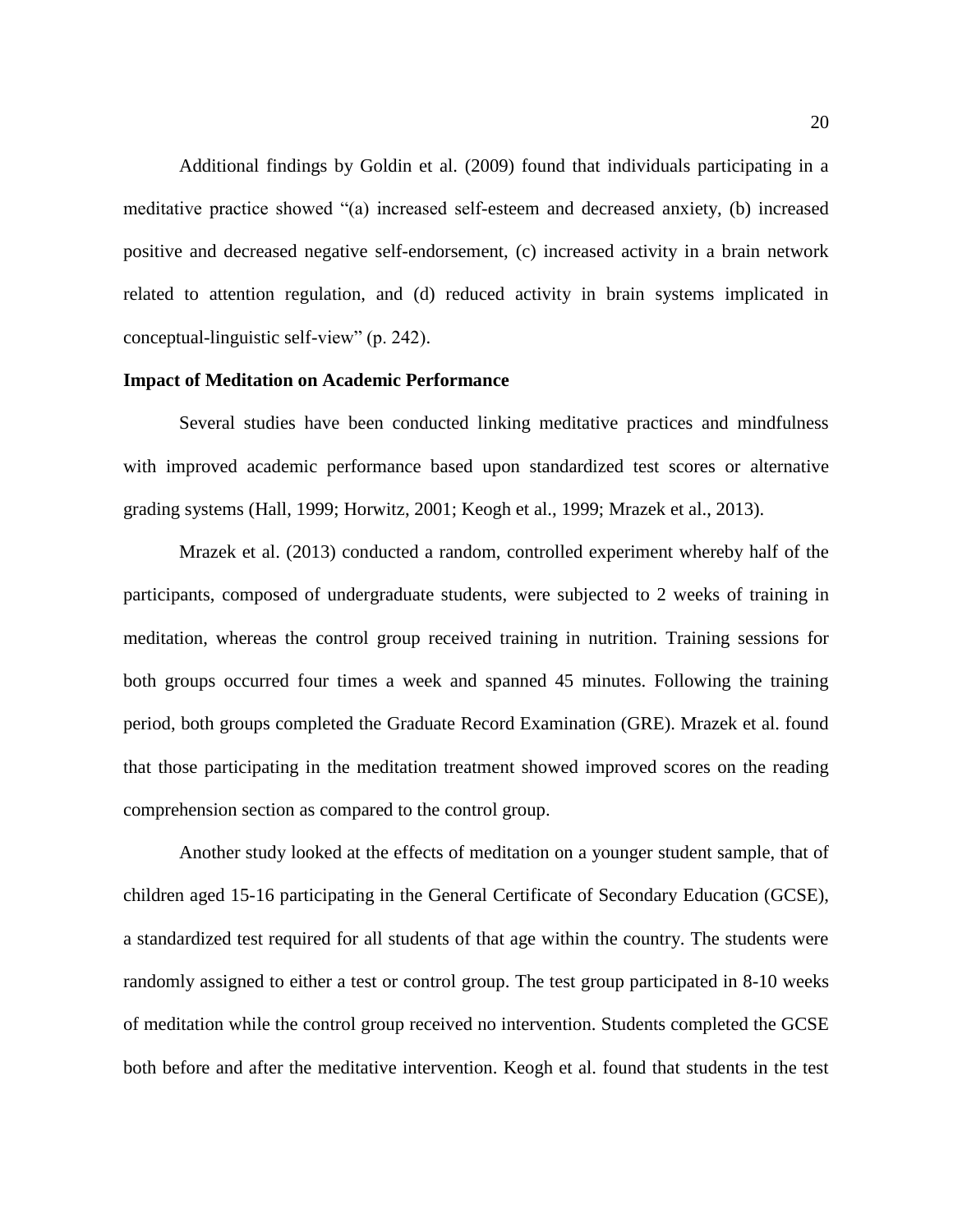group received superior grades amounting to, on average, one letter grade of improvement as compared to those in the control group (Keogh et al., 1999).

Finally, Hall (1999) conducted a semester-long study of the effects of meditation on college students. For this study, students were randomly assigned to a meditation practice, or none. At the beginning of the semester, and again at the end of the semester, the participants' GPAs were gathered and compared. While the average GPAs were similar at the start of the semester, by the end the research showed that "participants who meditated for a semester had significantly higher GPAs than those who did not meditate" (Hall, 1999, p. 412).

#### **Research Questions**

In planning this study, my aim was to gain insight into the potential impact one session of meditation could have on student writing in St. Cloud State University's Intensive English Center program. The study investigated the effect of meditation on students' selfassessment of mindfulness and perceived anxiety. The study also sought to determine the impact of guided meditation on student writing samples after they had been given time and guidance for meditation compared to occasions where time had not been allotted.

Two research questions were thus posed:

- 1. How does meditation influence student essay writing in terms of:
	- a. Essay Length
	- b. Diversity in vocabulary
	- c. Cohesiveness (judged with consideration of transitions and pronominal referencing)
- 2. How does meditation affect students' perception of their own mindfulness?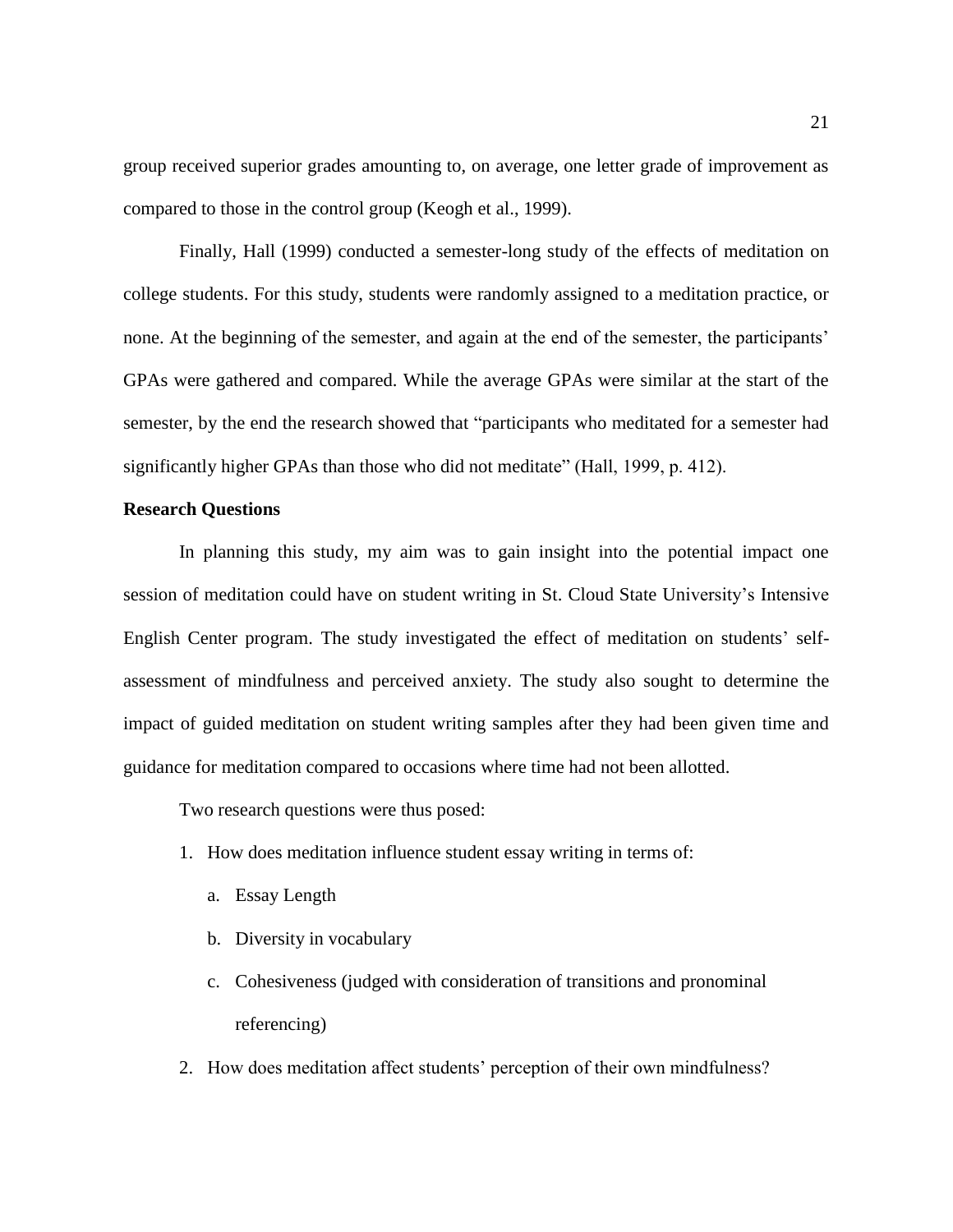#### **Chapter III: Methodology**

To investigate the first research question, writing samples were collected from 32 students in four different classes utilizing a within-subject design over the span of two class sessions. On the first day, all students completed two surveys examining writing-related anxiety and mindfulness. Then, students were randomly given one of two similar essay topics and asked to write an essay to the best of their abilities. On the second day of data collection, which occurred within one week of the first, students first listened to a five minute guided breathing meditation, then were given the opposite topic to the one they received on the previous day of data collection. Once more, they were asked to write an essay to the best of their abilities. Following this second composition, students were once more given the two surveys. Following the meditation, students were asked to participate in a focused interview meant to better elucidate the impact of the meditation on their writing and feelings of mindfulness.

#### **Participants**

The student participants in the study were volunteers from various ethnic, cultural, and language backgrounds enrolled in an intensive English program (IEP) in a medium-sized public university in the upper Midwest. The two biggest student groups within this program are Chinese and Saudi Arabian, however, there are students representing 19 different countries within the program as well as nine different languages. The students differ in the amount of English instruction they have received in their home countries as well as the amount of instruction they have received in the United States inclusive of this program. This program offers six levels of instruction ranging from pre-level one, for students who come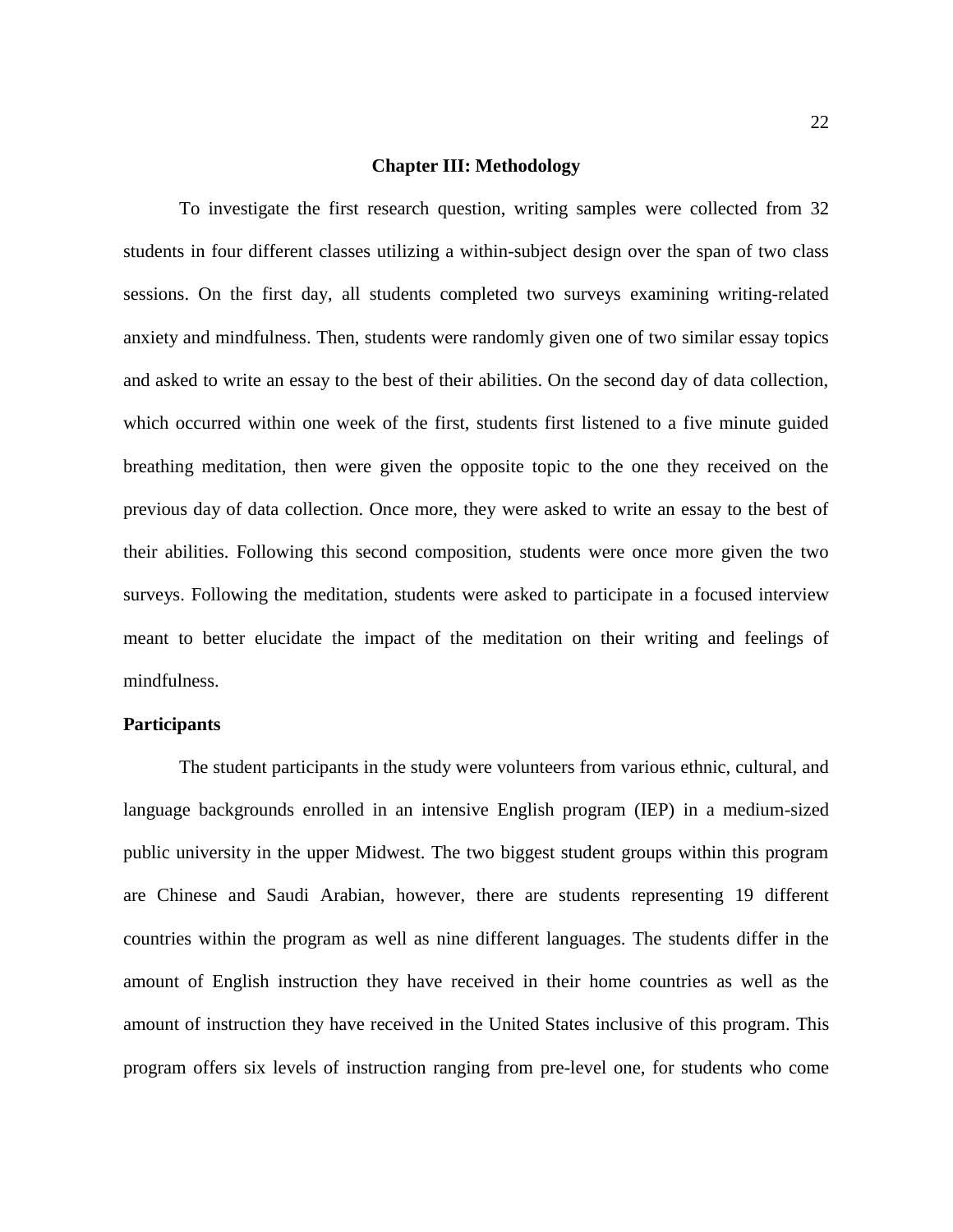into the program with no or very little English speaking/writing abilities, up until level 5, where completion allows for acceptance into a Master's program at the university. Student participants in this study were selected from one of the upper levels—3, 4, or 5—as the writing objectives in these levels warrant essay composition writing.

This program is designed to provide accelerated learning for international students wishing to attend university courses upon completion of their career in the IEP; therefore, courses are designed to provide specific academic instruction on a variety of subtopics within the English language. Students attended courses in reading and writing, structure (grammar), listening and speaking, vocabulary, literature, conversation, academic discussion, computer use, and cultural orientation.

Since this study utilized upper-level participants, many of the students had been involved in the IEP program prior to this semester; however, some students were new to the program, and potentially to the country as well. New students were assigned a level in this program on the basis of their performance on the Test of English as a Foreign Language (TOEFL) that gauges their abilities in listening, vocabulary, grammar, and reading. Additionally, they completed a timed writing assignment which was subsequently graded by novice and experienced teachers in the IEP using a rubric which assigned a numeric score based upon writing skills in the categories of content, organization, vocabulary, language use, and mechanics (Jacobs  $\&$  And, 1981). Students who were returning to the program were assigned a level based upon their grades, test scores, and teachers' evaluations from the former semester.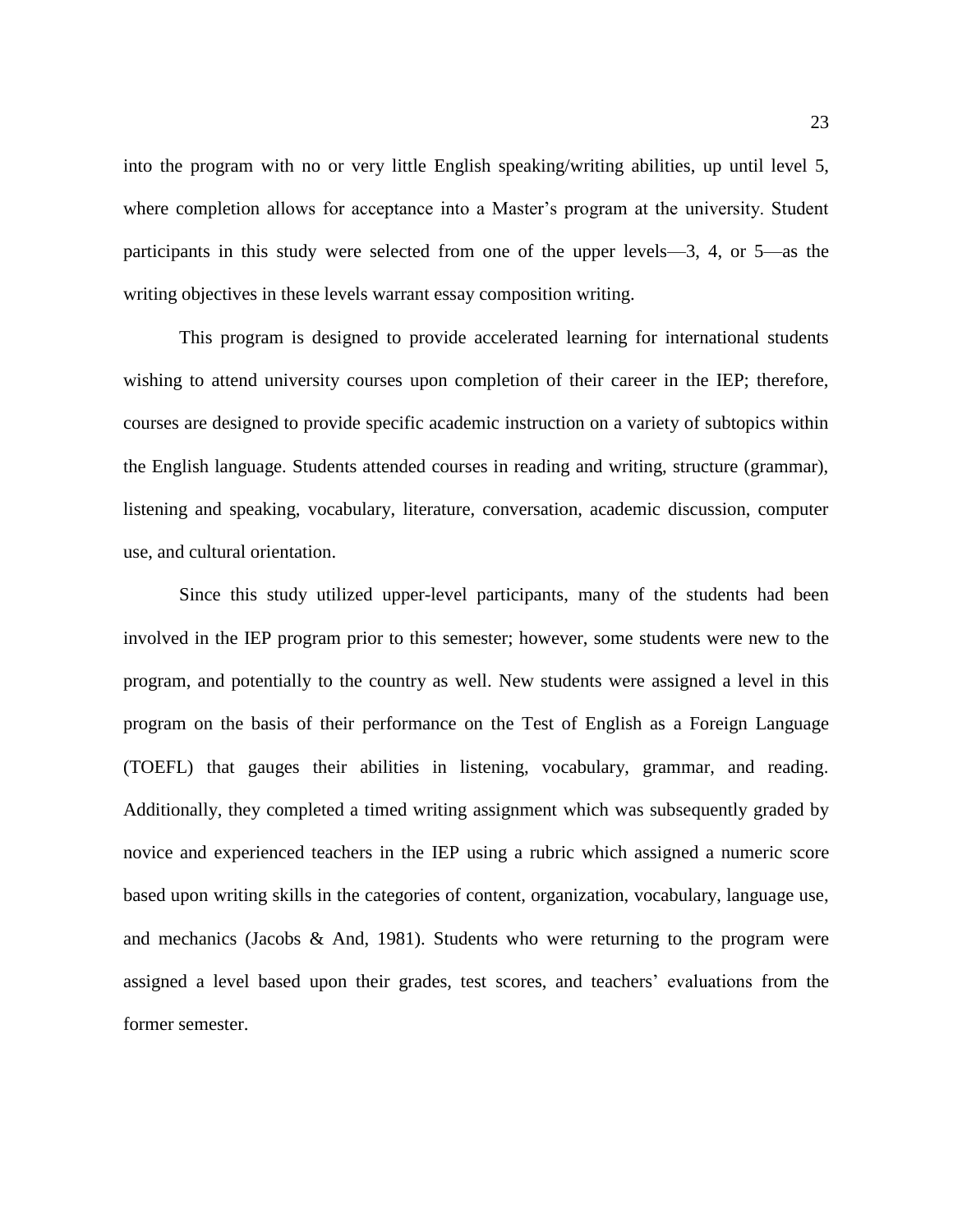A total of 38 students were involved in this research study. Of those, 27 students completed the surveys on both days. 32 students completed and submitted both essays. 24 students completed both essays and both surveys. Only 27 individuals completed surveys of their demographic background.

Table 1

| Characteristics     | Frequency      | Percent |
|---------------------|----------------|---------|
| Gender              |                |         |
| Male                | 15             | 39.5    |
| Female              | 12             | 31.6    |
| Missing             | 11             | 28.9    |
| Age                 |                |         |
| 18-22               | 12             | 31.6    |
| $23 - 35$           | 13             | 34.2    |
| Not Specified       | $\overline{2}$ | 5.3     |
| Missing             | 11             | 28.9    |
| Level               |                |         |
| 3                   | 19             | 50.0    |
| $\overline{4}$      | 14             | 36.8    |
| 5                   | 5              | 13.2    |
| Country             |                |         |
| Saudi Arabia        | 12             | 31.6    |
| <b>Burkina Faso</b> | $\overline{4}$ | 10.5    |
| China               | $\overline{2}$ | 5.3     |
| <b>Brazil</b>       | $\mathbf{1}$   | 2.6     |
| Mali                | $\mathbf{1}$   | 2.6     |
| Burundi             | 1              | 2.6     |
| South Korea         | $\mathbf{1}$   | 2.6     |
| Nepal               | $\mathbf{1}$   | 2.6     |
| Senegal             | $\mathbf{1}$   | 2.6     |
| Chile               | $\mathbf{1}$   | 2.6     |
| Not Specified       | $\overline{2}$ | 5.3     |
| Missing             | 11             | 28.9    |

#### *Demographic Characteristics of Participants*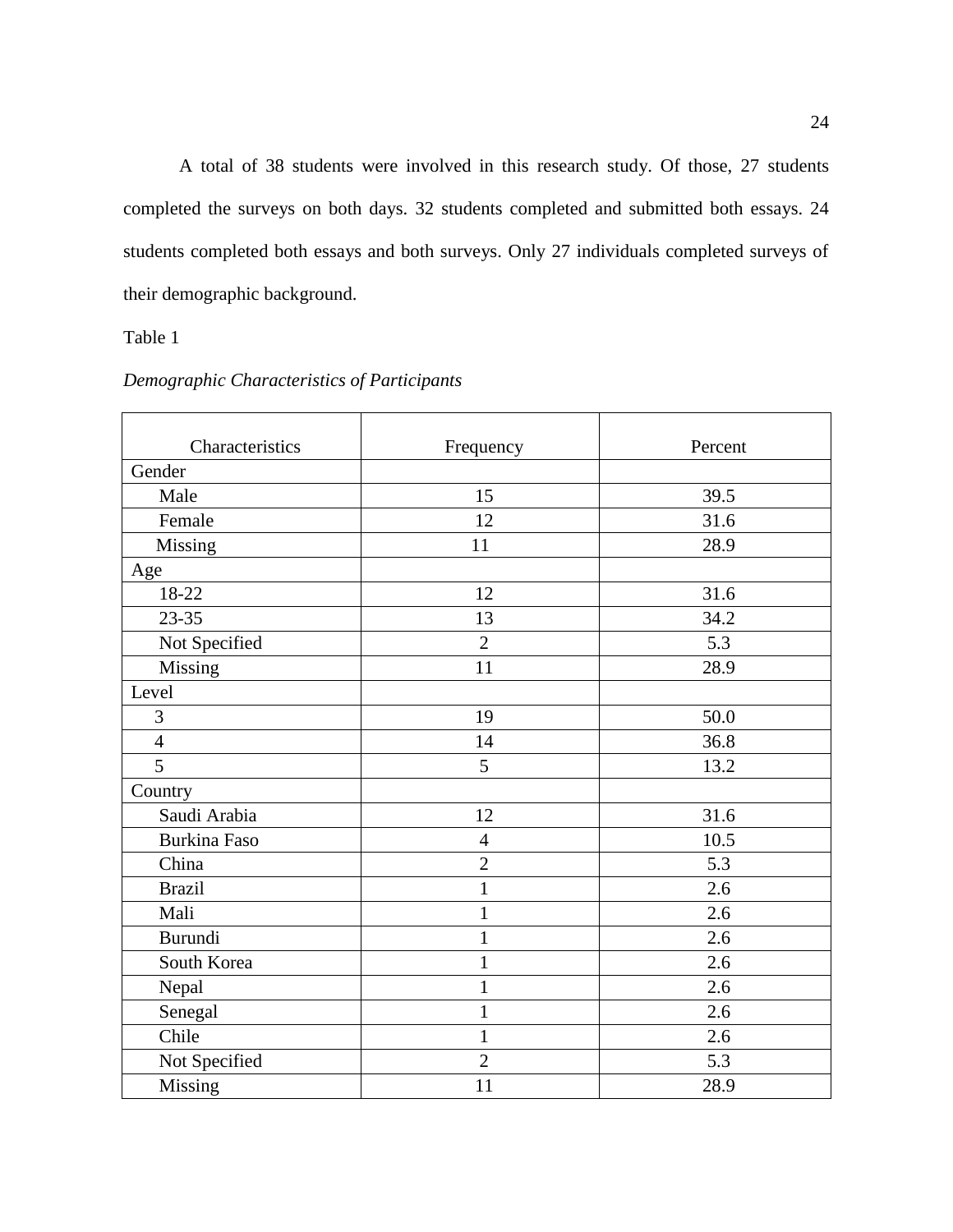| Native Language                        |                |      |
|----------------------------------------|----------------|------|
| Arabic                                 | 14             | 36.8 |
| French                                 | 6              | 15.8 |
| Chinese                                | $\overline{2}$ | 5.3  |
| Spanish                                | $\mathbf{1}$   | 2.6  |
| Portuguese                             | $\mathbf{1}$   | 2.6  |
| Kirundi                                | $\mathbf{1}$   | 2.6  |
| Korean                                 | $\mathbf{1}$   | 2.6  |
| Nepali                                 | 1              | 2.6  |
| Missing                                | 11             | 28.9 |
| Time Spent Learning English            |                |      |
| One year or less                       | 10             | 26.3 |
| 1-6 years                              | 12             | 44.4 |
| More than 6 years                      | $\overline{4}$ | 10.5 |
| Not Specified                          | $\mathbf{1}$   | 2.6  |
| Missing                                | 11             | 28.9 |
| Semesters Studying in IEP              |                |      |
| $1 - 3$                                | 20             | 52.6 |
| $4 - 6$                                | $\overline{4}$ | 10.5 |
| Not Specified                          | $\overline{3}$ | 7.9  |
| Missing                                | 11             | 28.9 |
| Previous Experience with<br>Meditation |                |      |
| Yes                                    | $\overline{4}$ | 10.5 |
| No                                     | 21             | 55.3 |
| No Response                            | $\overline{2}$ | 5.3  |
| Missing                                | 11             | 28.9 |

Per the data, there was a similar number of male  $(N=15)$  and female participants (N=12). Students were split between those of a traditional American college age of 18-22  $(N=12)$  and those being of a non-traditional age  $(N=13)$ . The small majority of the students participating were in level 3 of the IEP  $(N=19)$ . These students hailed from two different sections. There were 14 students participating from level 4. These students were all from one section of the level. The other section was unable to participate in this research project. The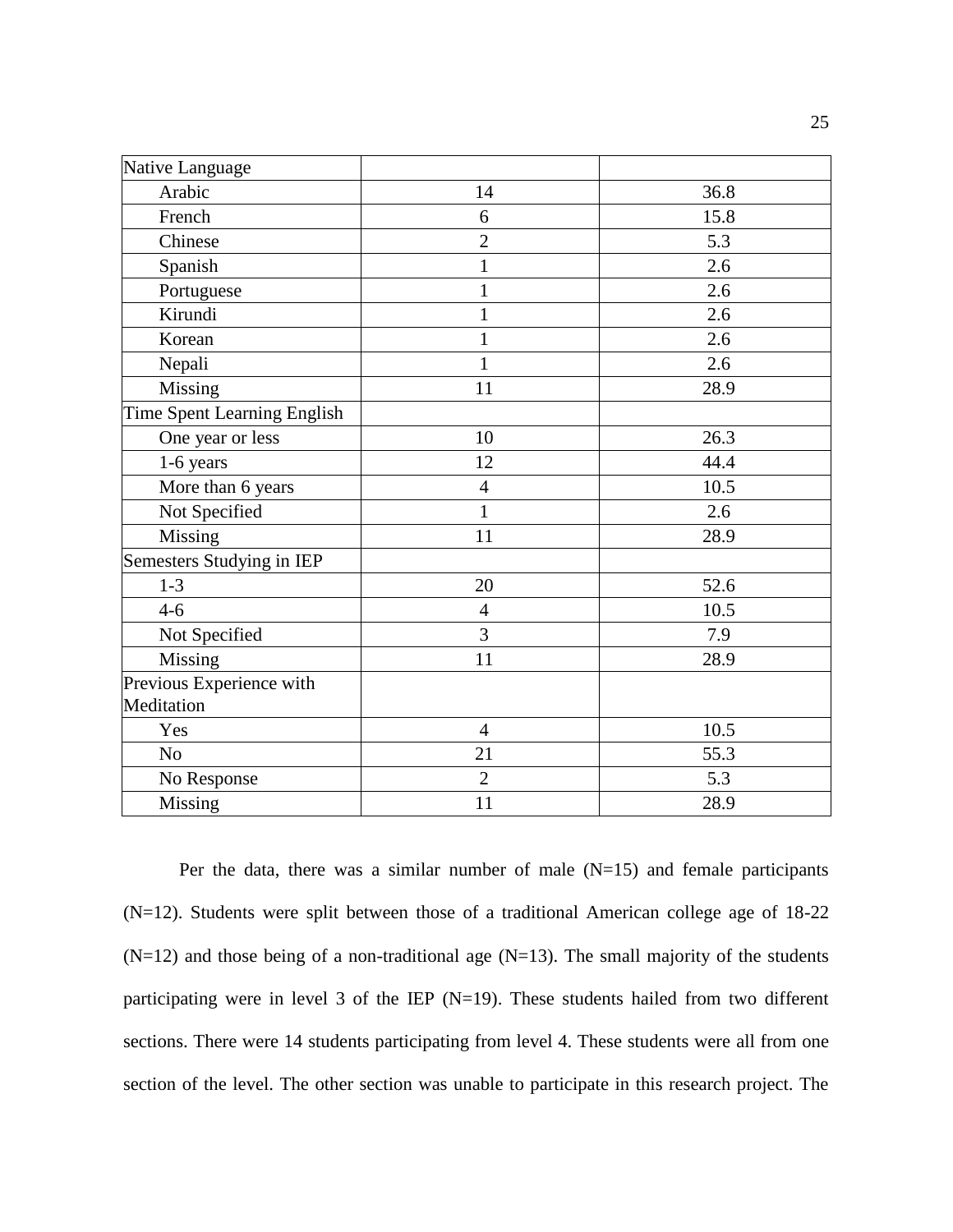smallest representation came from the level 5 course  $(N=5)$ . There was only one section of this level and all students present on data collection days participated. The greatest portion of students listed their country of origin as Saudi Arabia  $(N=12)$  as expected based upon the general student populace. The second most common country was Burkina Faso  $(N=4)$ followed by China  $(N=2)$ . Including those three countries, there were a total of 10 countries represented within the responding base. The language background of the students reflects their native countries with the most listing Arabic (N=14), followed by French (N=6) and Chinese  $(N=2)$ . Time spent learning English overall and within this particular IEP shows that there seemed to be a similar proportion of new and old learners. Most relevant to this particular research study was the last question which asked if participants had any prior experience with meditation. Of those responding, only 4 indicated that they had, with 21 stating that they had no experience.

#### **Materials**

This project was designed to be easy to administer without researcher intrusion and simple enough to not distract from the meditation. The materials necessary were two surveys, one on mindfulness and one on writing anxiety, and an audio guide for the meditation.

#### **Mindfulness Survey**

One of the written surveys, adapted from Baer's 5 Facets of Mindfulness Survey, gauged students' present levels of mindfulness based upon five qualities related to mindfulness: non-judgment, non-reaction, descriptive abilities, awareness, and observational impressions. An example of each genre of statement, which students rated using a Likert scale, is listed below: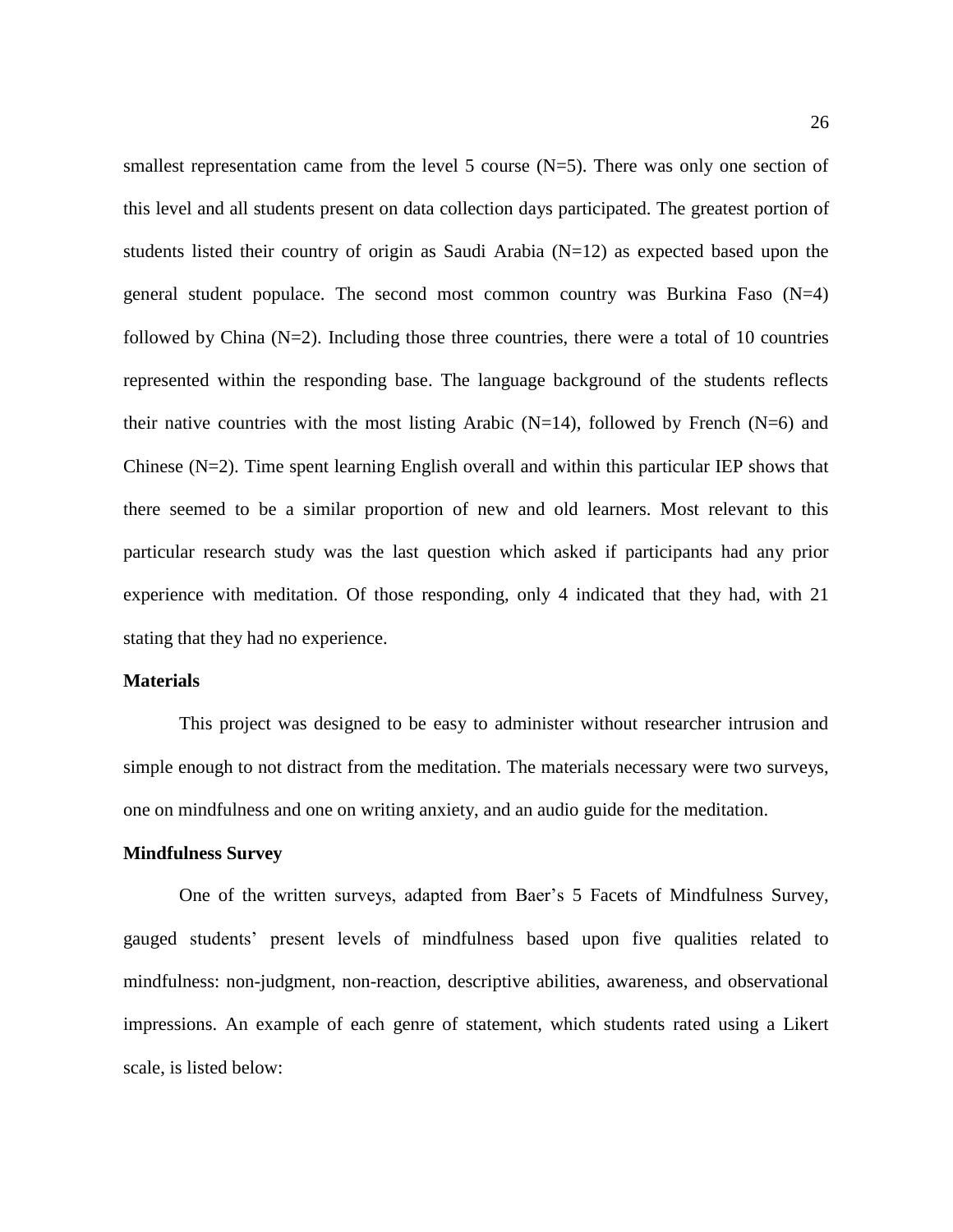- Non-judgment—I make judgments about whether my thoughts are good or bad.
- Non-reaction—I watch my feelings without getting lost in them.
- Descriptive Abilities—Even when I'm feeling terribly upset, I can find a way to put it into words.
- Awareness—I find myself doing things without paying attention.
- Observational Impressions—When I'm walking, I notice the feelings of my body moving.

There were three questions relative to each facet and, as Baer et al. noted, these experiences of mindfulness were "significantly related to meditation experience" (Baer et al., 2008, p. 329) Research conducted into the efficacy of this survey by Baer et al. in 2008 found that it was a valid tool to investigate impressions of mindfulness in survey participants. This modified version has been adapted from its original 39 question format to include only 15 of the original questions and some of the questions have been modified slightly to accommodate participants' English vocabulary mastery. Questions have been removed to prevent reader exhaustion. The questions remaining include three questions per facet. A complete version of this survey is included within the Appendix.

#### **Writing Anxiety Survey**

The second written survey, based upon the Writing Anxiety Scale developed by Cheng (2004) looked at the participants' specific anxieties related to writing tasks. The questions covered three basic subscales related to anxiety: somatic anxiety, cognitive anxiety, and avoidance behavior (Cheng, 2004). While there are other surveys that look at either the broad category of anxiety or the more restricted language learning anxiety or generalized writing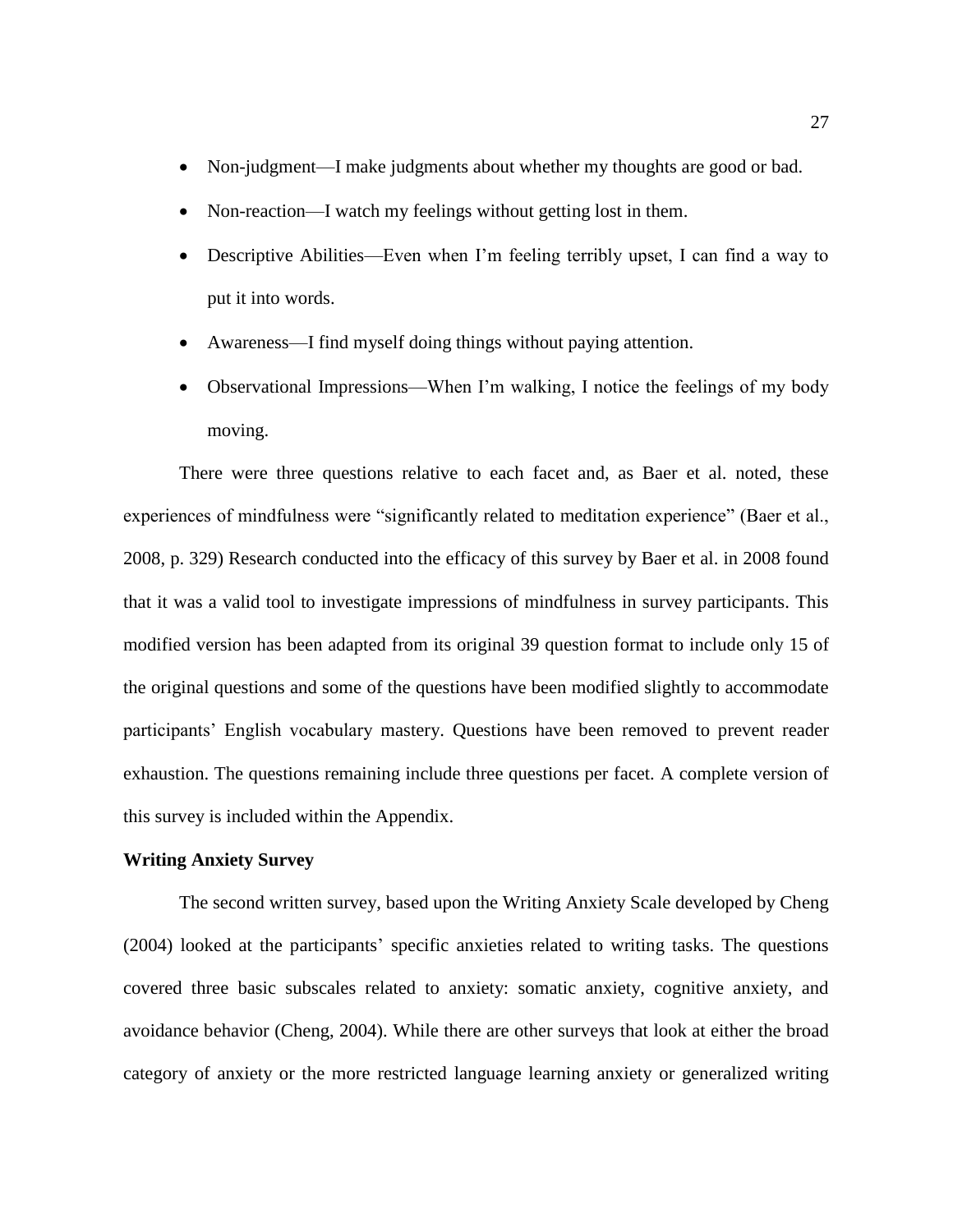anxiety, this survey more accurately and adequately addressed the subfacets specific to second language writing anxiety. The questions covered four areas: the times when writing was accompanied by anxiety, specific physical reactions to writing tasks, the effect of writing anxiety on the progress of the composition, and explanations for negative reactions to writing activities. Experimental work done by Cheng has validated this measure of second language learners' writing anxiety, however, "validation is a cumulative, ongoing process" (DeVellis, 1991, p. 113). The original survey included 27 questions. The modified version was shortened to contain only 19 questions to decrease potential reader exhaustion. Also, some questions were slightly reworded to utilize vocabulary more appropriate to the language abilities of the students being surveyed. The 19 remaining questions include a minimum of six questions per anxiety subscale (somatic anxiety, cognitive anxiety, and avoidance behavior). As stated in the section detailing the Mindfulness Survey, the elimination of questions was done to prevent potential participant weariness. A complete version of this survey is included within the Appendix.

#### **Guided Meditation Audio**

The meditation was conducted with audio guidance. The specific audio chosen was presented by the University of California at the Los Angeles Mindful Awareness Research Center and is entitled "Breathing Meditation." This audio is available for live streaming online or for download. There is no fee associated with either option. This specific audio sampling was selected because of its clear speech, simple vocabulary, and five-minute duration. The audio provides a simple guide to listeners about proper body positioning and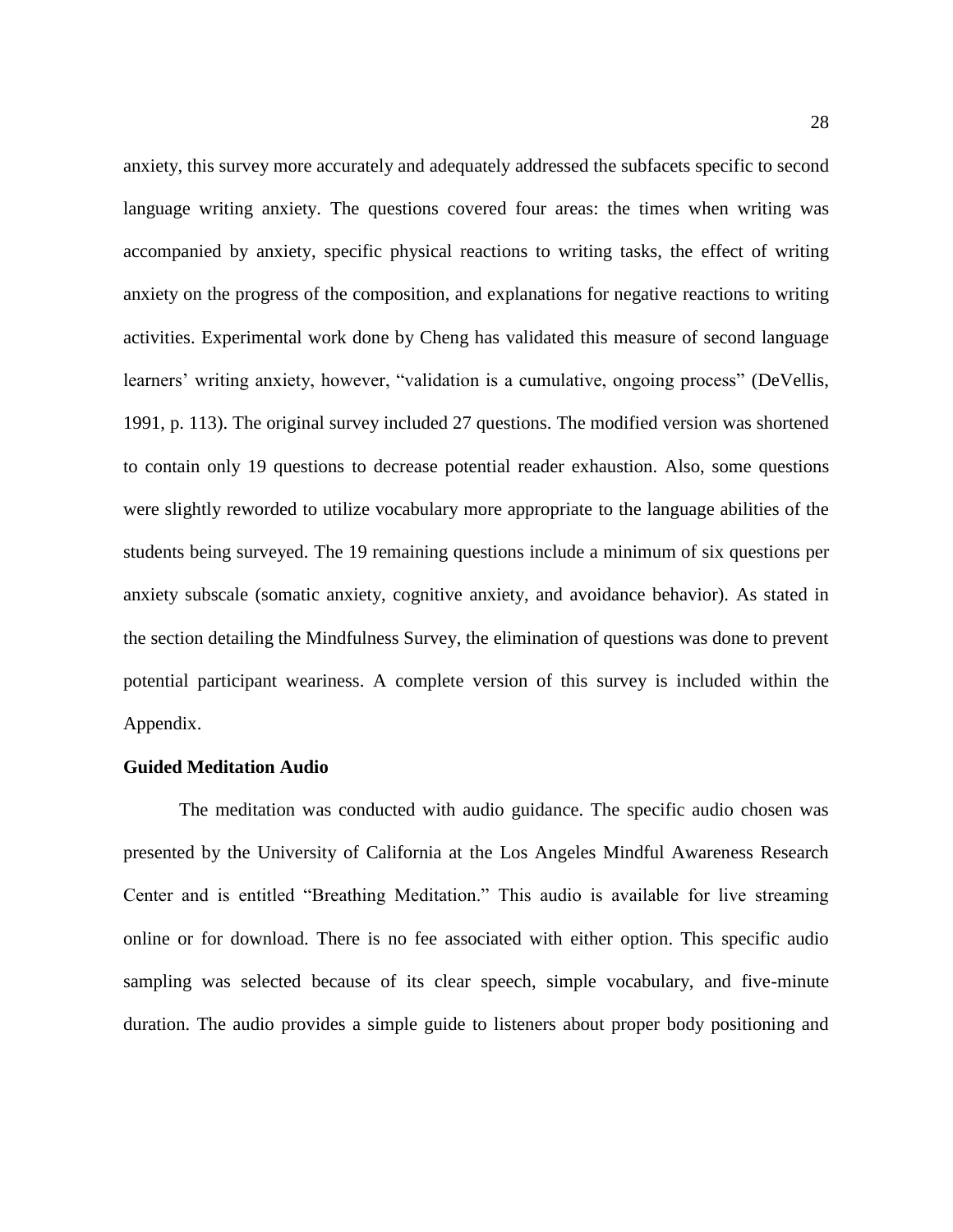focal points. Approximately 1 minute of the sampling is silent, allowing listeners the opportunity to be silent and still, paying heed to their breath.

#### **Procedure**

This study took place in four upper-level University-based Intensive English Center program reading and writing classes over the span of one semester. Given that this test could be administered by any instructor within the program since no prerequisite knowledge of meditation was required, the research was conducted in four classrooms with four different teachers moderating the sessions.

Participating instructors met individually with the researcher prior to data collection. The researcher provided each instructor with a specific and detailed overview of the process and a sheet reiterating the protocol to ensure accuracy (Appendix D). The testing period lasted for two consecutive class sessions occurring in a computer lab, with one computer provided for each student. Prior to participation in this research study, students completed the Mindfulness and Writing Anxiety Surveys, consisting of a total of 34 questions each, along with questions related to the participants' background. These surveys provided information about the students' general sense of mindfulness and writing anxiety, allowing for greater depth of comparison not only for the individual student's test and control sessions, but also to compare the individual student to other student research subjects.

After the students completed the survey, they were allowed to leave the classroom for a break. After the break, students returned to the classroom and were each randomly given a slip of paper containing one of two essay topics. Topics were similar, but not identical, and were decided upon through collaboration between the classroom teacher and researcher.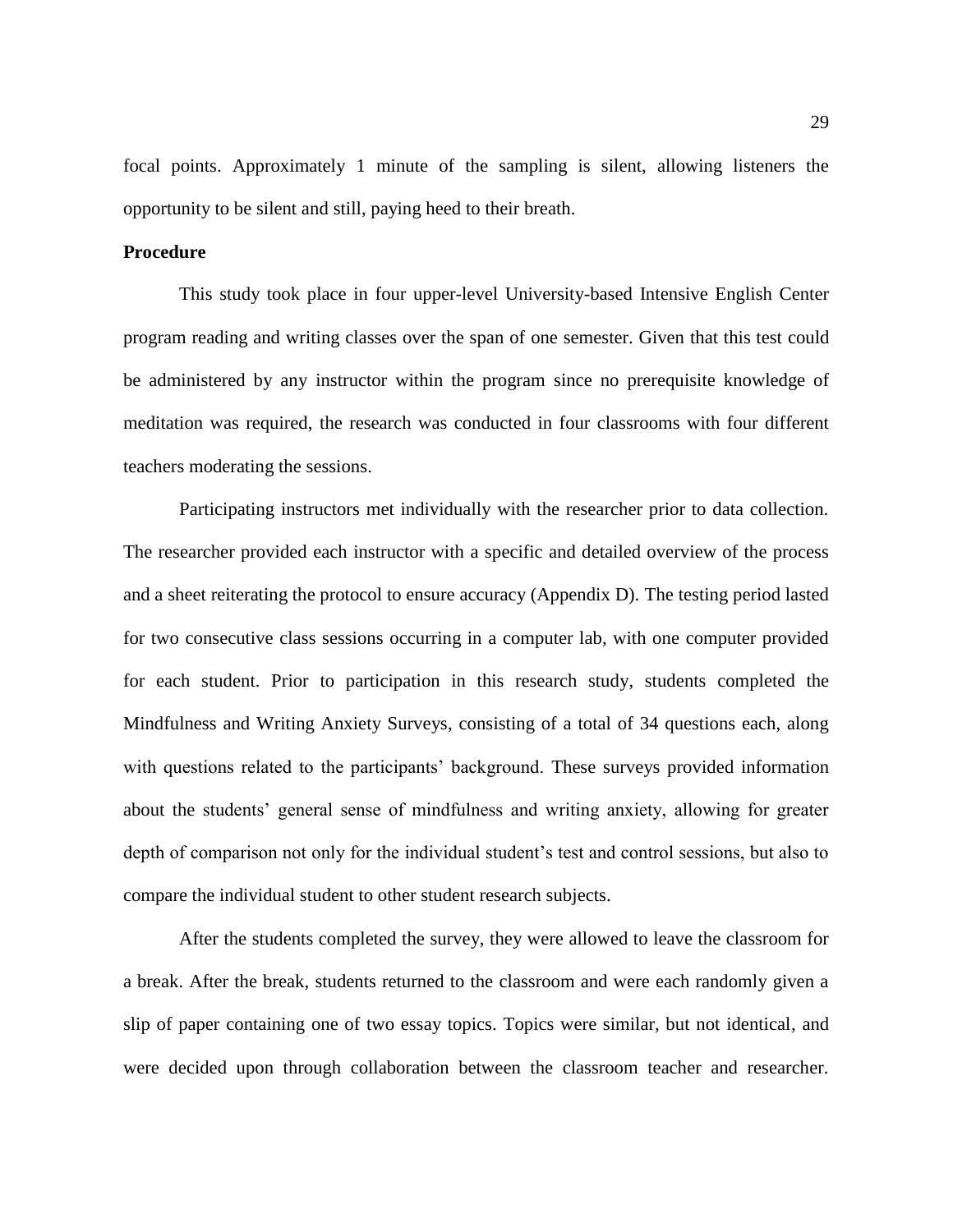Essay topics for the participating classes are included in Appendix C. Students were instructed to write an essay on their topic to the best of their abilities and were given 40 minutes to complete this task. Following this, they were asked not to discuss their topic or the essay writing process with any other students. Students were not, at this point, informed of the planned process repetition to prevent participants from engaging in additional meditation in the interim period. Within 1 week, all participating classes completed a second day of data collection. On this day, following a break, students were all asked to listen to a guided breathing meditation audio. They were asked to be silent throughout the audio. The classroom instructor was present for this exercise, but did not provide any assistance other than starting and stopping the audio. As the audio ended, students were given the topic alternate to that which they received on the first day of data collection and were, once again, given 40 minutes to write an essay to the best of their ability. After 40 minutes, students submitted their essays and were, once again, given the surveys they completed prior to their first day of essay writing.

Following both days of testing, approximately 10 students were invited to participate in a post-practice interview. Four students responded to this request and met with the researcher. These four students included one representative from each class. The interview was conducted orally within 1 week of students' participation and consisted of a series of 11 questions which are listed in Appendix B. The questions first looked into their background and past experience with writing and with meditation. Next, the questions more specifically probed into their experience during the first essay writing, the pre-writing meditation, and the subsequent writing task. Finally, the interviewer defined mindfulness and sought input about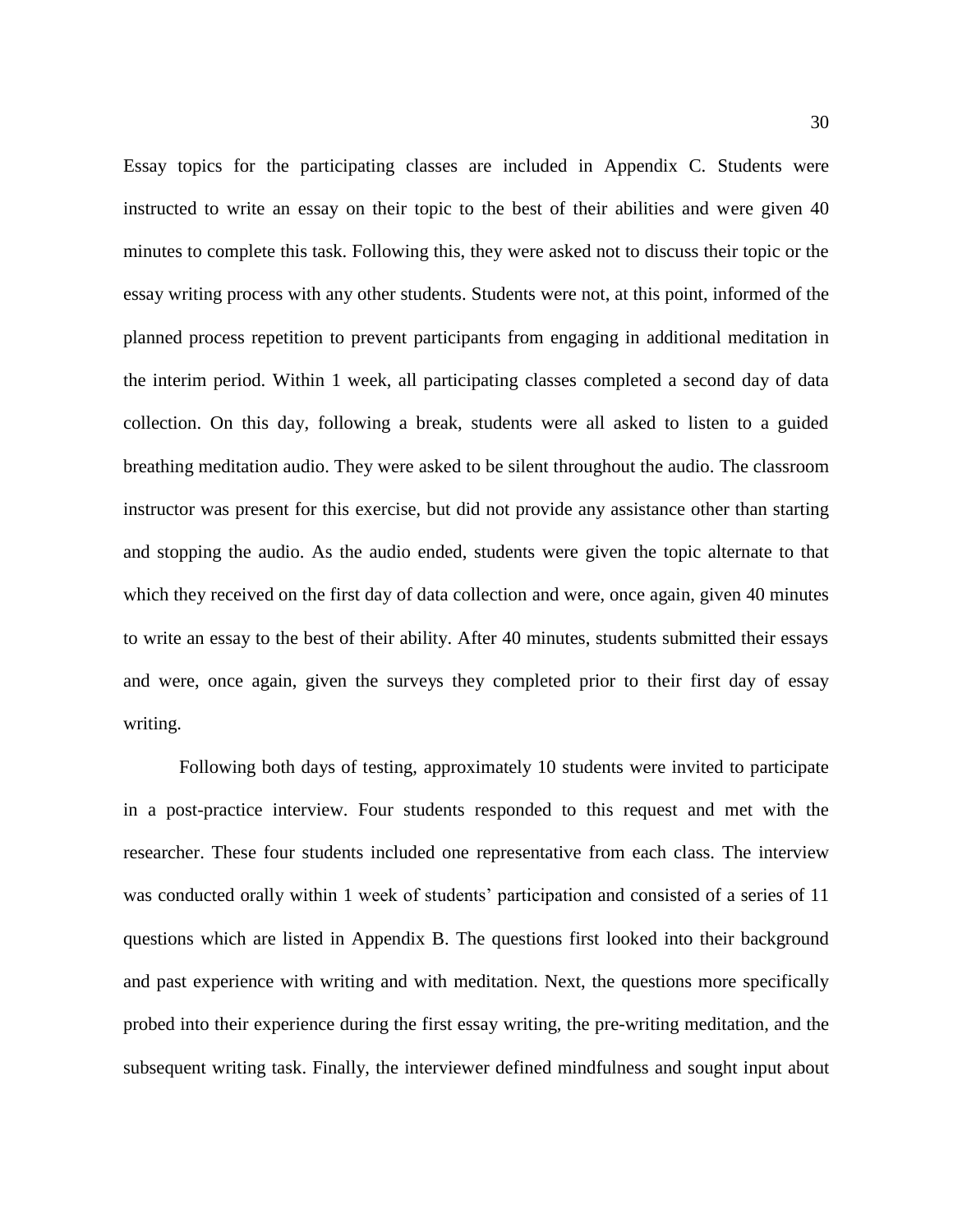the students' general feelings of mindfulness and the specific impact of the meditation on their own sense of mindfulness.

#### **Analysis**

Subsequently, the writing samples were analyzed based upon the three specific factors mentioned within the research question: word count, variation in vocabulary, and presence of cohesive markers. These three factors served as indicators, utilized by human and computer assessors, of good writing (Shermis, Koch, Page, Keith, & Harrington, 2002).

Passage length. Essay length was determined using the word count feature of Microsoft Word. Student names and the essay topics and titles were not included within the word count.

**Lexical variety**. Lexical variety was calculated utilizing the Compleat Lex Tutor website. Essays were individually inputted into the VocabProfiler. The VocabProfiler dissected the essays differentiating between word tokens and types. Word tokens are simply words used, including replications of the same word. Word types looks at the token and simply eliminates the replicates, providing a number of different words used. While some essays included many different versions of misspelt words these words were counted as different as there is a great likelihood that correction or categorization of these error-words could result in inaccurate translations and thereby reduce the accuracy of the results.

**Cohesive markers**. Cohesive Markers were coded by two individuals with Master's Degrees in ESL. Prior to coding the essays, they were both instructed on protocol, given a handout reiterating requirements (Appendix E), and required to complete two sample essays to ensure that the parameters were understood and that they were able to achieve 80% inter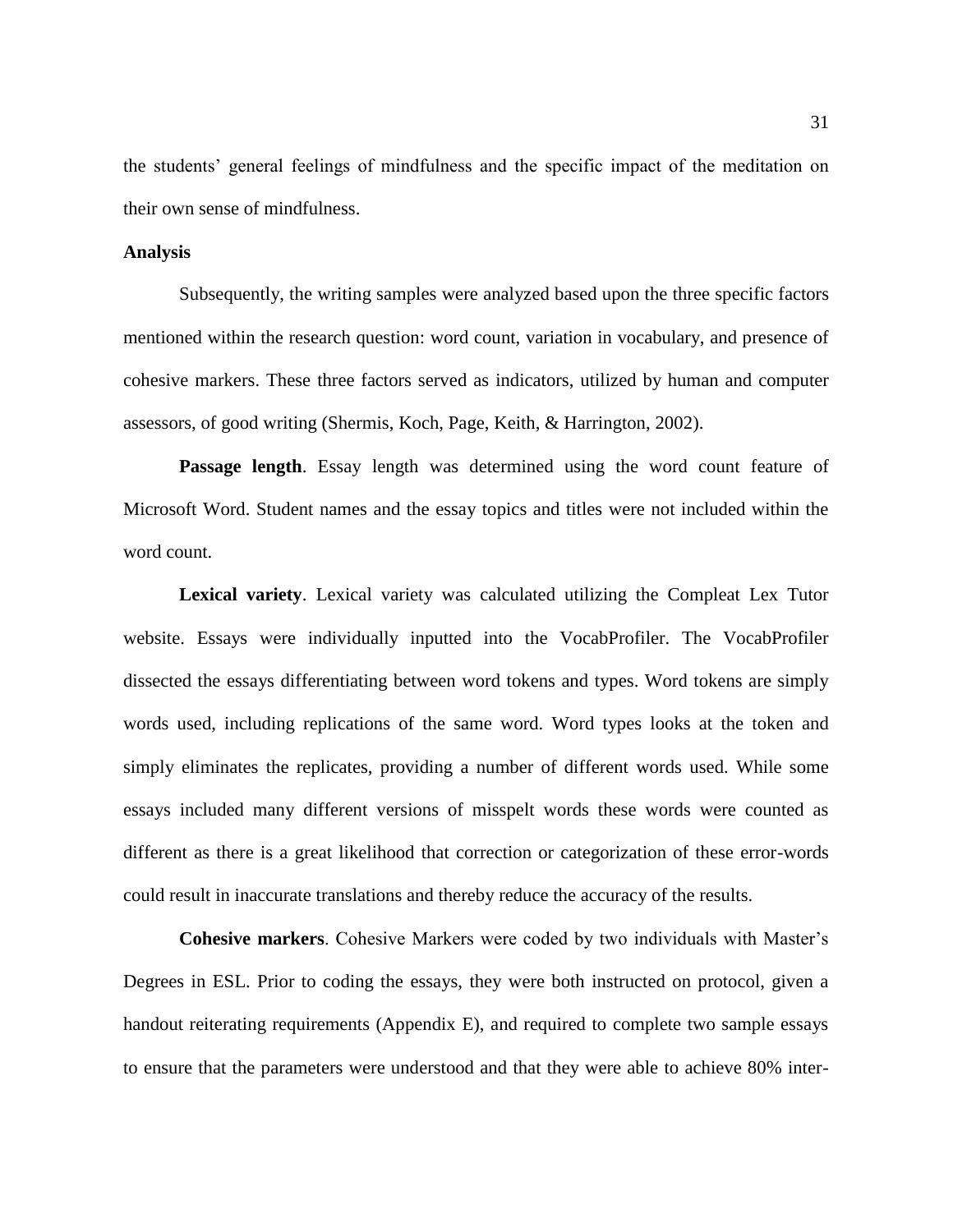rater reliability. The investigators were not allowed to discuss their results with each other while coding.

The investigators were required to mark each cohesive relationship on the essay and label the relationship according to the categories of cohesive markers identified by Halliday and Hasan (1976) and further clarified by Cotton and Wilson (2008). Within these parameters, there were five categories of cohesive markers which could be identified. They were defined as reference, substitution, ellipsis, conjunction, and lexical cohesion. The category marked reference, is largely seen through the use of personal and demonstrative pronouns. Substitution occurs when a linguistic element is replaced by an alternate word evoking the same meaning. This differs slightly from reference markers in that the word referenced is not replaced by a pronoun. Ellipsis is created by the omission of a word coined with a situation whereby its meaning is implied though not directly stated. Conjunctions are the next category of cohesive marker. Conjunctions serve to create cohesion through the linking and progressing of ideas. The final category of cohesive marker, as deciphered within this project, is lexical cohesion. Lexical cohesion may be displayed through use of repetition, synonomy, and collocation (Halliday & Hasan, 1976; Cotton & Wilson, 2008).

For the participant surveys, a 5-point Likert scale was used with items coded as follows: "Never" = 1, "Rarely" = 2, "Sometimes" = 3, "Usually" = 4, and "Always" = 5. Statistical information was then gathered.

For the post-meditation interview, the investigator audio-recorded the interview. After the interview, the researched transcribed a limited amount of the audio, based upon elements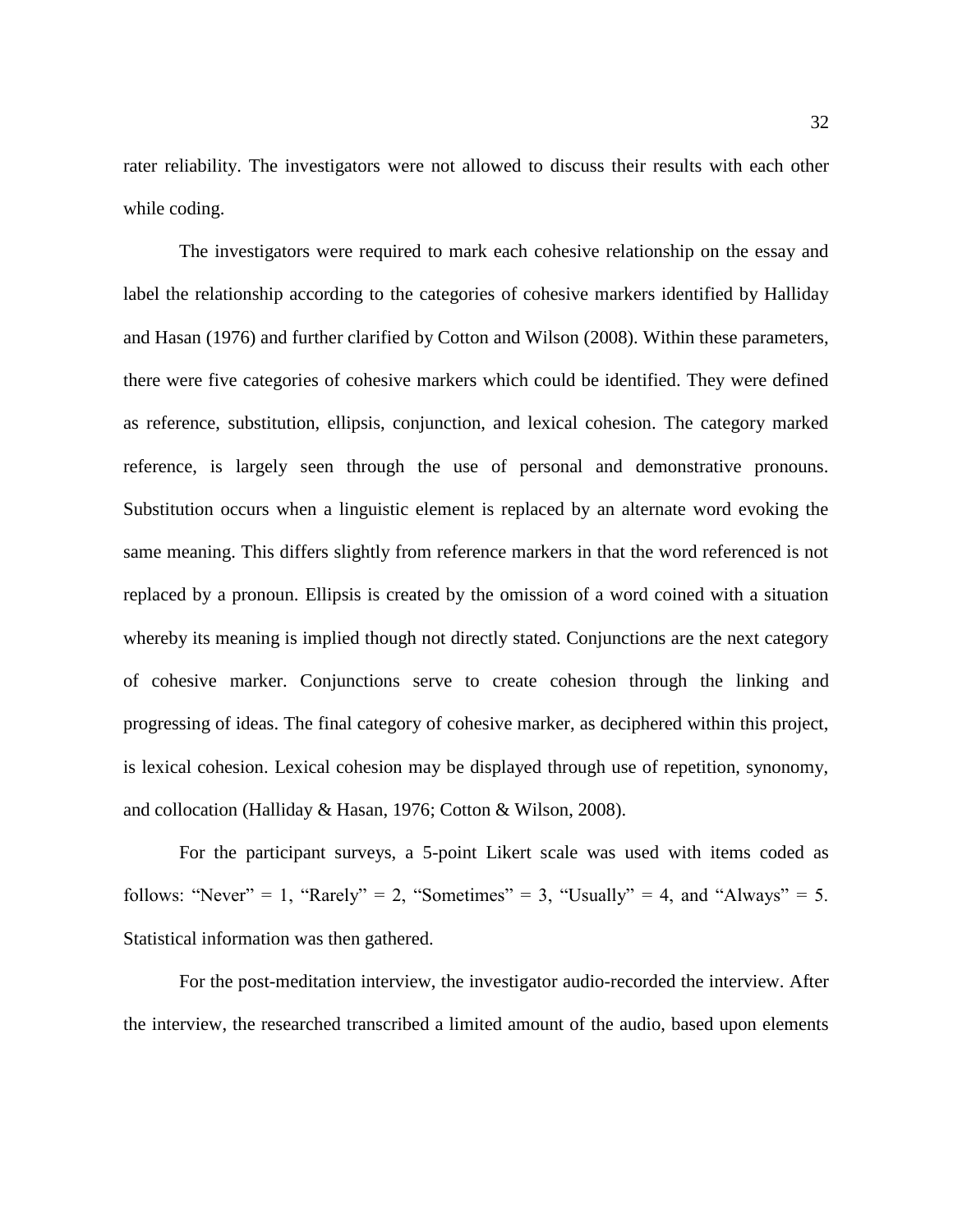of repetition, anomaly, and import toward the investigation of the research question sought in this project. Questions were then analyzed for qualitative investigation.

All statistical information was collected and analyzed.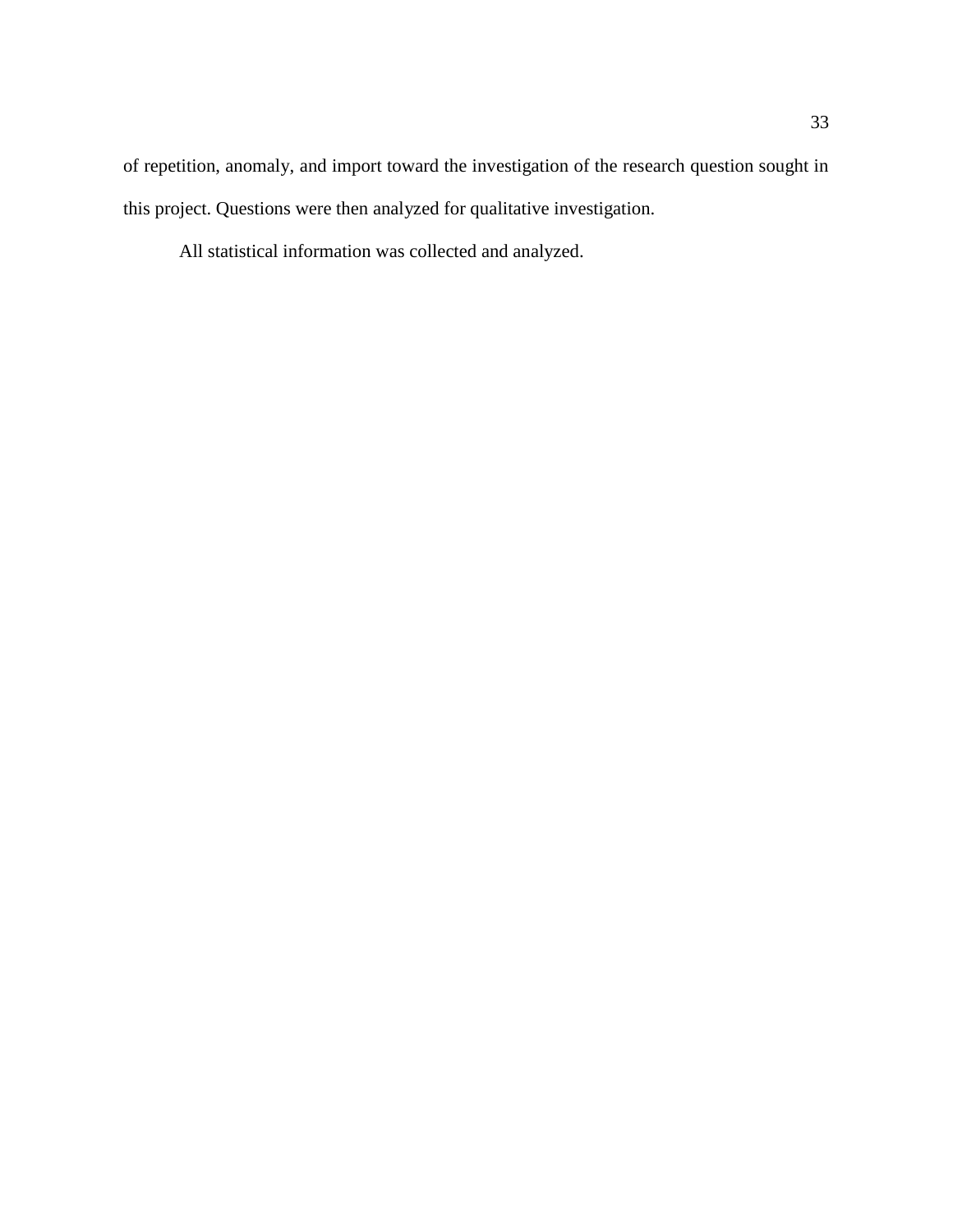#### **Chapter IV: Results**

This study sought to investigate the effect of meditation on student writing through focus on two central questions. The results of these questions are largely statistically insignificant, but do show some significance in specific areas.

#### **Results**

This study posed two research questions:

- 1. How does meditation influence student essay writing in terms of:
	- a. Essay Length
	- b. Diversity in vocabulary
	- c. Cohesive markers
- 2. How does meditation affect students' perception of their own mindfulness?

The first question was investigated through the dissection of student essays, some written following a short meditation, some written without any atypical interference. The second question was looked at through the use of Likert surveys and a qualitative post-participation interview given to select students.

In brief, this investigation found that essay writing is not affected to a significant level by meditation in terms of essay length, vocabulary, and cohesive markers. Students' perceptions of mindfulness were affected in some areas, as gleaned through specific survey questions and post-participation interviews, but no significant difference was found overall on length, vocabulary, and cohesive marker presence.

Sixty-two essays were collected from 31 students. Of these students, 14 were placed in level 3 of the Intensive English Program, 13 were in level 4, and 4 were in level 5. The class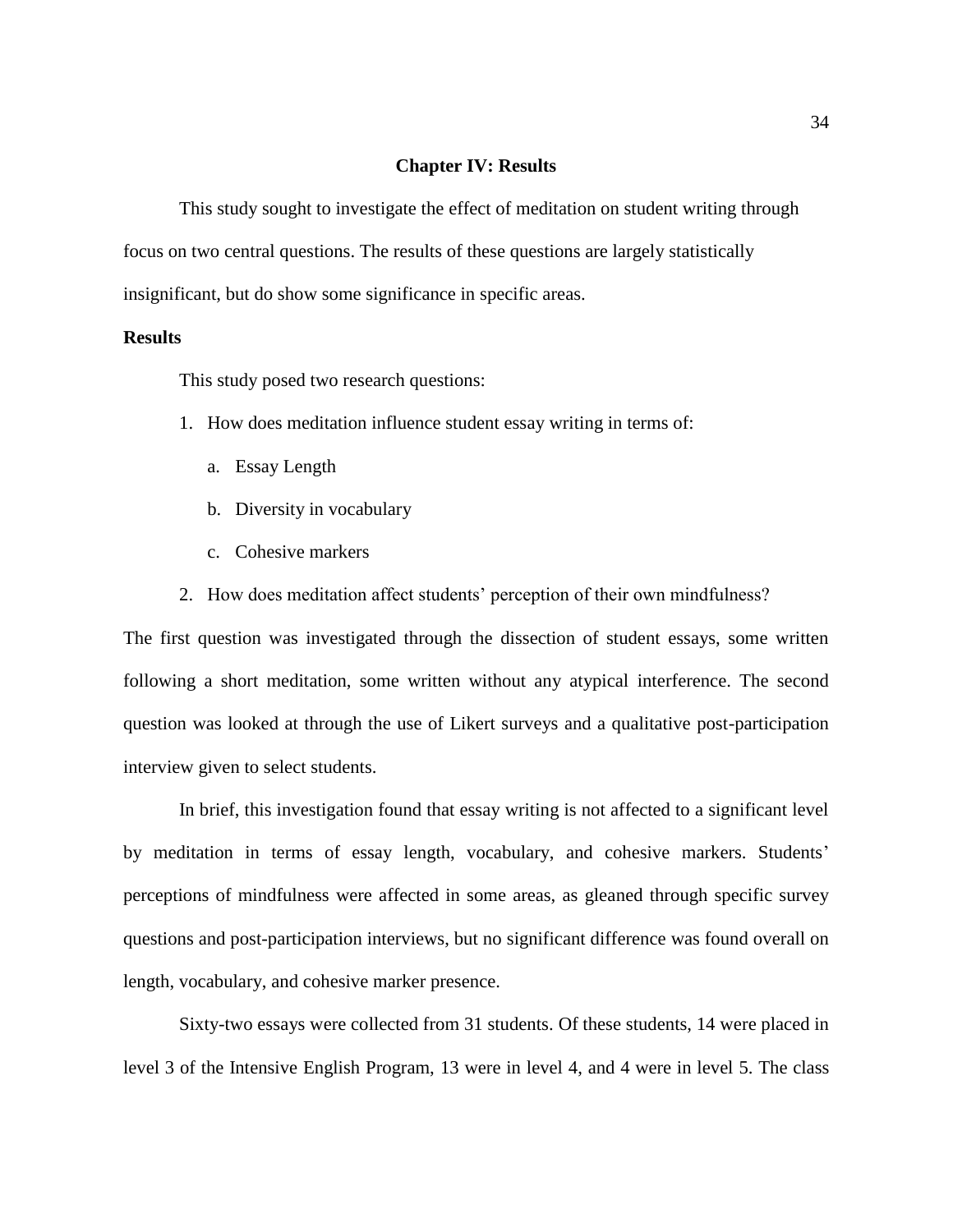consisting of all of the level 4 students bore results different than the other courses so was examined separately following the analysis of the combined groupings. Discussion of this class's results is included in the limitations section of this paper.

The first research question posed for this project concerns the effect of meditation on composition word count, word variety, and presence of cohesive markers. The results of these three factors were analyzed utilizing a t-test.

Table 2

|  | Word Count, Word Variety, and Cohesive Markers Comparison |  |  |  |
|--|-----------------------------------------------------------|--|--|--|
|--|-----------------------------------------------------------|--|--|--|

|        | <b>Paired Samples Test</b>                  |           |                   |                           |                                                 |         |         |    |                 |
|--------|---------------------------------------------|-----------|-------------------|---------------------------|-------------------------------------------------|---------|---------|----|-----------------|
|        |                                             |           |                   | <b>Paired Differences</b> |                                                 |         | t       |    | Sig. (2-tailed) |
|        |                                             | Mean      | Std.<br>Deviation | Std. Error<br>Mean        | 95% Confidence<br>Interval of the<br>Difference |         |         |    |                 |
|        |                                             |           |                   |                           | Lower                                           | Upper   |         |    |                 |
| Pair 1 | WordCont Pre<br><b>WordCount Post</b>       | 7.500     | 96.641            | 17.084                    | $-27.343$                                       | 42.343  | .439    | 31 | .664            |
| Pair 2 | WordVariety Pre<br><b>WordVariety Post</b>  | 5.813     | 35.400            | 6.258                     | $-6.951$                                        | 18.576  | .929    | 31 | .360            |
| Pair 3 | CohesiveMarkers Pre<br>CohesiveMarkers Post | $-.37931$ | 6.24593           | 1.15984                   | $-2.75514$                                      | 1.99652 | $-.327$ | 28 | .746            |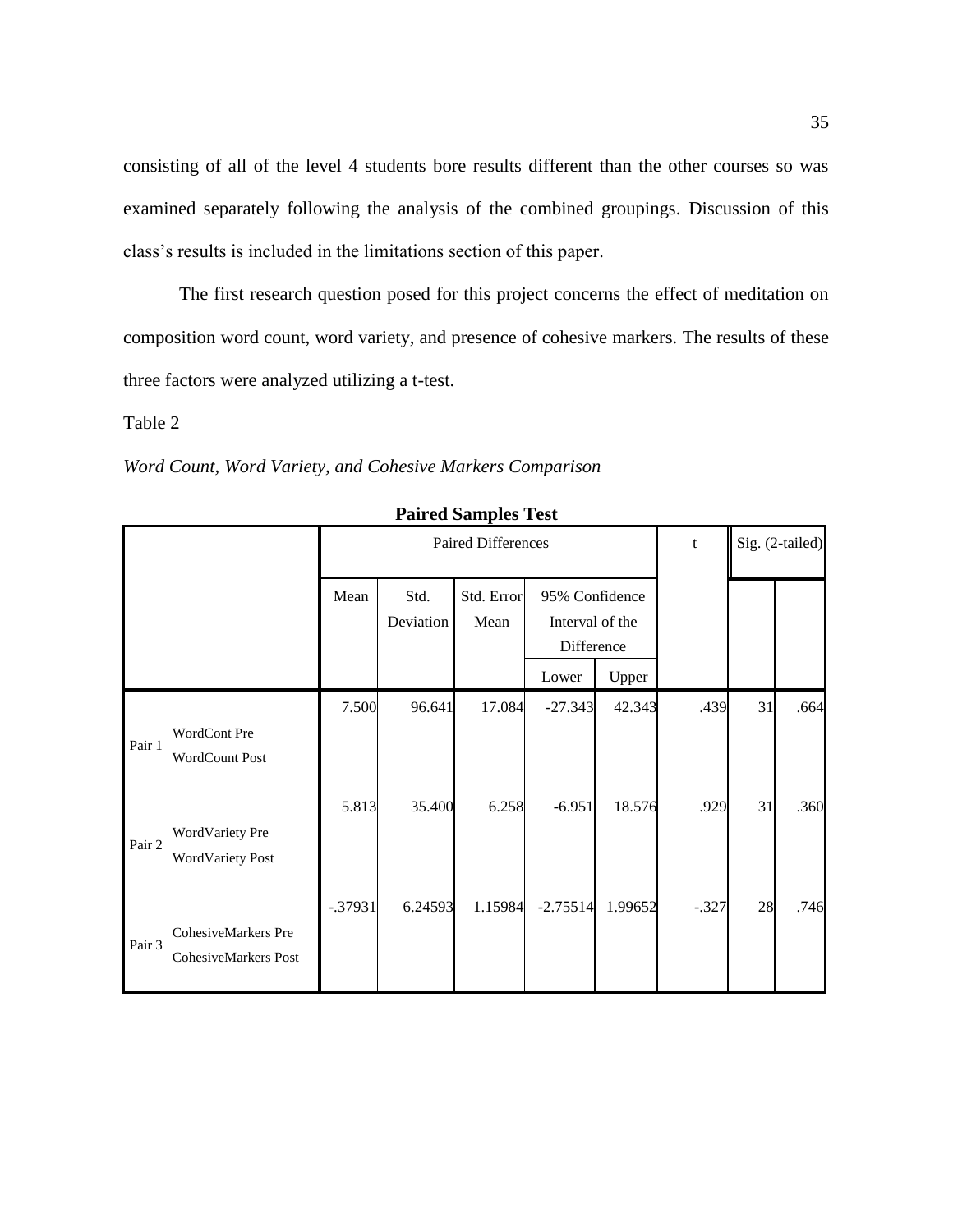Analysis of these essay aspects was conducted via a paired samples t-test. All three aspects of word count (t = .439, df = 31,  $p < .664$ ), vocabulary diversity (t = .929, df = 31, p > .360), and cohesive markers (t = -.327, df = 28, p > .746) were found to be statistically insignificant.

**Student perceptions**. Student perceptions of their own levels of mindfulness and anxiety were investigated through the use of two surveys and a select number of interviews following the data collection.

The first survey, bearing 19 questions, was meant to gauge student writing anxiety. The second survey, containing 15 questions, posed questions related to mindfulness. Participants were asked to rank their responses by choosing one of the following options: never, rarely, sometimes, usually, and always. These answers were then coded: the lower numbers aligned with more negative feelings and the higher numbers with those indicating a more positive answer. Thus, a score of 1 would mean that a respondent felt very negatively about a question and a score of 5 would indicate extreme positivity. Both surveys were given concurrently before the research began and once following the completion of the second essay. Overall, the surveys' results were statistically insignificant; however, the results of the pre-meditation and post-meditation surveys, bore a .907 per Cronbach's Alpha, indicating that they were reliable.

While the overall results were insignificant, particular questions did produce significant results.

To determine if there were any differences in results from the participants' pre and post treatment surveys, a paired T-test was conducted. While the majority of the questions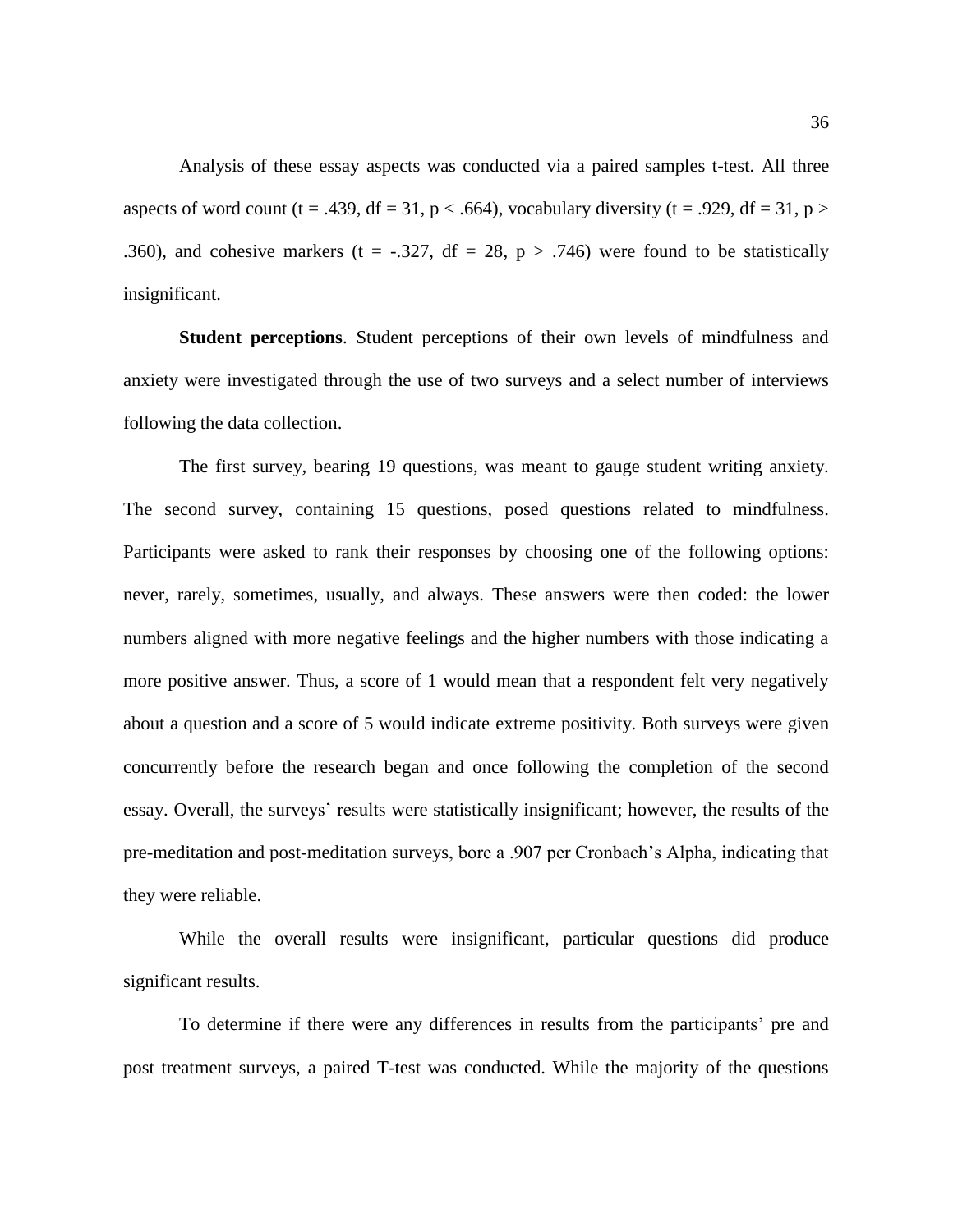didn't bear a two-tailed significance level appropriate for consideration (that being one below .05), six questions from the writing anxiety survey did show significance.

Table 3

| <b>Significant Writing Anxiety Survey Results</b> |  |  |  |  |  |
|---------------------------------------------------|--|--|--|--|--|
|---------------------------------------------------|--|--|--|--|--|

| Question #     | Mean Pre- | Mean Post- | t-value  | df | Significance |
|----------------|-----------|------------|----------|----|--------------|
|                | Score     | Score      |          |    |              |
| $\overline{4}$ | 3.81      | 3.41       | 2.180    | 31 | .039         |
| $\overline{7}$ | 2.93      | 3.41       | $-2.565$ | 31 | .016         |
| 9              | 2.93      | 2.52       | 2.508    | 31 | .019         |
| 15             | 3.26      | 3.63       | $-2.078$ | 31 | .048         |
| 16             | 3.52      | 3.11       | 2.508    | 31 | .019         |

Question 4 was phrased, "I choose to write down my thoughts in English." Prior to the meditation session, participants gave a mean score of 3.81. This score put the overall answer as closer to a "usually" answer indicating that students felt positive about this decision. When students answered this question again following their meditative practice and second essay composition, the mean was 3.41 indicating that their feelings of positivity decreased. The difference between the two means was .40.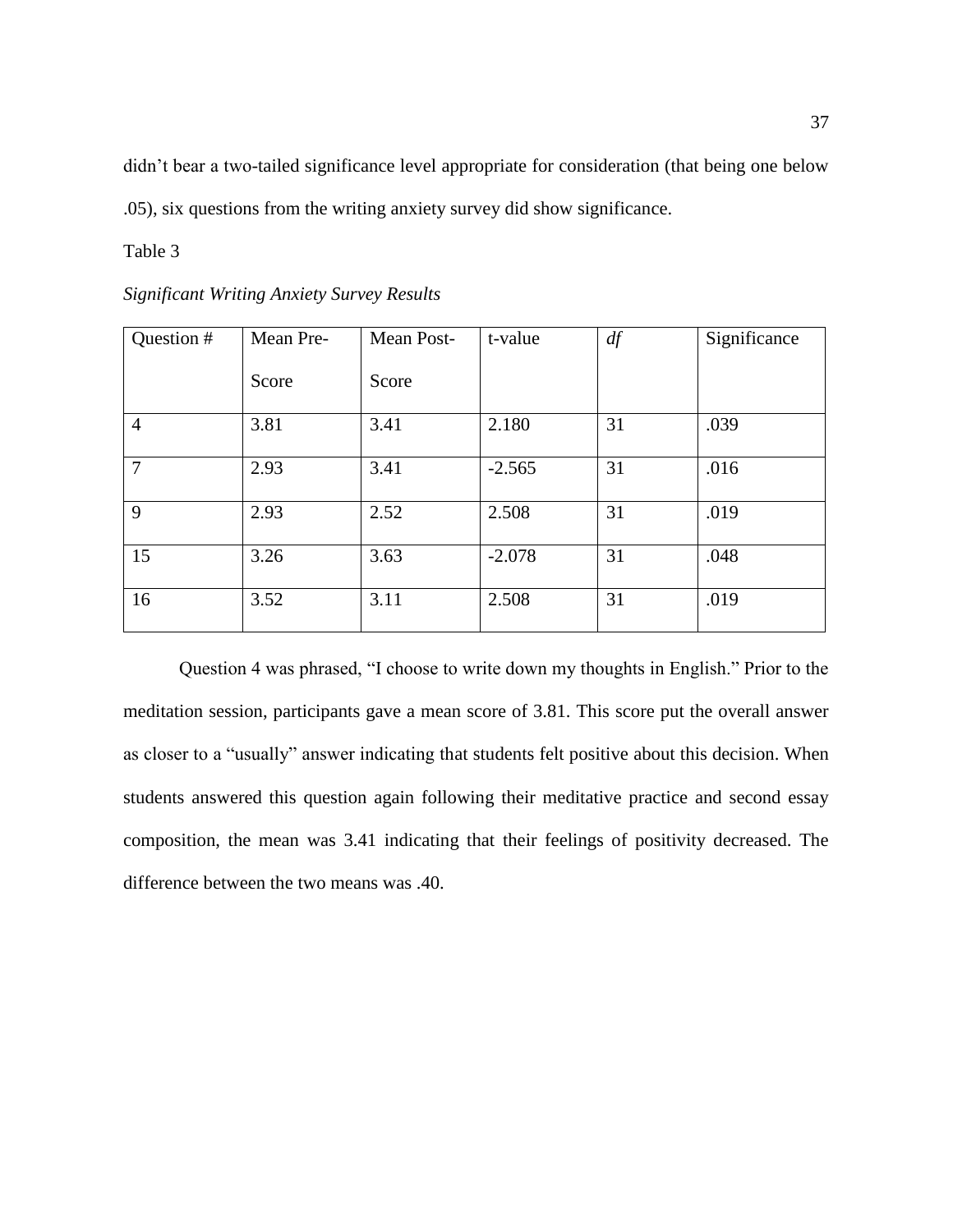

Comparison. Comparison.



 *Figure 1.* Pre Meditation Question 4 *Figure 2*. Post Meditation Question 4

Question 7 was "I worry that my English essays are a lot worse than others'." The premeditation mean for this question was 2.93, putting the answer close to a "sometimes." Following the meditation, they answered with a mean of 3.41—showing a .48 difference and indicating greater feelings of positivity. This would indicate a response that they do not worry that their essays are a lot worse than others.









Question 9 was "If my English composition is to be evaluated, I would worry about getting a very poor grade." The pre-meditation mean was 2.93 and the post-meditation mean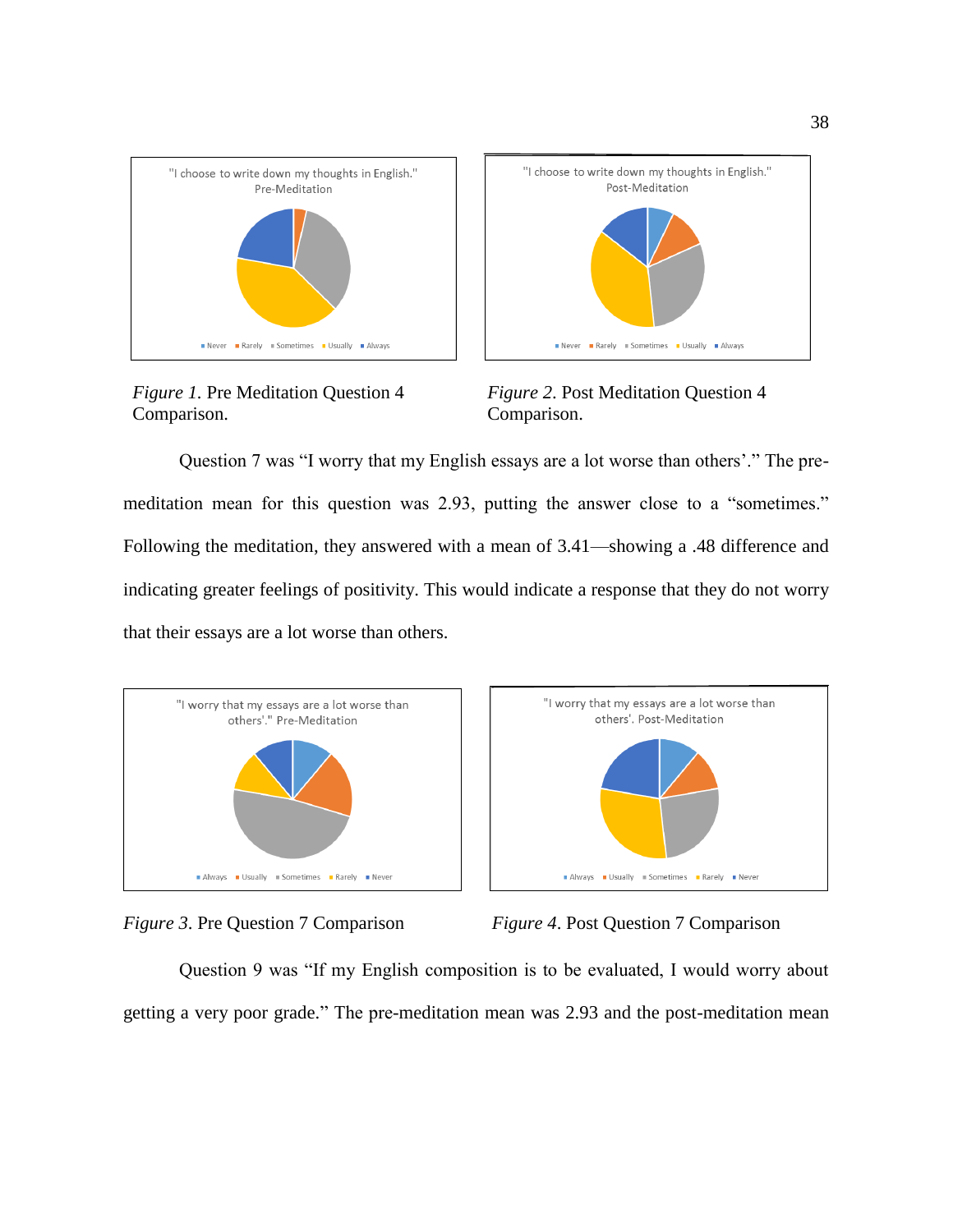was 2.52. The difference between these two is .59. This would indicate that students felt increasingly worried about essay assessment following the meditative session.









Question 15 was "I freeze up when unexpectedly asked to write English compositions." The mean score of the pre-test was 3.26 while the mean of the post-test was 3.63. This difference of .36 indicates that the participants felt as though they "freeze up" less often.







*Figure 7*. Pre Question 15 Comparison *Figure 8*. Post Question 15 Comparison

Finally, question 16 was "When I write in English, my mind is very clear." The premeditation mean for this question was 3.52, while the post was 3.11. This .41 difference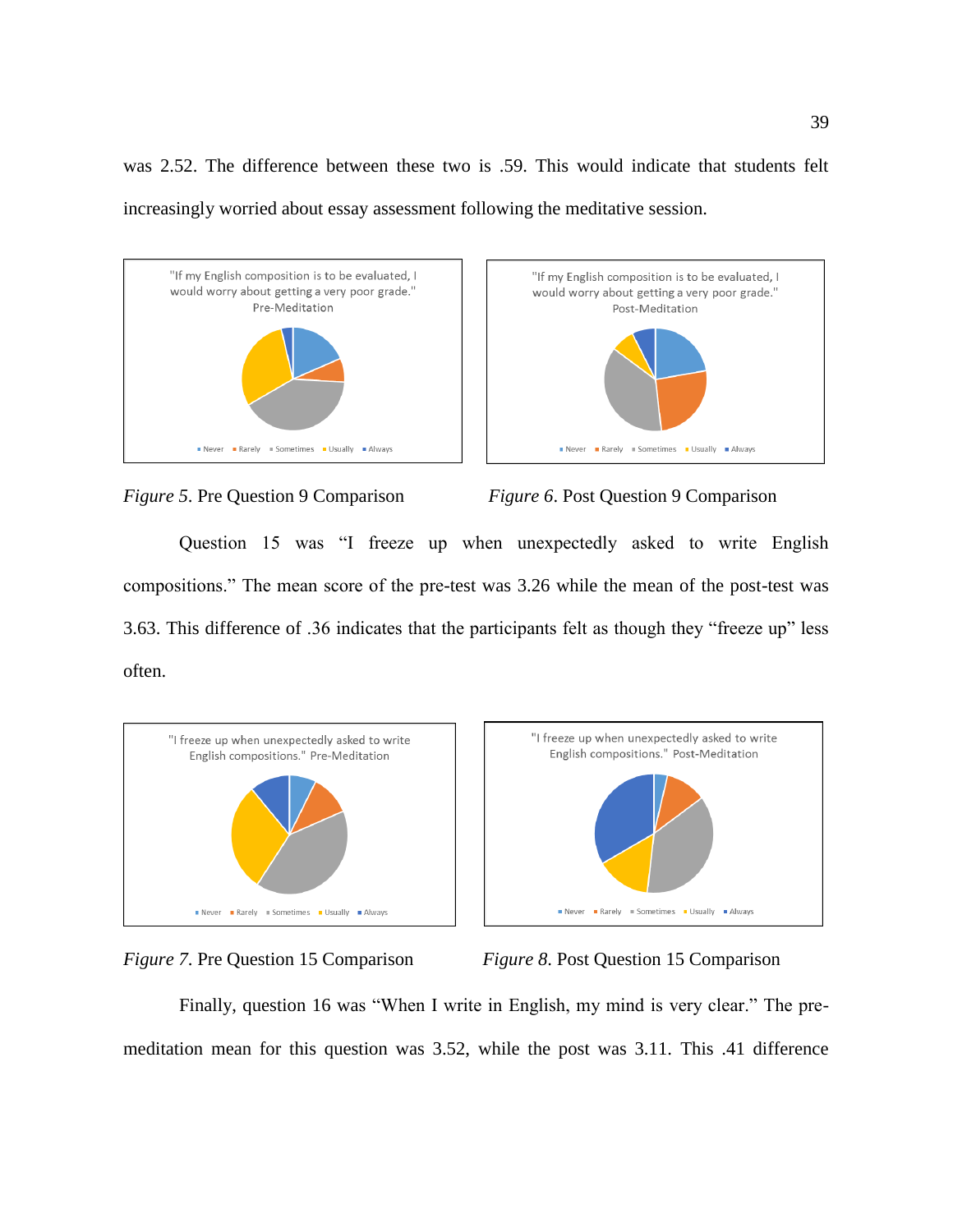shows that participants felt as though their minds were increasingly unclear when writing in English.







None of the questions on the mindfulness survey showed appropriate levels of significance.

The surveys were additionally investigated to determine if there was any overall change in students' emotional response to essay writing. The writing anxiety survey showed no significant change ( $t = .345$ ,  $df = 26$ ,  $p < .733$ ) nor did the mindfulness survey ( $t = .931$ , *df*  $= 26, p < .361$ ).

The reliability for the surveys given before and after participation in the meditation was deemed appropriate, with Cronbach's Alpha at .907.

In addition to the surveys, four students were interviewed. All students were asked if they would be willing to participate in a post-participation interview. All students who replied "yes" were contacted and four replied and consented to the interview. All participants were from different participating classes. Three of the participants were female and one was male.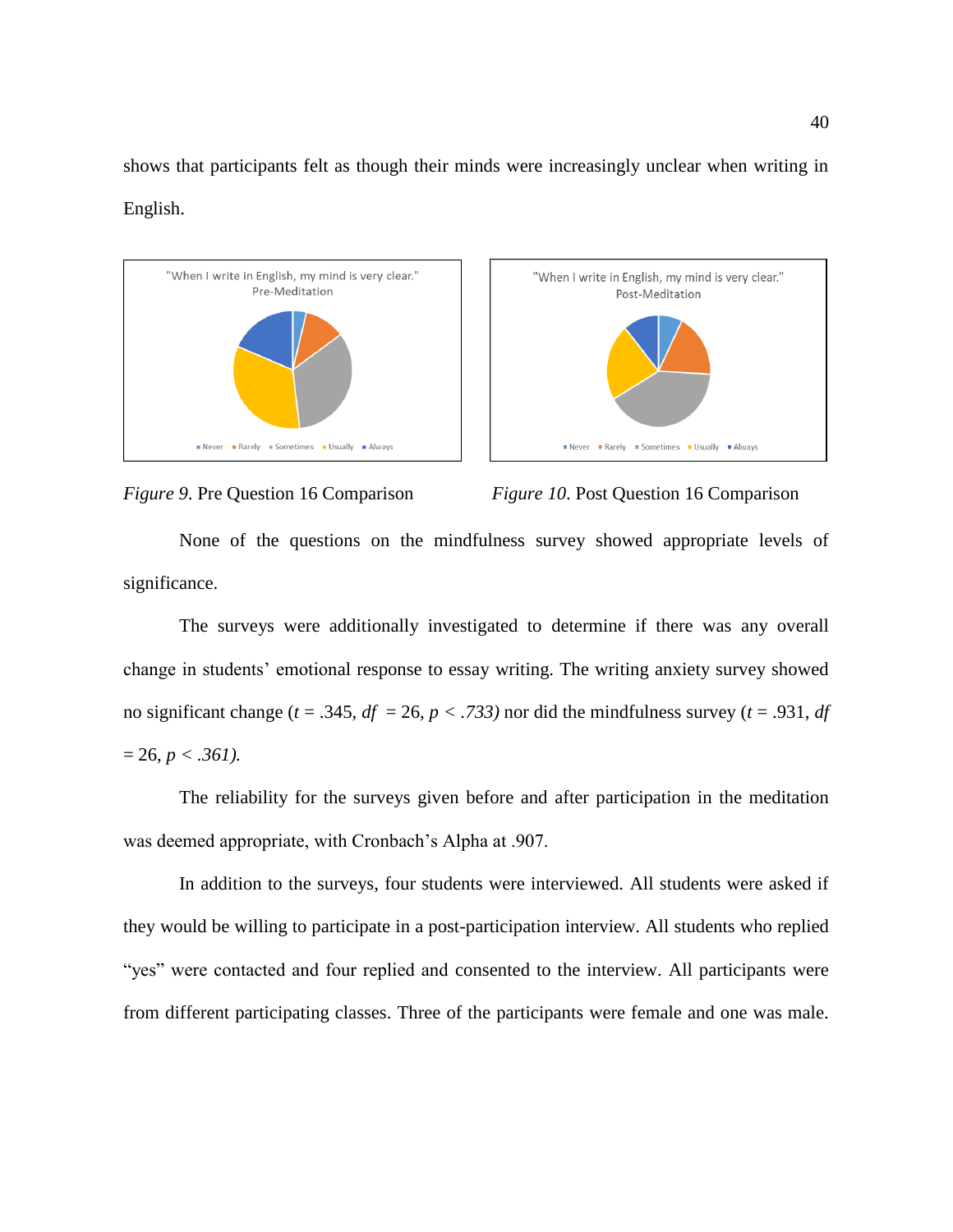Two participants were from Saudi Arabia, one was from Burkina Faso, one was from Burundi.

When asked about anxiety in relation to writing, two responded that they did not get nervous when writing, while two responded that they did get nervous. One noted, that this particular anxiety has troubled her greatly throughout her English education.

"I'm very very nervous when I wrote I don't like to, basically I don't like writing so and I feel very very nervous when I write something"

"Sometimes I can't generate my ideas and make them and I am afraid I have a low grade or something like that"

The interview began with inquiry into what students knew of meditation. While some of them associated the term with yoga, others said that they thought it was more in relation to breathing. Of the individuals interviewed, three of them noted that, even before they participated in this study they regularly chose, on their own, to take deep breaths in times of high stress, such as a test, paper, or speech. Several of the students noted that there was difficulty paying attention to the guided meditation as other students were being disruptive and there was a great deal of extra noise outside the classroom. Additionally, one had difficulty with the English level of the recording and one noted that he didn't enjoy the recording as he didn't like "being ordered" to do things.

One area of consensus amongst the interview participants was on repetition. When asked if they would like to do some sort of meditation in class in the future, they all responded positively. A female participant from Burundi noted,

"Yeah I think it can help students like umm I can give you an example like when before the test before the test every student uhh stressed that 'I'm gonna fail, I'm gonna fail' but when we start with the meditation you will be relaxed and uhh the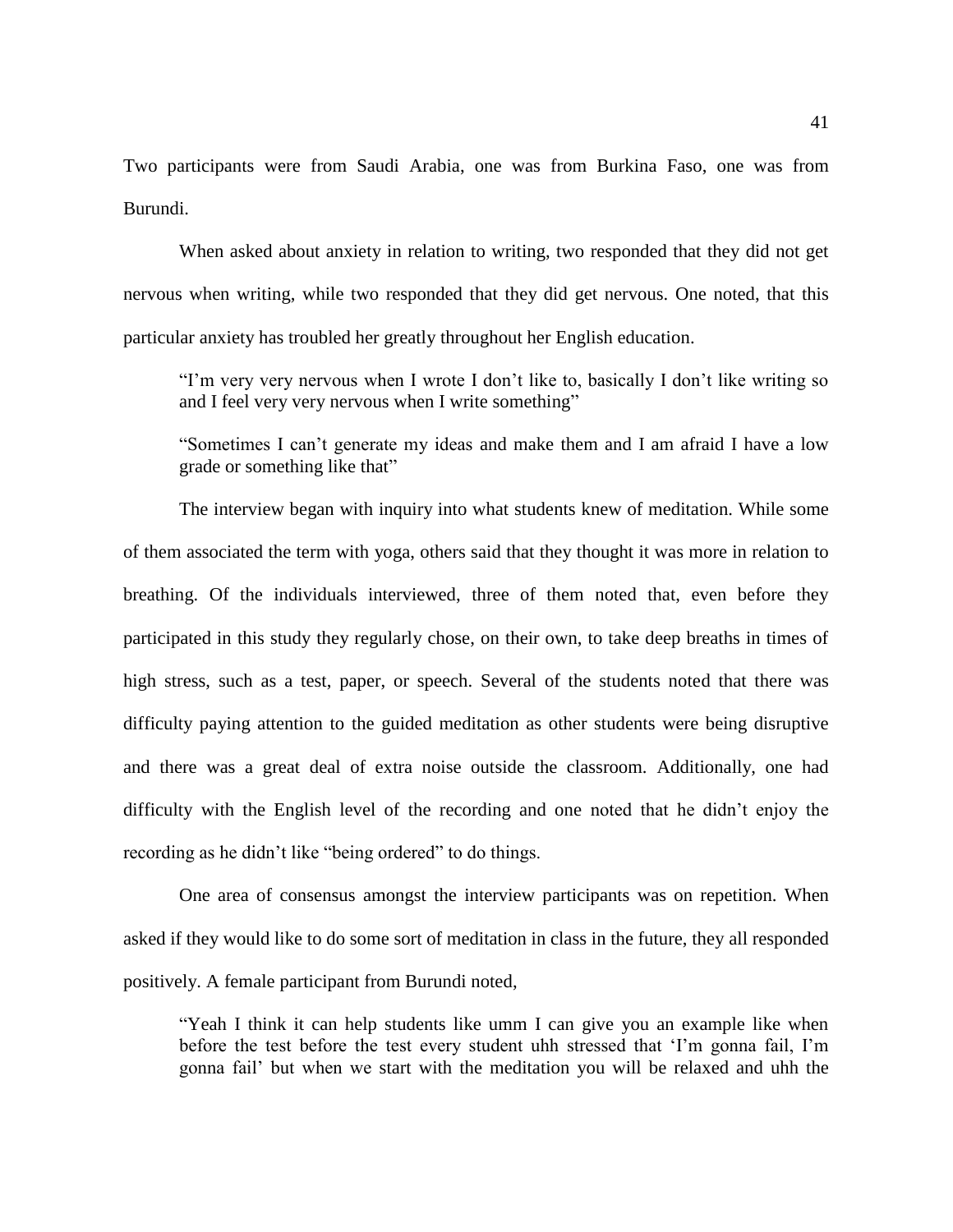teacher can say that when you gonna start the test the teacher say that it's easy you gonna pass you gonna do well but we can't trust the teacher it's easy for him but not easy for us but when he starts like and we he do like those kind of meditation we can we can feel relaxed and pass the test."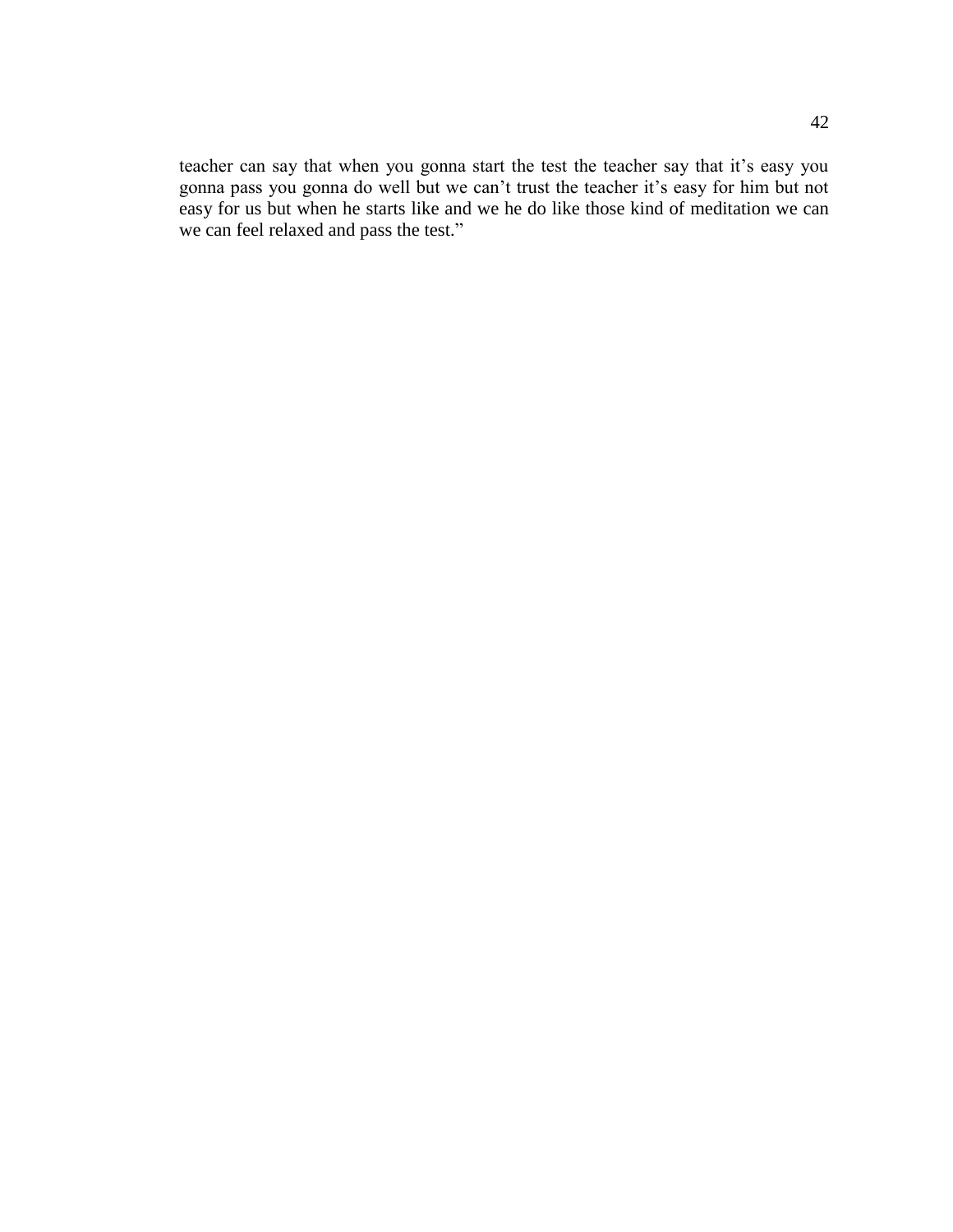#### **Chapter V: Discussion**

#### **Summary of Results**

This study indicates that there is no significant change in student writing ability in terms of lexical variety, passage length, or presence of cohesive markers resulting from one session of meditation. However, the post-participation interviews, coupled with prior research on the topic, seem to suggest that longer term meditative opportunities would be appreciated by students and may also be potentially beneficial for academic achievement.

Five of the 34 survey questions were found to be statistically significant. The statements "I choose to write down my thoughts in English," "If my English composition is to be evaluated, I would worry about getting a very poor grade," and "When I write in English my mind is very clear" were all statistically significant and indicated a negative response to the meditation session. The statements "I freeze up when unexpectedly asked to write English compositions" and "I worry that my English essays are a lot worse than others" were also significant, yet indicated a positive response to the meditation.

While these questions combine to illustrate an overall picture of participant writing anxiety, the majority of questions within Cheng's Writing Anxiety Scale serve to specify a particular anxiety. The statements, "If my English composition is to be evaluated, I would worry about getting a very poor grade" and "I worry that my English essays are a lot worse than others" are both placed under the subscale related to cognitive anxiety. It is interesting that these two questions, both meant to assess a similar emotion, resulted in opposite impressions. As the responses seem to cancel each other out, I will not elaborate on their results. The statement of "I choose to write down my thoughts in English" is categorized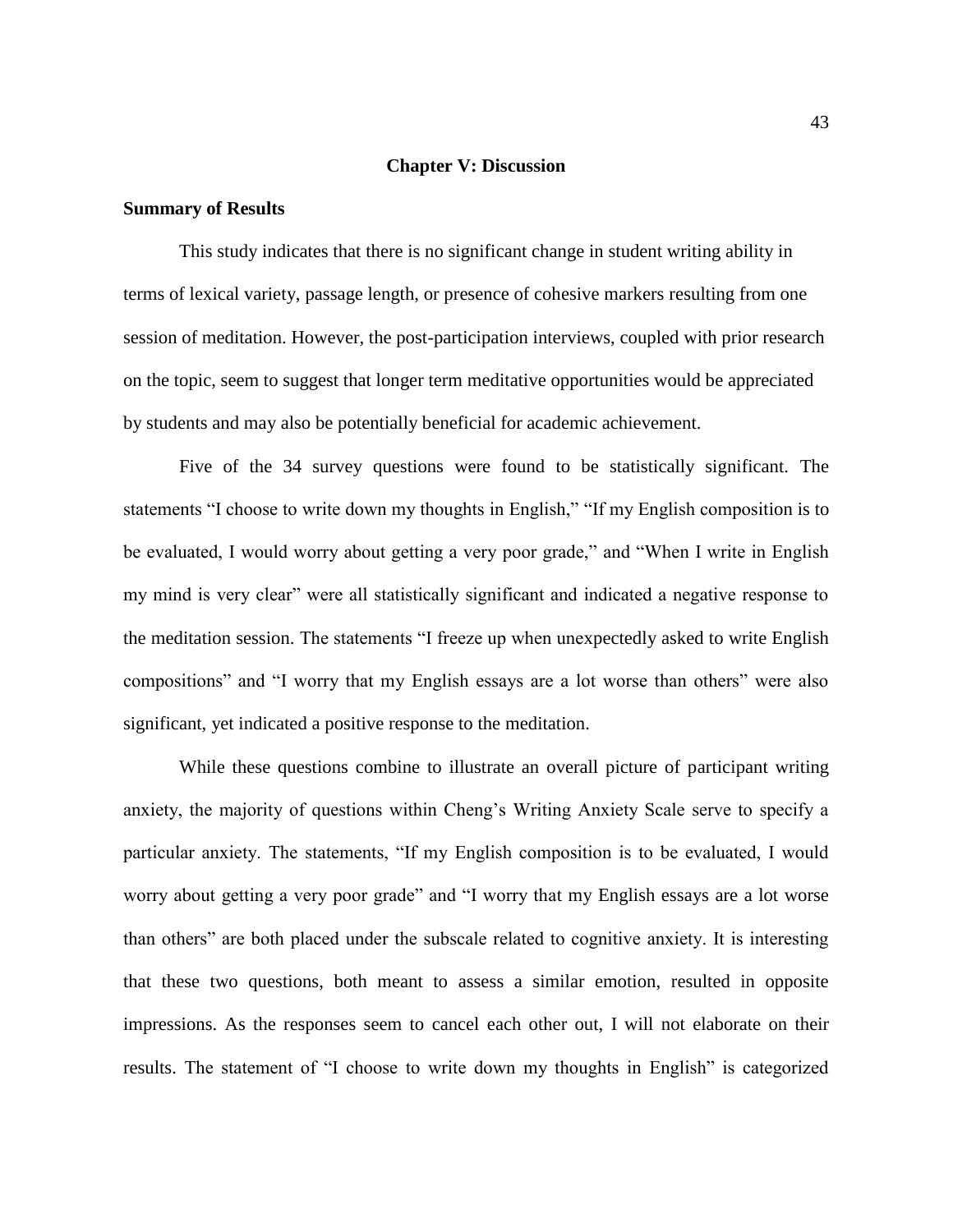under the Avoidance Behavior Subscale, meaning that this anxiety is expressed through the deliberate evasion of writing tasks. In this investigation, students showcased increased desire to avoid the writing task. To reiterate, meditation, as has been described earlier, is a method designed to increase one's mindfulness. Mindfulness is the ability to focus on one particular thing, while avoiding all others (Albrecht et al., 2012). The UCLA guided meditation teaches listeners to push away diversions toward the goal of a single-minded focus on breathing. Essentially, it is teaching avoidance. One could hypothesize that this directive urges participants toward a stronger rejection of the writing task (and, theoretically, any other task they seek to avoid).

The last subcategorized statement "I freeze up when unexpectedly asked to write English compositions" is listed under the Somatic Anxiety Subscale. Somatic anxiety is that which is felt through bodily symptoms (Cheng, 2004). The positive response to this statement, following the meditation, indicates an improved sense of physicality when approaching the writing task. The guided meditation chosen for this research project vocalizes a great deal about the sensation of one's body with phrases such as "Noticing the shape of your body: the weight, touch. And let yourself relax and become curious about your body seated here: the sensations of your body, the touch, the connection with the floor or the chair" (UCLA Mindfulness Awareness Research Center, 2013). This focused attention to the participants' sense of body and space may have shifted their attention away from any possible physical expressions of somatic anxiety.

While the majority of meditation-related research focuses on the impact after longer spans of time, there is burgeoning research which seems to show that, while the positive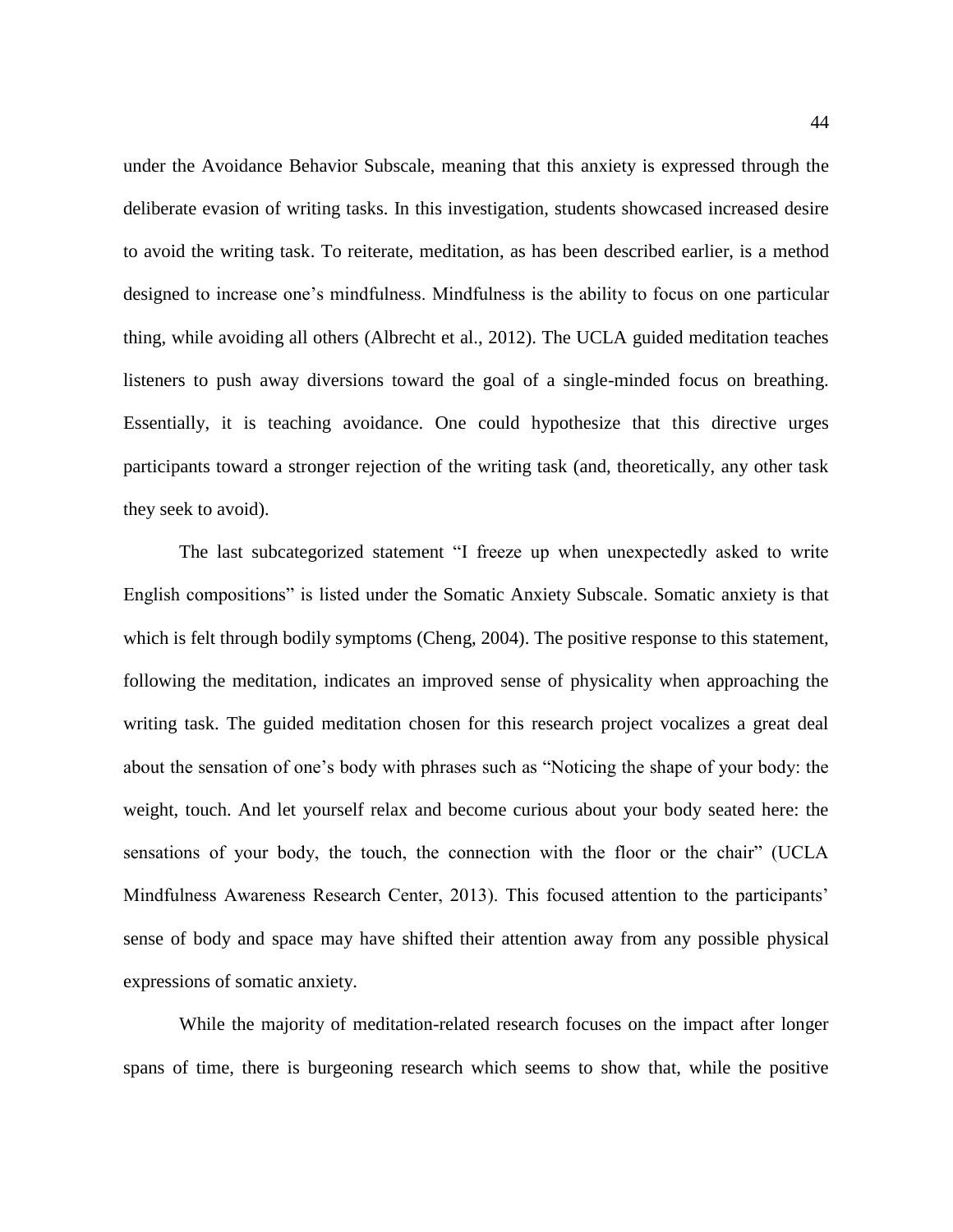benefits increase with time, there is good to be had without the long-term time investment. A study conducted in 2010 which involved only 3 days of meditation (with the time only totaling 1 hour) found that the treatment reduced participants' "negative mood, depression, fatigue, confusion, and heart rate" (Zeidan, Johnson, Diamond, David, & Goolkasian, 2010). More related to the academic focus of this research, another investigation of meditation found improved cognitive functioning and decreased anxiety after five twenty-minute sessions of meditation (Yi-Yuan et al., 2007). Seven days of meditation showed improved creativity evidenced by participant performance on divergent tasks (Ding, Tang, Posner, & Tang, 2014). Little research has been conducted on the impact of only one session of meditation.

#### **Pedagogical Implications**

While the results of this project were of minor significance, overall research into the efficacy of meditation as a classroom tool is persuasive and largely positive (Goldin et al. 2009, Heeren & Philippot, 2011). Indeed, as evidenced in post-participation interviews, several students already practiced controlled breathing though they were not familiar with the term "meditation".

It is not difficult to provide students with the opportunity to meditate. It requires only as long a time as a teacher deems fit, perhaps as little as a minute or two. The amount and manner of guidance that accompanies the time allotted is not static therefore adaptable to any classroom situation.

Upon completion of the research portion of this project, I gave a presentation on the topic at a statewide conference. The presentation included information directly from my own investigation as well as from supplemental sources. I created a guide for elementary ESL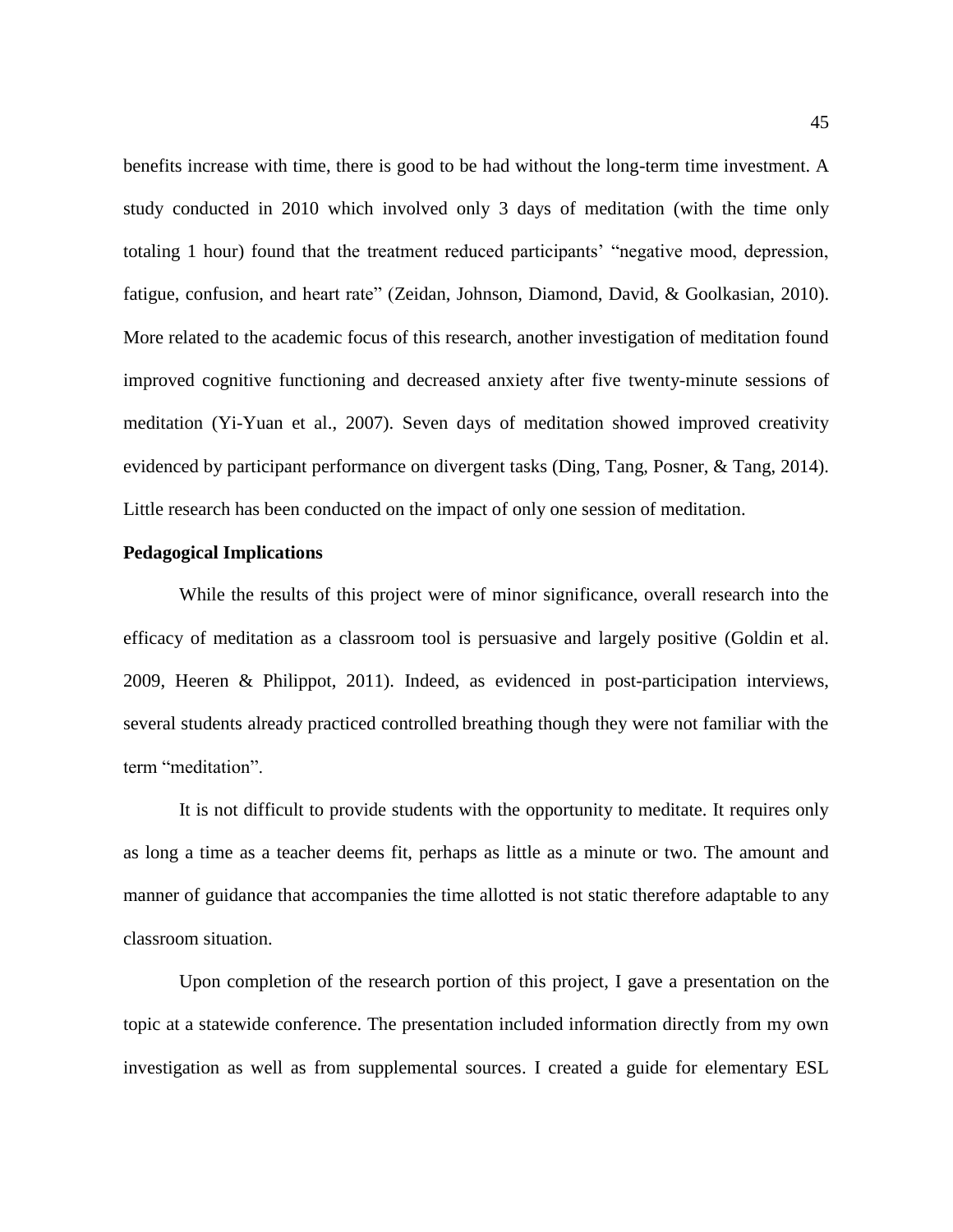instructors in implementation of meditation within the classroom and it was distributed to attendees. In the months that have passed since this presentation, I have heard anecdotal reports of different experiences that have come about as a result. The experiences have been uniformly positive.

Within my own classrooms, as well as those I have been observing, I see meditative techniques being used. The prevalence and positivity associated with this practice tells me that the relationship between learning and meditation will likely only grow and strengthen.

#### **Limitations**

While this study intentionally excluded direct contact between the research subjects and the researcher until after the data collection had been completed, this decision created confusion which may have produced unintended ramifications. All instructors involved with data collection met individually with the researcher and were given sheets explaining the data collection protocol and received direct instruction on how the data collection should be conducted. On the days of data collection, the researcher went to all rooms before class began and ensured that all materials were provided and technology was functioning.

However, in one classroom, the instructor forgot that data collection would be held in a computer lab different from that originally planned. Thus, the class arrival was delayed. Although the instructor indicated that, other than the potential impact of site confusion, the data collection was conducted as planned, the results of this class were sharply different than those from the three other participating classes. It is possible that the delay imposed by having to travel from one classroom to another, did not leave sufficient time within the class period for essay writing to be completed.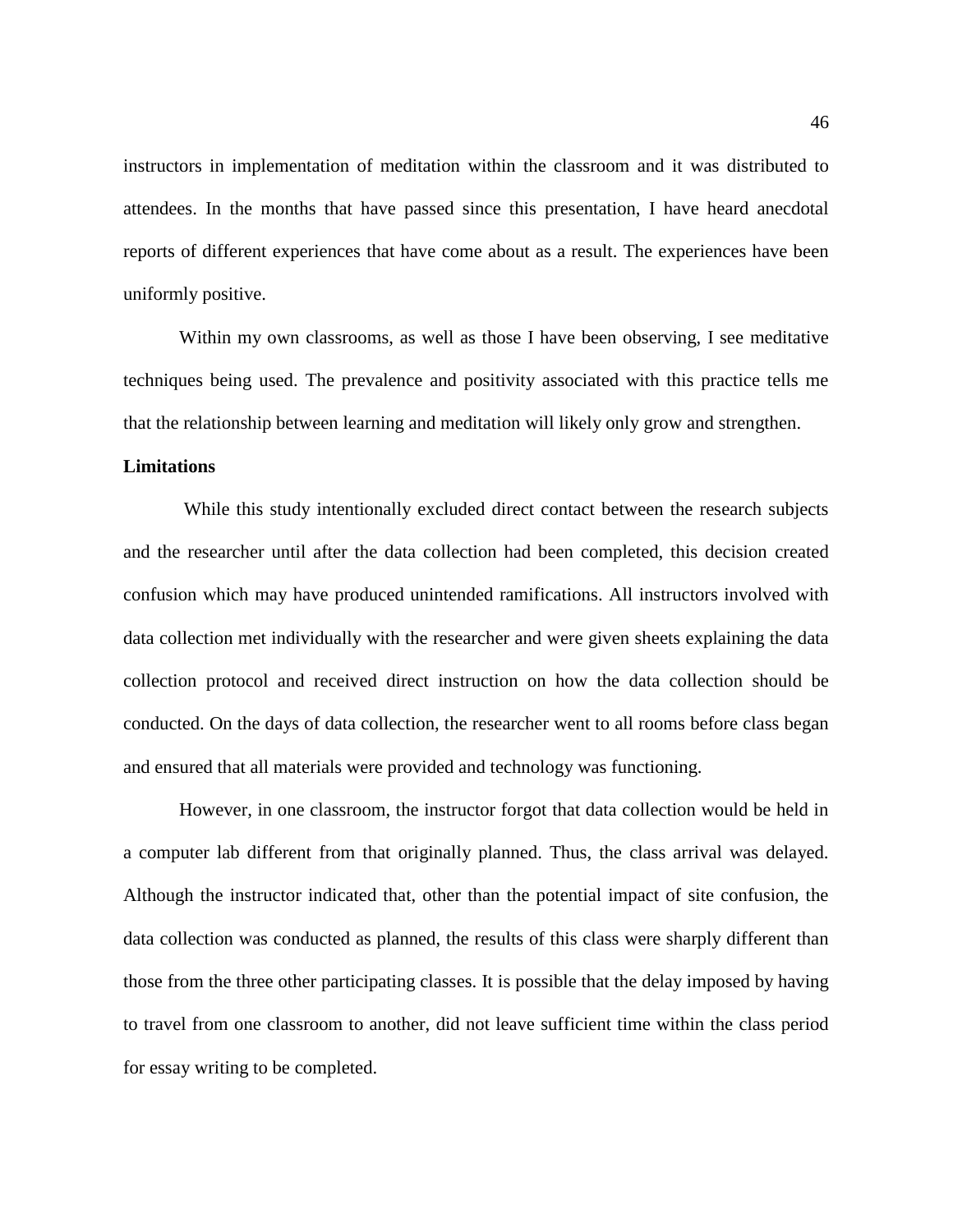These suspicions led to a decision to re-analyze the data, separating this one class from the other participating classes. This analysis resulted in significance in several factors. Word count analysis of the essays written with and without meditation from this class showed a mean decrease of 69.08 words on the second day, after meditation ( $t = 4.317$ ,  $df = 12$ ,  $p <$ *.001).* Coinciding with the decrease in words, analysis of word variety showed a decrease of 25.39 ( $t = 3.004$ ,  $df = 12$ ,  $p < .011$ ). No significant decrease was found on the cohesive markers.

However, the paired-samples t-test results of the rest of the students who were not in this individual class were still insignificant. Word count comparisons were found to be statistically insignificant. ( $t = 1.569$ ,  $df = 18$ ,  $p < .134$ ). Word variety was similarly found to be insignificant ( $t = 1.008$ ,  $df = 18$ ,  $p < .327$ ). Finally, a comparison of the number of cohesive markers was also found to be insignificant.  $(t = -0.791, df = 16, p < .440)$ .

Another limitation of this study is the study size. The program from which student participants were selected is not large to begin with. When the level requirements and the non-participating class are factored in, the overall number of participants is far fewer than hoped for.

All other studies relating meditation to academic performance provided multiple sessions of meditation. While this study was designed to specifically evaluate the impact of one session, further research could and should be done to evaluate ESL writing production as impacted by meditation over a longer span of time.

Finally, as with most research projects, participants could inevitably have found themselves vulnerable to the Hawthorne Effect. This states, in essence, that research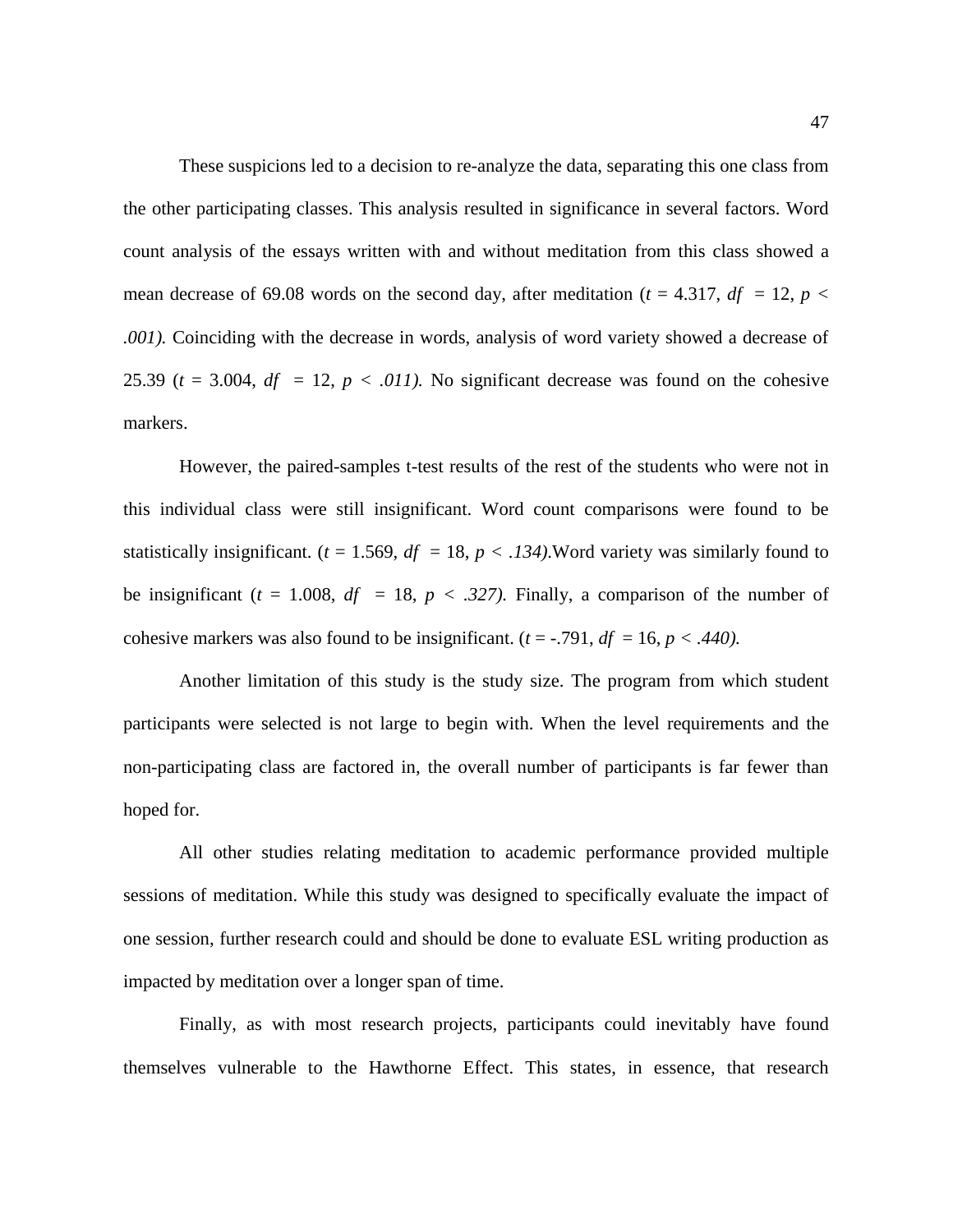participants behave abnormally when they are aware of being observed (Gass & Mackey, 2007). Since the participants were aware that their survey results and essays would be examined to investigate the effect of meditation on writing, they may have altered their effort in an attempt to bias (either consciously or not) the results. The researcher specifically chose to remain absent for the data collection to minimize this effect.

#### **Conclusion**

Through surveys and interviews of intermediate to high level ESL students, this study sought to discover whether one session of meditation would have an impact on essay writing in terms of passage length, diversity of vocabulary, presence of cohesive markers and emotional affect. No significant impact was found on the essays written following one session of meditation in terms of length, variety of vocabulary, or cohesive markers. Specific survey questions yielded significant results, but the significance did not point to either a positive or negative reaction to the meditation. A limited subject post-participation interview found that some students already engage in some type of breathing practice before a challenging academic task, but did not specifically identify it as "meditation." All interview participants stated that they would appreciate further opportunities to meditate in the classroom.

Writing is one of the most challenging and, often, stressful tasks put to second language learners. The anxiety potential in this task can influence overall performance. While, this project did not produce conclusive results, prior research on the topic has yielded compelling evidence that multiple meditative sessions have a positive effect on academic performance (Goldin et al., 2009, Heeren & Philippot, 2011). Although meditation may not aid all participants, it is easy for many classroom instructors to provide students with time and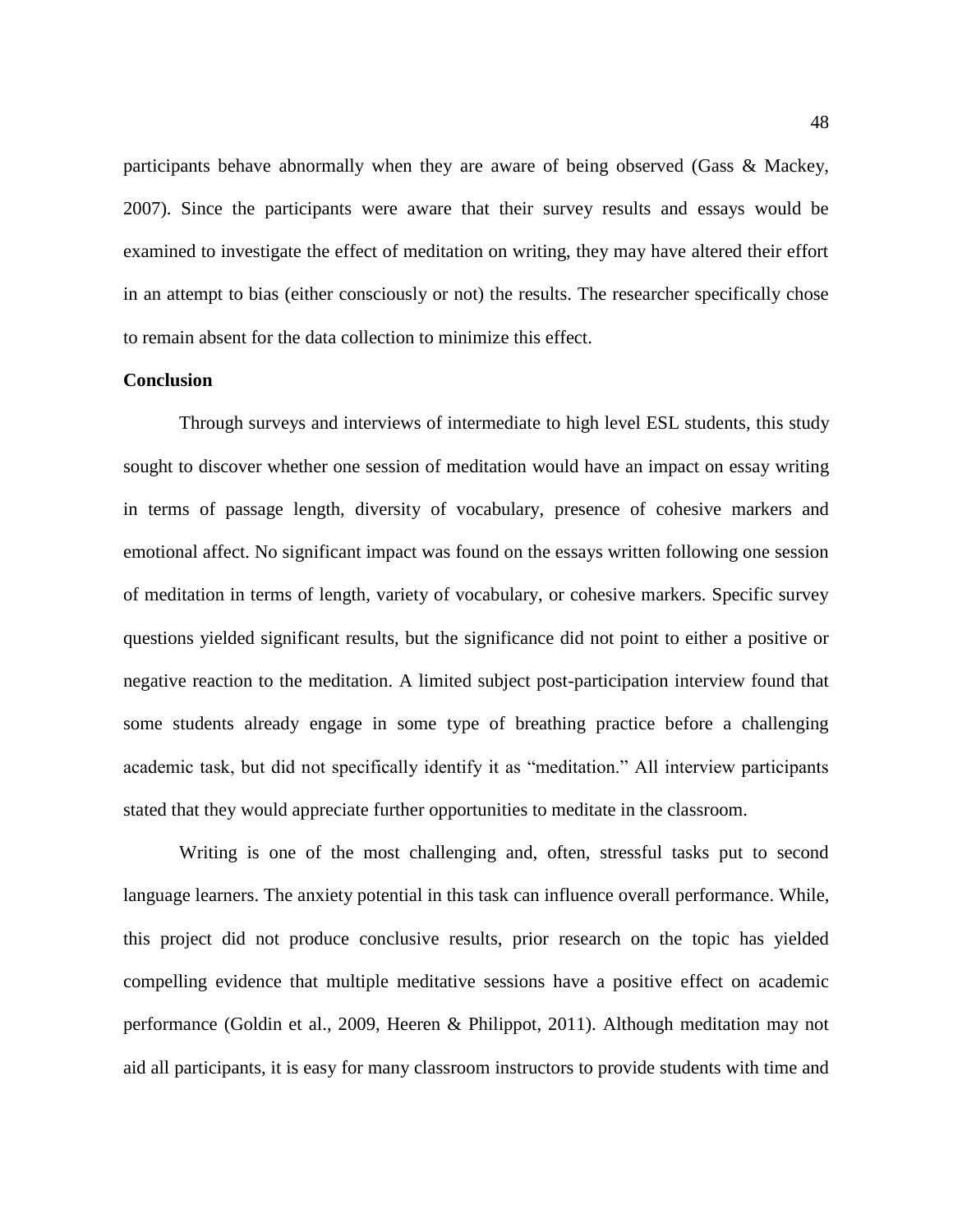guidance to initiate and grow their own meditative practices and, potentially, provide them with emotional and academic benefits.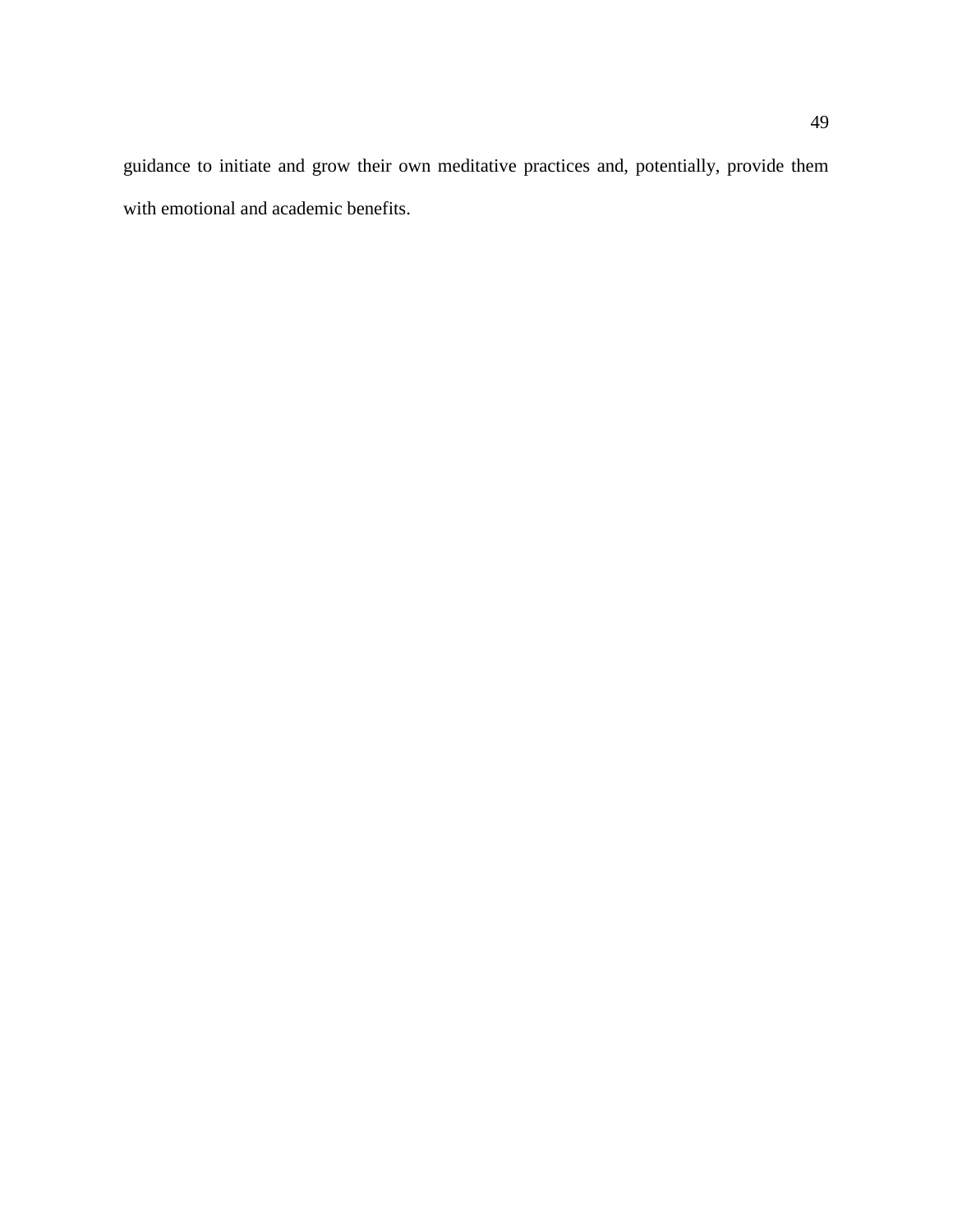#### **References**

- Albrecht, N. J., Albrecht, P. M., & Cohen, M, (2012). Mindfully teaching in the classroom: A literature review. *Australian Journal of Teacher Education*, *37*(12), Article 1.
- Baer, R. A., Smith, G. T., Hopkins, J., Krietemeyer, J., & Toney, L. (2006). Using self-report assessment methods to explore facets of mindfulness. *Assessment, 13*, 27-45.
- Baer, R. A., Smith, G. T., Lykins, E., et al. (2008). Construct validity of the five facet mindfulness questionnaire in meditating and nonmeditating samples. *Assessment*, *15*(3), 329-42.
- Baer, R. A., Samuel, D. B., & Lykins, E. L. B. (2011). Differential item functioning on the five facet mindfulness questionnaire is minimal in demographically matched meditators and nonmeditators. *Assessment*, *18*(1), 3-10.
- Barwick, N. (1995). Pandora's box: An investigation of essay anxiety in adolescents. *Psychodynamic Counseling. 1*(4), 560-575.
- [Cheng, Y. \(2004\). A measure of second language writing anxiety: Scale development and](http://www.bibme.org/) preliminary validation. *[Journal of Second Language Writing](http://www.bibme.org/)*, *13*(4), 313-335.
- [Cheng, Y., Horwitz, E. K., & Schallert, D. L. \(1999\). Language anxiety: Differentiating](http://www.bibme.org/) [writing and speaking components.](http://www.bibme.org/) *Language Learning*, *49*(3), 417-446.
- Cotton, F., & Wilson, K. (2008). Examiners' suggestions and comments about training in CC. *IELTS Research Reports, 12*, 76.
- Davidson, R. J., Kabat-Zinn, J., Schumacher, J., Rosenkranz, M., Muller, D., Santorelli, S., et al. (2003). Alterations in brain and immune function produced by mindfulness meditation. *Psychosomatic Medicine, 65*(4), 564-570.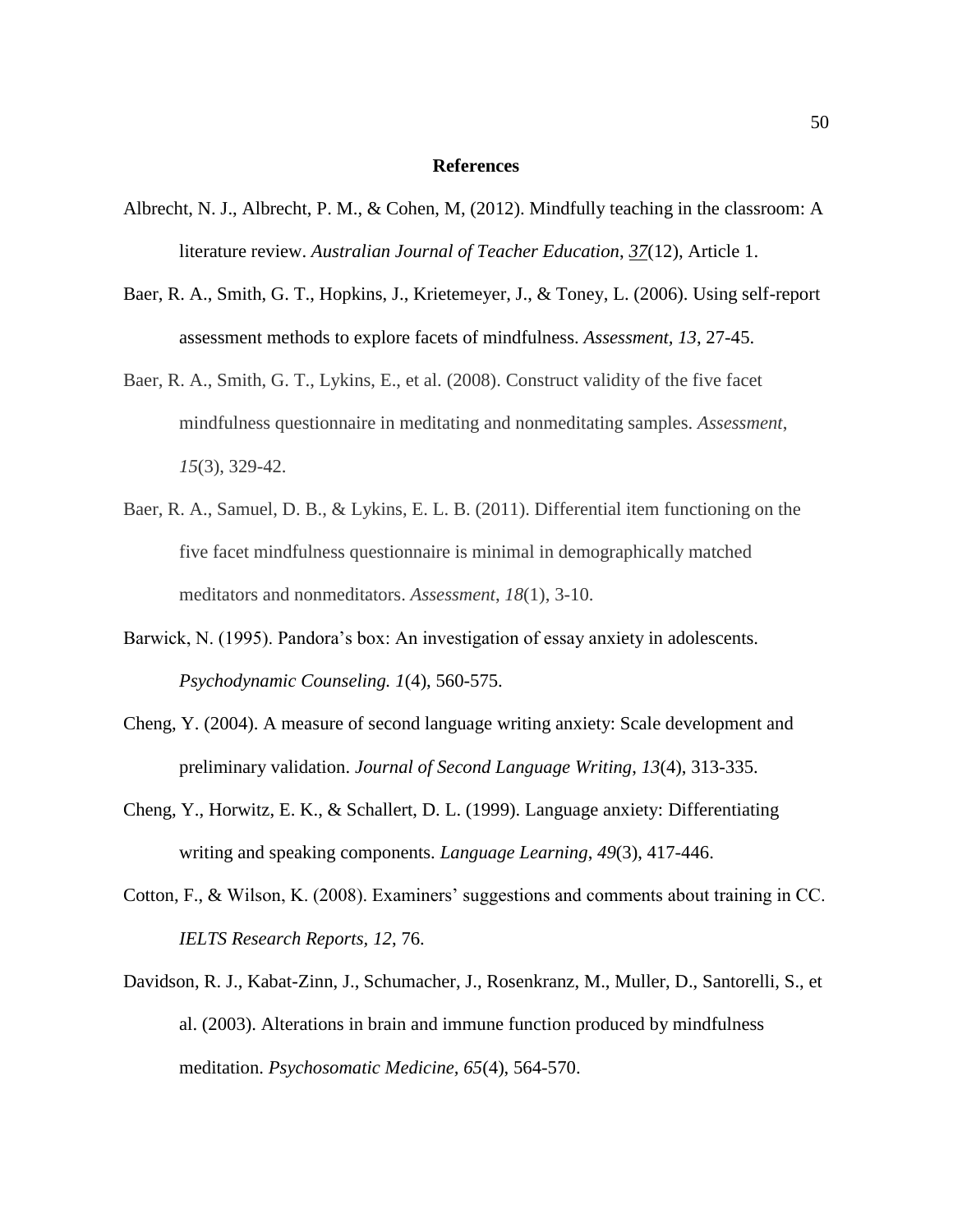- DeVellis, R. F. (1991). *Scale development: Theory and applications*. Newbury Park, CA: Sage.
- Ding, X., Tang, Y., Posner, M., & Tang, R. (2014). Improving creativity performance by short-term meditation. *Behavioral and Brain Functions, 10*(1). doi:10.1186/1744- 9081-10-9
- Gass, S., & Mackey, A. (2007). Data elicitation for second and foreign language research. New York: Routledge.
- Goldin, P., Ramel, W., & Gross, J. (2009). Mindfulness meditation training and self referential processing in social anxiety disorder: Behavioral and neural effects. *Journal of Cognitive Psychotherapy, 23*(3), 242-257.
- Grossman, P., Niemann, L., Schmidt, S., & Walach, H. (2004). Mindfulness-based stress reduction and health benefits: A meta-analysis. *Journal of Psychosomatic Research, 57*(1), 35-43.
- Hall, P. D. (1999). The effect of meditation on the academic performance of African American college students. *Journal of Black Studies*, *29*(3), 408-415.
- Halliday, M., & Hasan, R. (1976). *Cohesion in English*. London: Longman.
- Heeren, A., & Philippot, P. (2011). Changes in ruminative thinking mediate the clinical benefits of mindfulness: preliminary findings. *Mindfulness, 2*(1), 8-13.
- Horwitz, E. (2001). Language anxiety and achievement. *Annual Review of Applied Linguistics, 21*, 112-126.
- Jacobs, H. L., & And, O. (1981). *Testing ESL composition: A Practical Approach*. English Composition Program.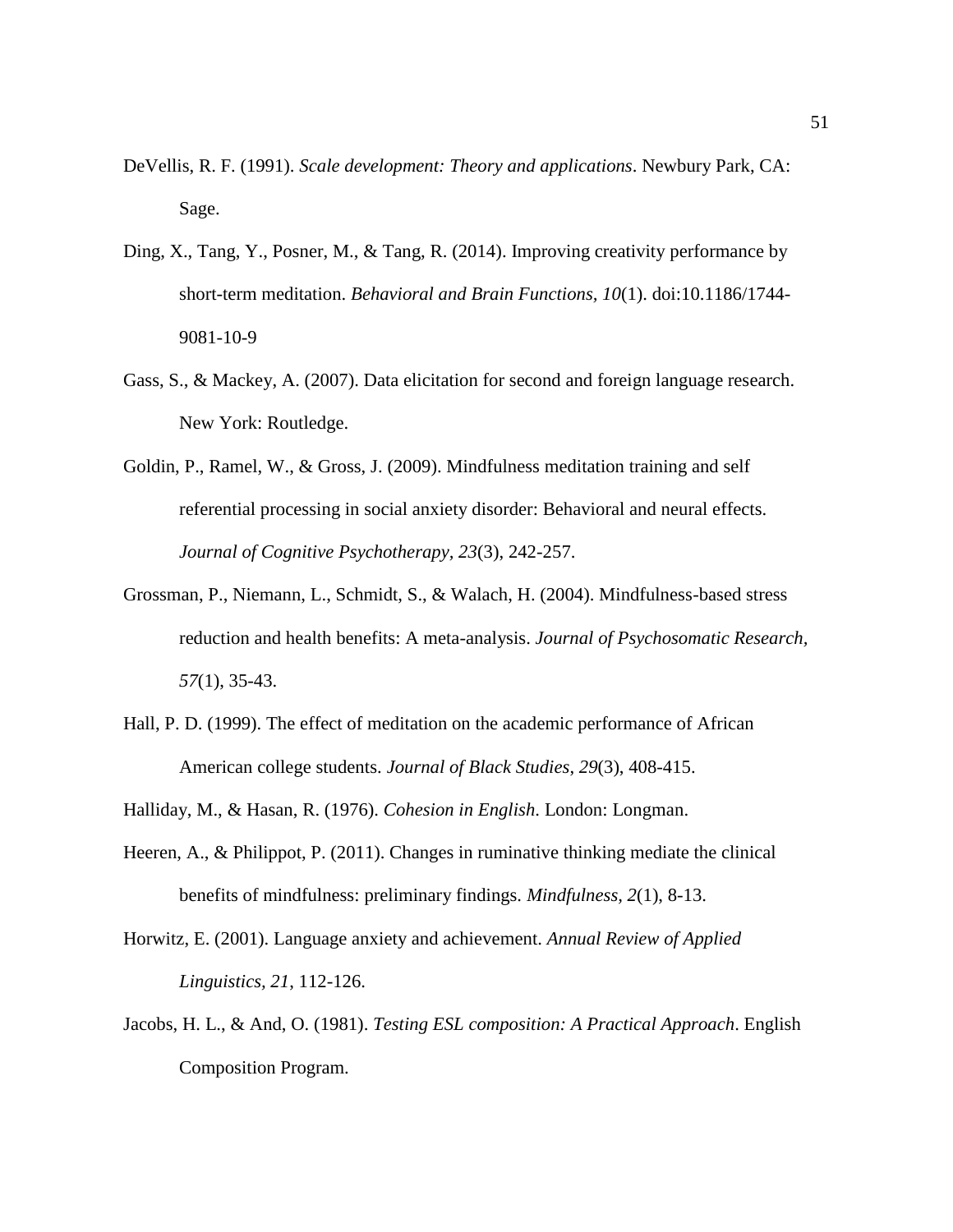- [Johnson, D., & Johnson, L. \(2010\). Reinventing the stress concept.](http://www.bibme.org/) *Ethical Human [Psychology and Psychiatry](http://www.bibme.org/)*, *12*(3), 218-231.
- Kabat-Zinn, J. (2009). *Full catastrophe living: Using the wisdom of your body and mind to face stress, pain, and illness*. New York: Delta Trade Paperbacks. (Original work published 1990).
- Keogh, E., Bond, F. W., & Flaxman, P. E. (2006). Improving academic performance and mental health through a stress management intervention: outcomes and mediators of change. *Behaviour Research and Therapy*, *44*(3), 339-357.
- [Martinez, C. T., Kock, N., & Cass, J. \(2011\). Pain and pleasure in short essay writing:](http://www.bibme.org/) Factors [predicting university students' writing anxiety and writing self efficacy.](http://www.bibme.org/) *Journal of [Adolescent & Adult Literacy](http://www.bibme.org/)*, *54*(5), 351-360.
- Matsuda, S., & Gobel, P. (2004). Anxiety and predictors of performance in the foreign language classroom. *System, 32*(1), 21-36.
- McLean, P. (2001). Perceptions of the impact of meditation on learning. *Pastoral Care in Education, 19*(1), 31-35.
- [Moore, M. \(1992\). Using meditation in the classroom.](http://www.bibme.org/) *Hispania*, *75*(3), 734-735.
- Mrazek, M., Franklin, M., Baird, B., Schooler, J., & Phillips, D. T. (2013). Mindfulness training improves working memory capacity and GRE performance while reducing mind wandering.
- Reid, E., & Miller, L. (2009). An exploration in mindfulness: Classroom of detectives. *Teachers College Record*, *111*(12), 2775-2785.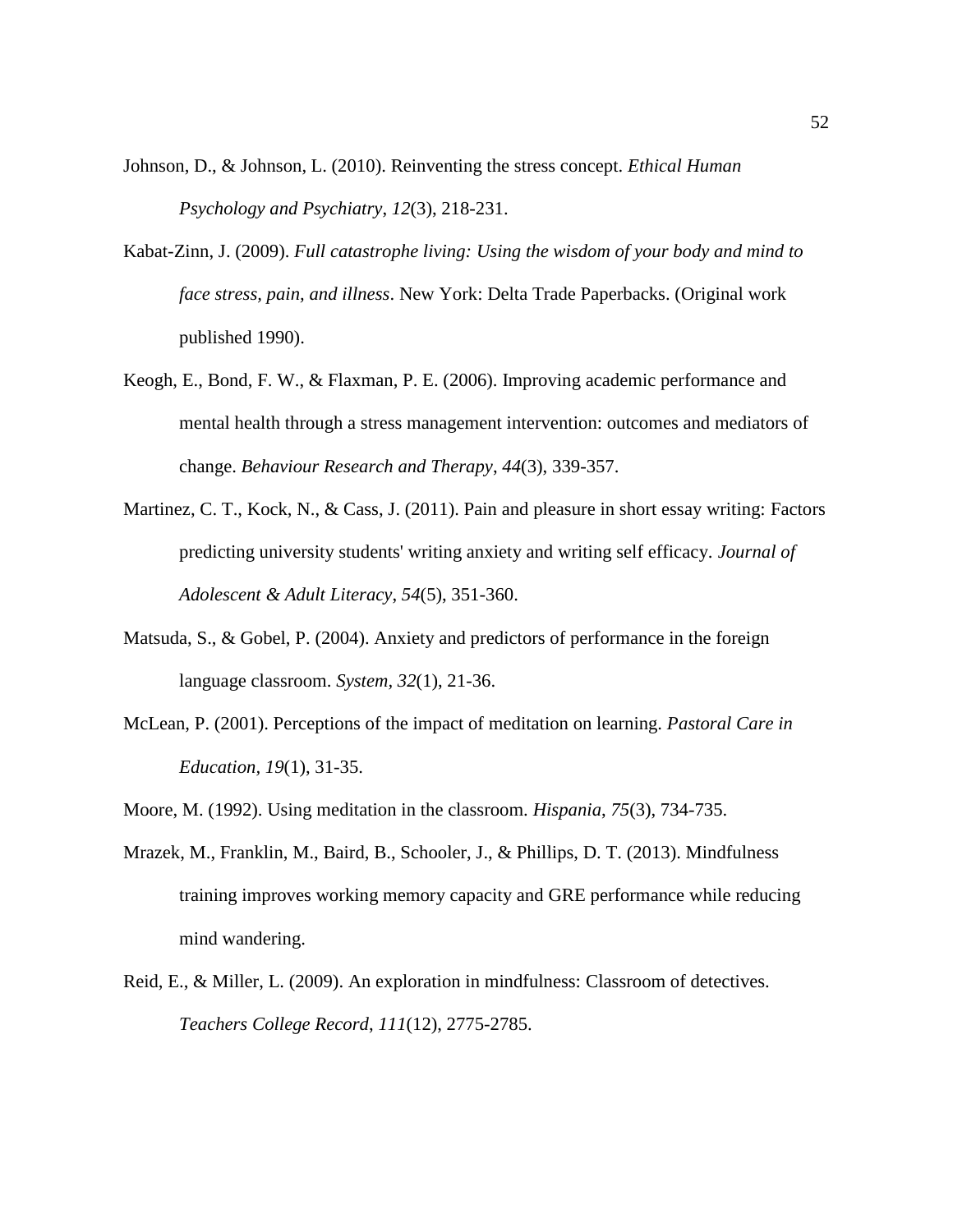- [Richards, J. C., & Rodgers, T. S. \(1986\). Suggestopedia.](http://www.bibme.org/) *Approaches and methods in [language teaching: a description and analysis](http://www.bibme.org/)* (pp. 142-153). Cambridge: Cambridge [University Press.](http://www.bibme.org/)
- Riffe, D., & Stacks, D. W. (1992). Student characteristics and writing apprehension. *The Journalism Educator, 47*(2), 39-49.
- Shapiro, S. L., Carlson, L. E., Astin, J. A., & Freedman, B. (2006). Mechanisms of mindfulness. *Journal of Clinical Psychology, 62*(3), 373-386.
- Shermis, M. D., Koch, C., Page, E. B., Keith, T. Z., & Harrington, S. (2002). Trait ratings for automated essay grading. *Educational & Psychological Measurement, 62*(1), 5.
- Soons, I., Brouwers, A., & Tomic, W. (2010). An experimental study of the psychological impact of a Mindfulness-based Stress Reduction Program on highly sensitive persons. *Europe's Journal of Psychology*, pp. 148-169.
- The benefits of mindfulness. (Cover story). (2004). *Harvard Women's Health Watch, 11*(6), 1-3.
- UCLA Mindful Awareness Research Center. (2013). *Free guided meditations*. Retrieved October 27, 2013, from http://marc.ucla.edu/body.cfm?id=22.
- [Woodrow, L. \(2011\). College English writing affect: self-efficacy and anxiety.](http://www.bibme.org/) *System*, *39*(4), [510-522.](http://www.bibme.org/)
- Yi-Yuan, T., Yinghua, M., Junhong, W., Yaxin, F., Shigang, F., Qilin, L., & Posner, M. I. (2007). Short-term meditation training improves attention and self-regulation. *Proceedings of The National Academy of Sciences of the United States of America, 104*(43), 7152-17156. doi:10.1073/pnas.0707678104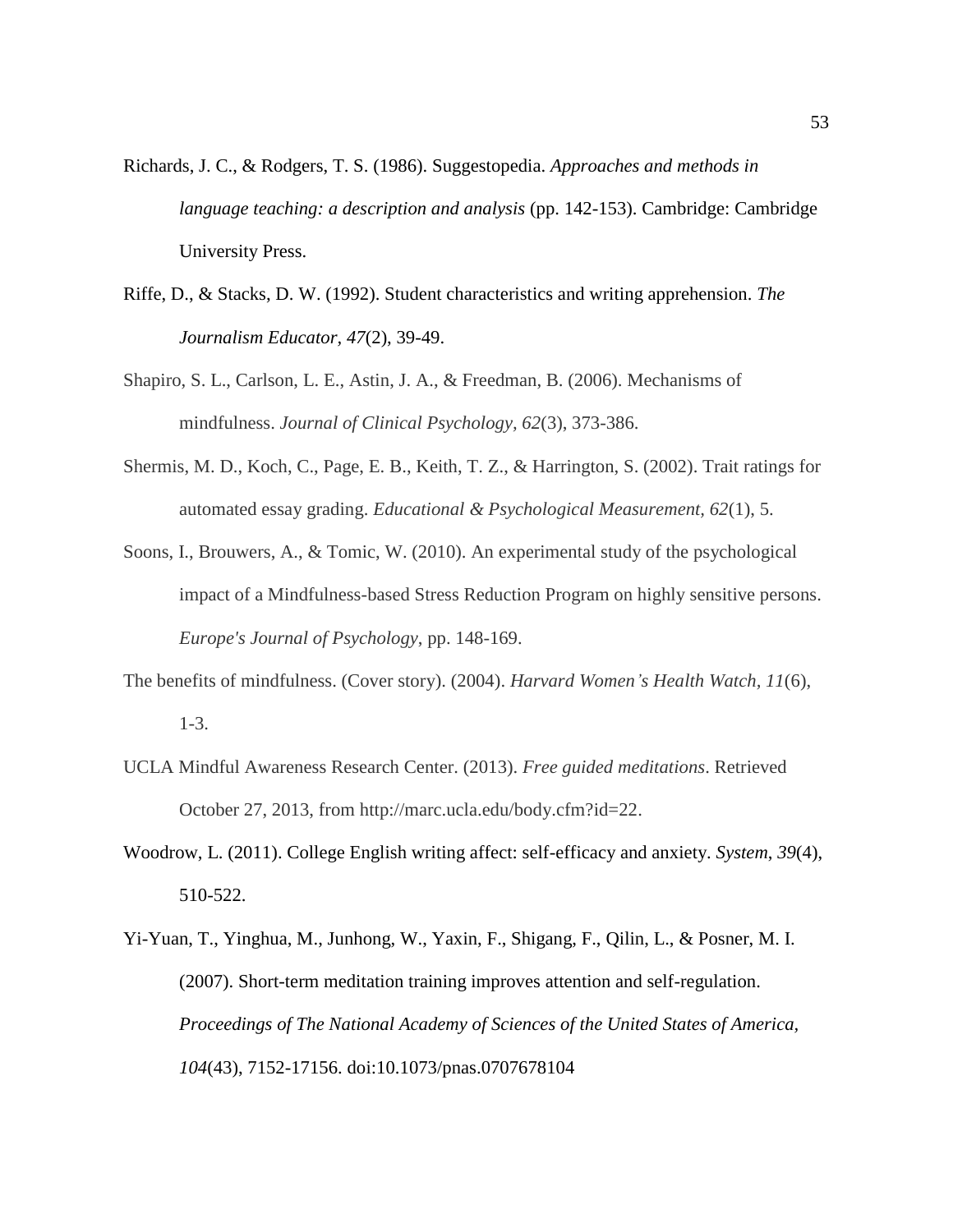Zeidan, F., Johnson, S. K., Diamond, B. J., David Q., & Goolkasian, P. (2010). Mindfulness meditation improves cognition: Evidence of brief mental training. *Consciousness and Cognition, 19*, 597-605. Doi: 10.1016/j.concog.2010.03.014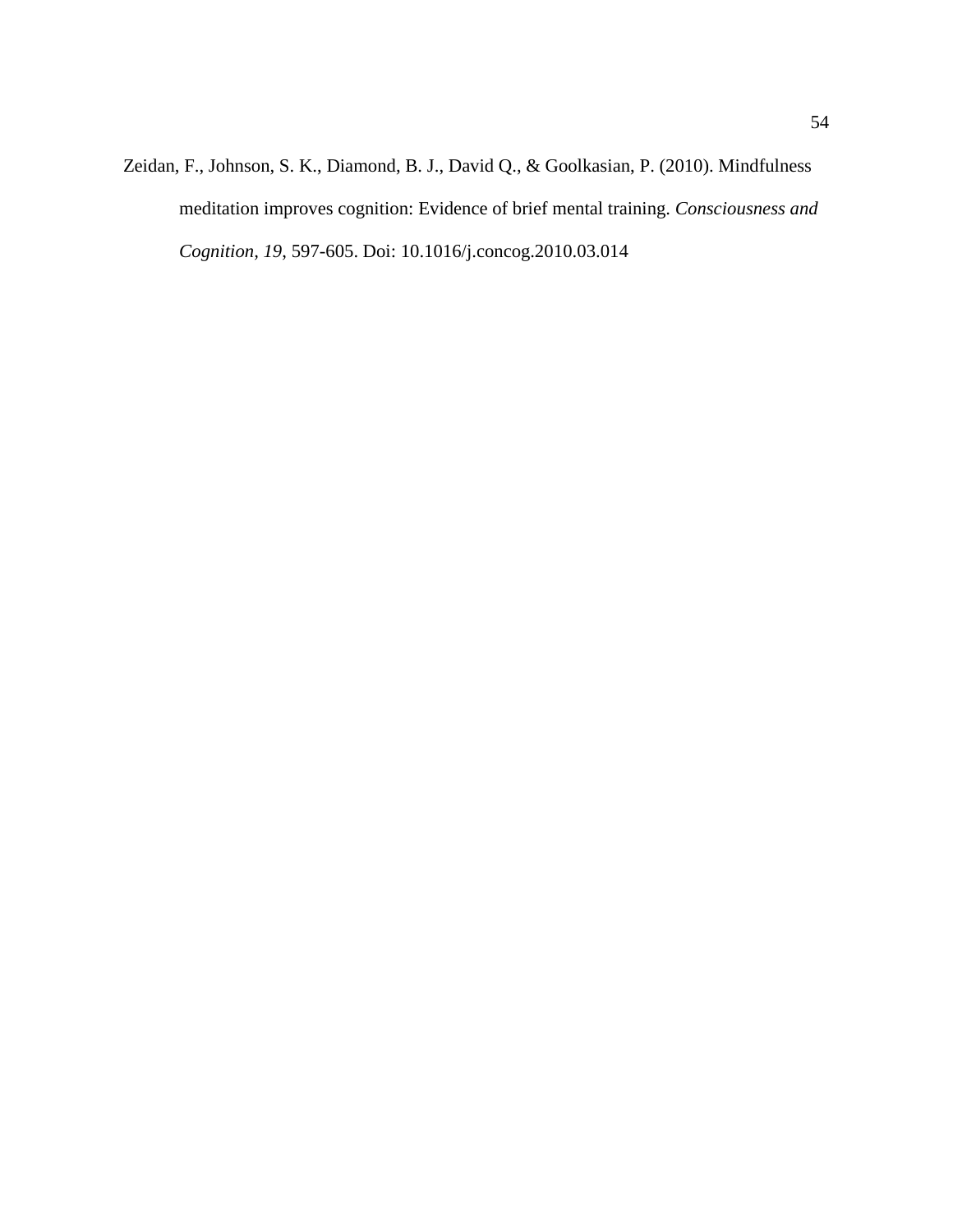## **Appendix A**

## **Writing and Mindfulness Surveys**

### Writing Survey:

For each of the questions below choose one (1) box that best describes your experience.

|    | 1. When writing in English, I'm not nervous at all.    |        |                                                                                                 |         |        |  |  |
|----|--------------------------------------------------------|--------|-------------------------------------------------------------------------------------------------|---------|--------|--|--|
|    | Never                                                  | Rarely | Sometimes                                                                                       | Usually | Always |  |  |
| 2. |                                                        |        | I feel my heart pounding when I write English essays when there is limited time.                |         |        |  |  |
|    | Never                                                  | Rarely | Sometimes                                                                                       | Usually | Always |  |  |
| 3. |                                                        |        | While writing English compositions, I feel worried if I know they will be graded.               |         |        |  |  |
|    | Never                                                  | Rarely | Sometimes                                                                                       | Usually | Always |  |  |
|    | 4. I choose to write down my thoughts in English.      |        |                                                                                                 |         |        |  |  |
|    | Never                                                  | Rarely | Sometimes                                                                                       | Usually | Always |  |  |
|    |                                                        |        | 5. While writing in English, I often worry that I would use expressions and sentence patterns   |         |        |  |  |
|    | improperly.                                            |        |                                                                                                 |         |        |  |  |
|    | Never                                                  | Rarely | Sometimes                                                                                       | Usually | Always |  |  |
|    | 6. I do my best to avoid writing English compositions. |        |                                                                                                 |         |        |  |  |
|    | Never                                                  | Rarely | Sometimes                                                                                       | Usually | Always |  |  |
|    |                                                        |        | 7. I worry that my English essays are a lot worse than others'.                                 |         |        |  |  |
|    | Never                                                  | Rarely | Sometimes                                                                                       | Usually | Always |  |  |
|    |                                                        |        | 8. I tremble or sweat when I write English compositions under time limits.                      |         |        |  |  |
|    | Never                                                  | Rarely | Sometimes                                                                                       | Usually | Always |  |  |
|    |                                                        |        | 9. If my English composition is to be evaluated, I would worry about getting a very poor grade. |         |        |  |  |
|    | Never                                                  | Rarely | Sometimes                                                                                       | Usually | Always |  |  |
|    |                                                        |        |                                                                                                 |         |        |  |  |

10. When I write in English, my ideas and words usually flow smoothly.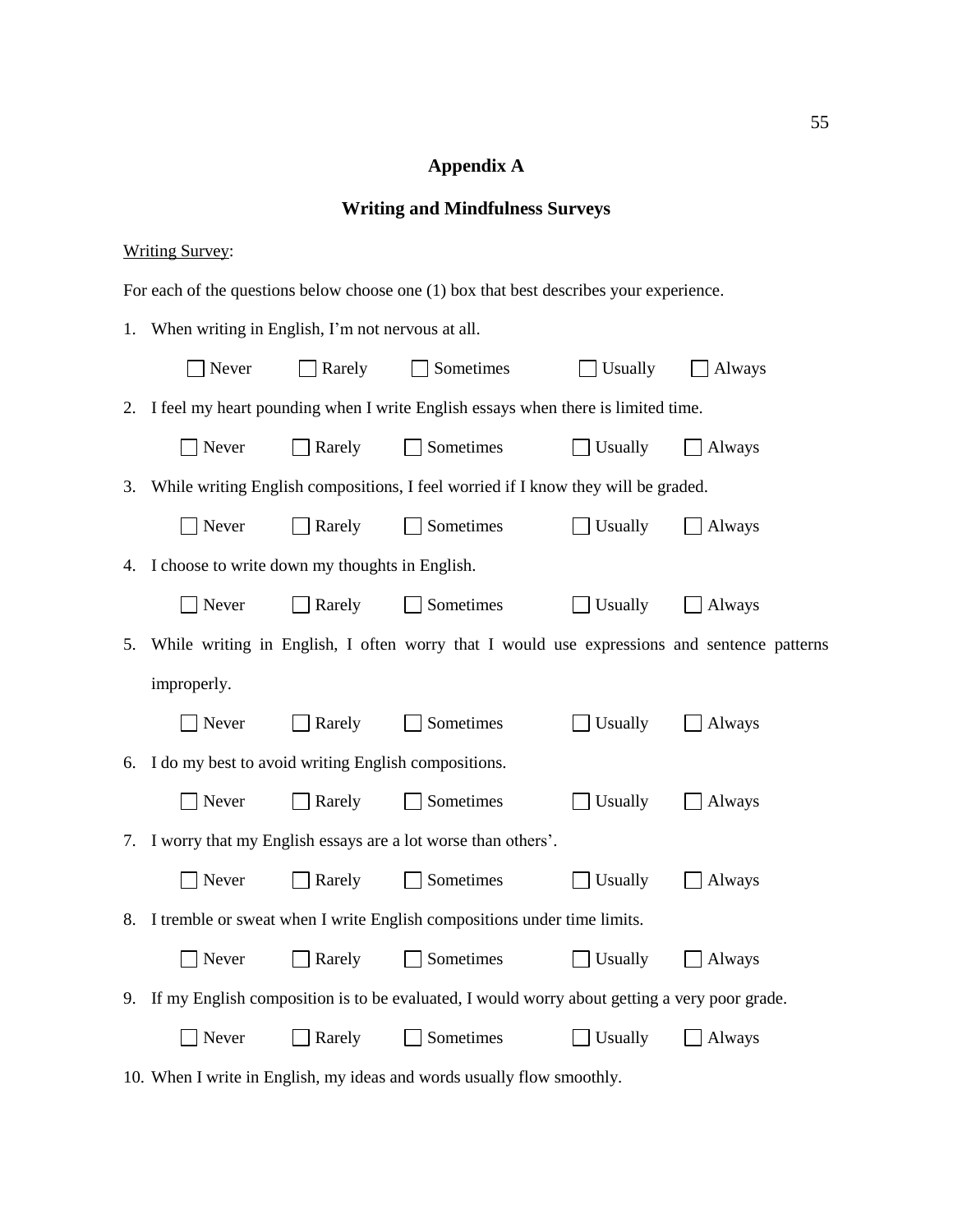| Never                                                                                                   | Rarely                                                                 | Sometimes                                                                                  | Usually | Always |  |  |
|---------------------------------------------------------------------------------------------------------|------------------------------------------------------------------------|--------------------------------------------------------------------------------------------|---------|--------|--|--|
|                                                                                                         |                                                                        | 11. Unless I have no choice, I would not use English to write compositions.                |         |        |  |  |
| Never                                                                                                   | Rarely                                                                 | Sometimes                                                                                  | Usually | Always |  |  |
|                                                                                                         |                                                                        | 12. I feel stressed when I write English compositions when there is limited time.          |         |        |  |  |
| Never                                                                                                   | Rarely                                                                 | Sometimes                                                                                  | Usually | Always |  |  |
| 13. While writing in English, I worry that the ways I express and organize my ideas are not correct for |                                                                        |                                                                                            |         |        |  |  |
| English writing.                                                                                        |                                                                        |                                                                                            |         |        |  |  |
| Never                                                                                                   | Rarely                                                                 | Sometimes                                                                                  | Usually | Always |  |  |
|                                                                                                         |                                                                        | 14. I'm afraid that the other students would make fun of my English essay if they read it. |         |        |  |  |
| Never                                                                                                   | Rarely                                                                 | Sometimes                                                                                  | Usually | Always |  |  |
|                                                                                                         | 15. I freeze up when unexpectedly asked to write English compositions. |                                                                                            |         |        |  |  |
| Never                                                                                                   | Rarely                                                                 | Sometimes                                                                                  | Usually | Always |  |  |
| 16. When I write in English, my mind is very clear.                                                     |                                                                        |                                                                                            |         |        |  |  |
| Never                                                                                                   | Rarely                                                                 | Sometimes                                                                                  | Usually | Always |  |  |
|                                                                                                         |                                                                        | 17. I worry at all about what other people would think of my English compositions.         |         |        |  |  |
| Never                                                                                                   | Rarely                                                                 | Sometimes                                                                                  | Usually | Always |  |  |
|                                                                                                         |                                                                        | 18. I feel my whole body rigid and tense when I write English compositions.                |         |        |  |  |
| Never                                                                                                   | Rarely                                                                 | Sometimes                                                                                  | Usually | Always |  |  |
|                                                                                                         |                                                                        | 19. I'm afraid that my English compositions would be rated as very poor.                   |         |        |  |  |
| Never                                                                                                   | Rarely                                                                 | Sometimes                                                                                  | Usually | Always |  |  |
|                                                                                                         |                                                                        |                                                                                            |         |        |  |  |
| *Adapted from Cheng (2004)                                                                              |                                                                        |                                                                                            |         |        |  |  |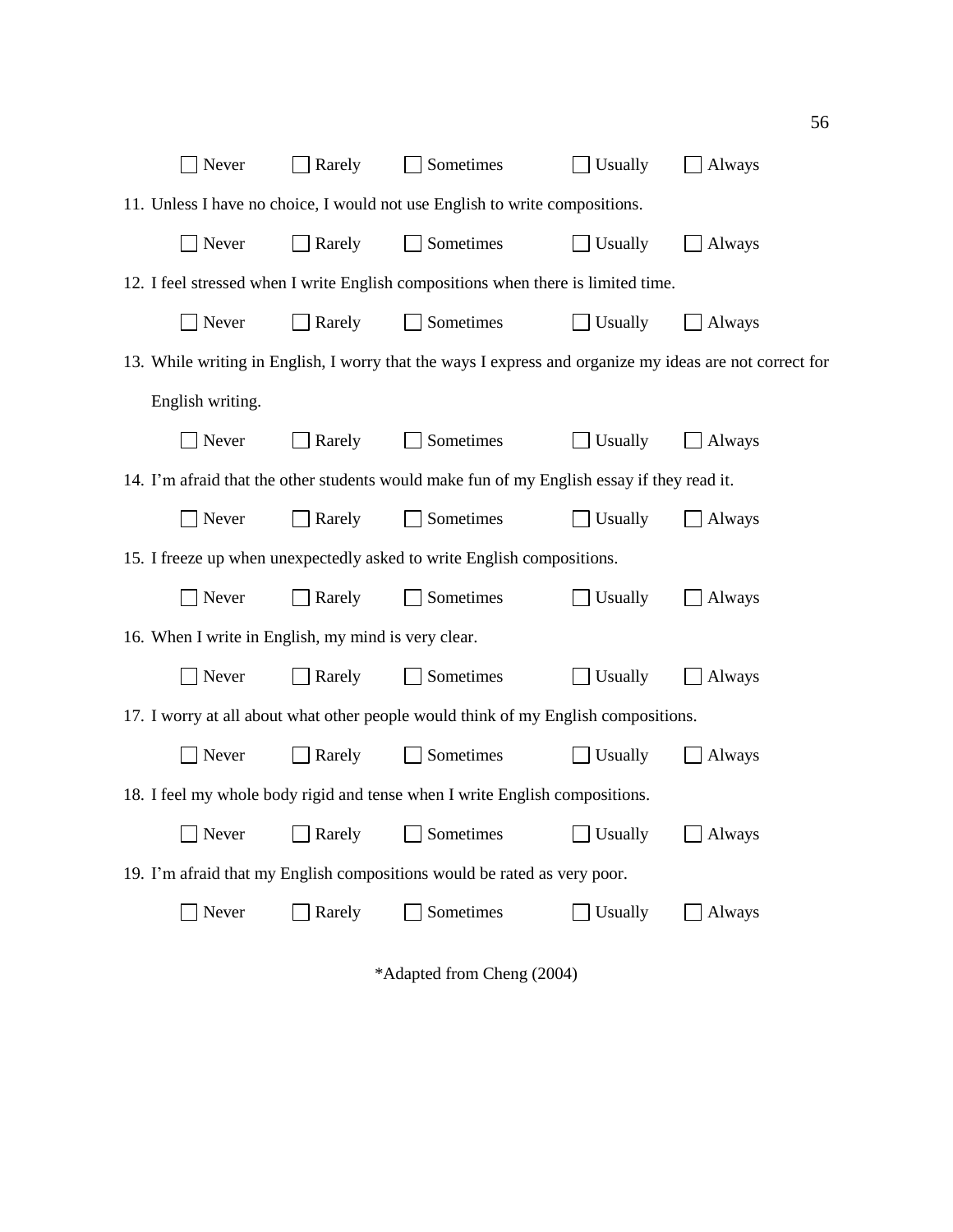Mindfulness Survey: For each of the questions below choose one (1) box that best describes your experience.

1. When I'm walking, I notice the feelings of my body moving.

| Never                                                 | Rarely | Sometimes                                                                        | Usually | <b>Always</b> |
|-------------------------------------------------------|--------|----------------------------------------------------------------------------------|---------|---------------|
| 2. I'm good at finding words to describe my feelings. |        |                                                                                  |         |               |
| Never                                                 | Rarely | Sometimes                                                                        | Usually | Always        |
| 3. I can feel my emotions without having to act.      |        |                                                                                  |         |               |
| Never                                                 | Rarely | Sometimes                                                                        | Usually | Always        |
|                                                       |        | 4. When I do things, my mind wanders off and I'm easily distracted.              |         |               |
| Never                                                 | Rarely | Sometimes                                                                        | Usually | Always        |
| 5. I watch my feelings without getting lost in them.  |        |                                                                                  |         |               |
| Never                                                 | Rarely | Sometimes                                                                        | Usually | <b>Always</b> |
|                                                       |        | 6. I tell myself I shouldn't be feeling the way I'm feeling.                     |         |               |
| Never                                                 | Rarely | Sometimes                                                                        | Usually | <b>Always</b> |
|                                                       |        | 7. I have trouble thinking of the right words to express how I feel about things |         |               |
| Never                                                 | Rarely | Sometimes                                                                        | Usually | Always        |
|                                                       |        | 8. I make judgments about whether my thoughts are good or bad.                   |         |               |
| Never                                                 | Rarely | Sometimes                                                                        | Usually | Always        |
|                                                       |        | 9. I find it difficult to stay focused on what's happening in the present.       |         |               |
| Never                                                 | Rarely | Sometimes                                                                        | Usually | Always        |
|                                                       |        | 10. In difficult situations, I can pause without immediately reacting.           |         |               |
| Never                                                 | Rarely | Sometimes                                                                        | Usually | Always        |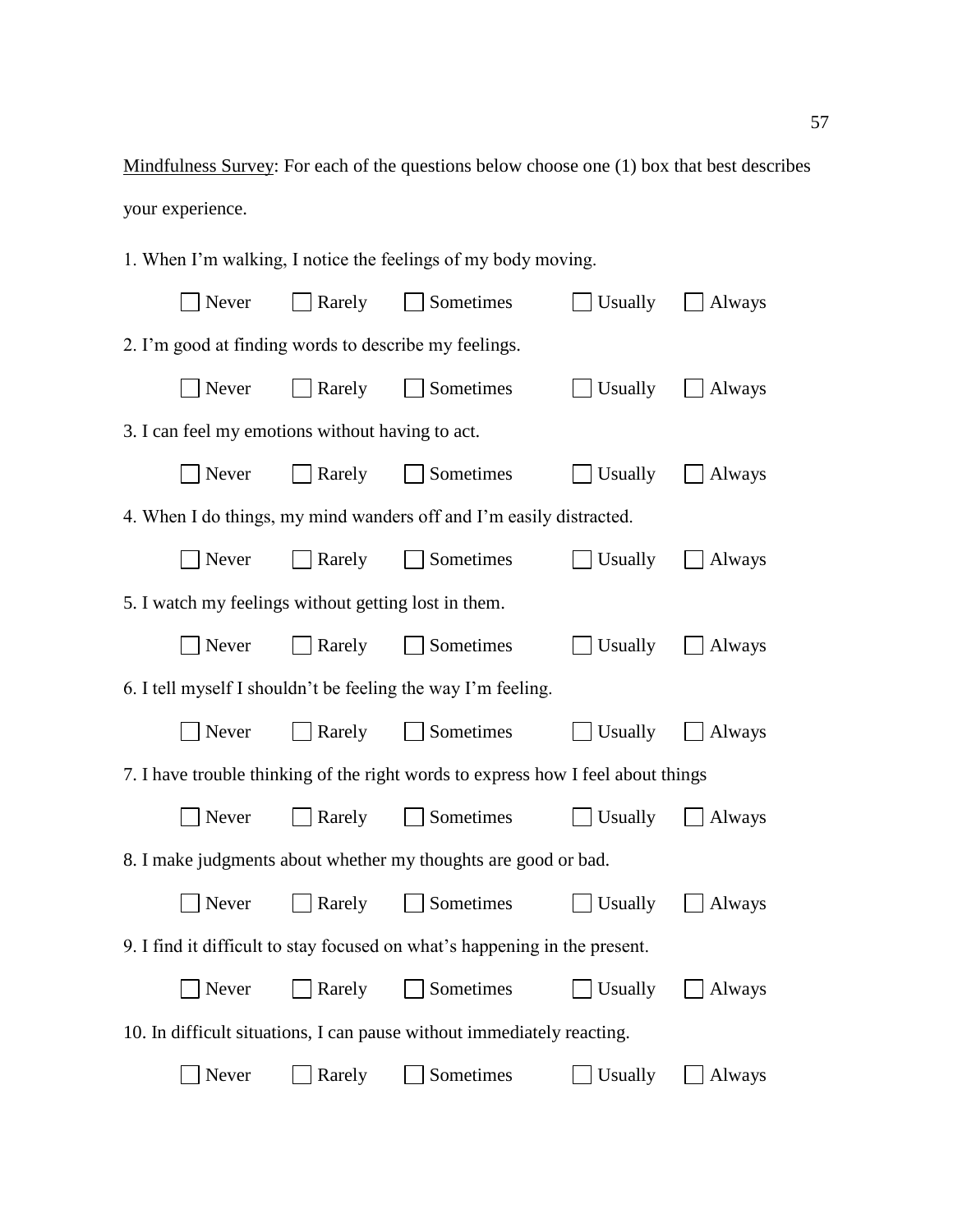| 11. I tell myself that I shouldn't be thinking the way I'm thinking.             |                                                   |                                                                     |                |                           |  |        |  |  |  |  |
|----------------------------------------------------------------------------------|---------------------------------------------------|---------------------------------------------------------------------|----------------|---------------------------|--|--------|--|--|--|--|
|                                                                                  | Rarely<br>Sometimes<br>Usually<br>Never<br>Always |                                                                     |                |                           |  |        |  |  |  |  |
| 12. I notice the smells of things.                                               |                                                   |                                                                     |                |                           |  |        |  |  |  |  |
| Never                                                                            | Rarely                                            | Sometimes                                                           |                | Usually                   |  | Always |  |  |  |  |
| 13. Even when I'm feeling terribly upset, I can find a way to put it into words. |                                                   |                                                                     |                |                           |  |        |  |  |  |  |
| Rarely<br>Sometimes<br>Never<br>Usually<br>Always                                |                                                   |                                                                     |                |                           |  |        |  |  |  |  |
| 14. I pay attention to how my emotions affect my thoughts and behavior.          |                                                   |                                                                     |                |                           |  |        |  |  |  |  |
| Never                                                                            | Rarely                                            | Sometimes                                                           |                | Usually                   |  | Always |  |  |  |  |
|                                                                                  |                                                   | 15. I find myself doing things without paying attention.            |                |                           |  |        |  |  |  |  |
| Never                                                                            | Rarely<br>Sometimes<br>Usually<br>Always          |                                                                     |                |                           |  |        |  |  |  |  |
|                                                                                  |                                                   | *Adapted from Baer, Smith, Hopkins, Krietemeyer, and Toney (2006)   |                |                           |  |        |  |  |  |  |
|                                                                                  |                                                   |                                                                     |                |                           |  |        |  |  |  |  |
| <b>Background Information:</b>                                                   |                                                   |                                                                     |                |                           |  |        |  |  |  |  |
| Gender: Male                                                                     |                                                   | Female                                                              |                | Age: _________ (in years) |  |        |  |  |  |  |
|                                                                                  |                                                   | Level in the IEC: $\Box$ Level 3 $\Box$ Level 4                     | $\Box$ Level 5 |                           |  |        |  |  |  |  |
| Home country:                                                                    |                                                   |                                                                     |                | First/native language:    |  |        |  |  |  |  |
| Other languages known:                                                           |                                                   |                                                                     |                |                           |  |        |  |  |  |  |
| Time spent studying English: _______ (years) ________ (months)                   |                                                   |                                                                     |                |                           |  |        |  |  |  |  |
| Semesters studying English in the IEC: ______ (semesters)                        |                                                   |                                                                     |                |                           |  |        |  |  |  |  |
|                                                                                  |                                                   | Have you had any previous experience with meditation: $\Box$ Yes    |                | $ $ No                    |  |        |  |  |  |  |
|                                                                                  |                                                   | If yes, describe: $\sqrt{\frac{1}{2} \sum_{i=1}^{n} (x_i - x_i)^2}$ |                |                           |  |        |  |  |  |  |
|                                                                                  |                                                   |                                                                     |                |                           |  |        |  |  |  |  |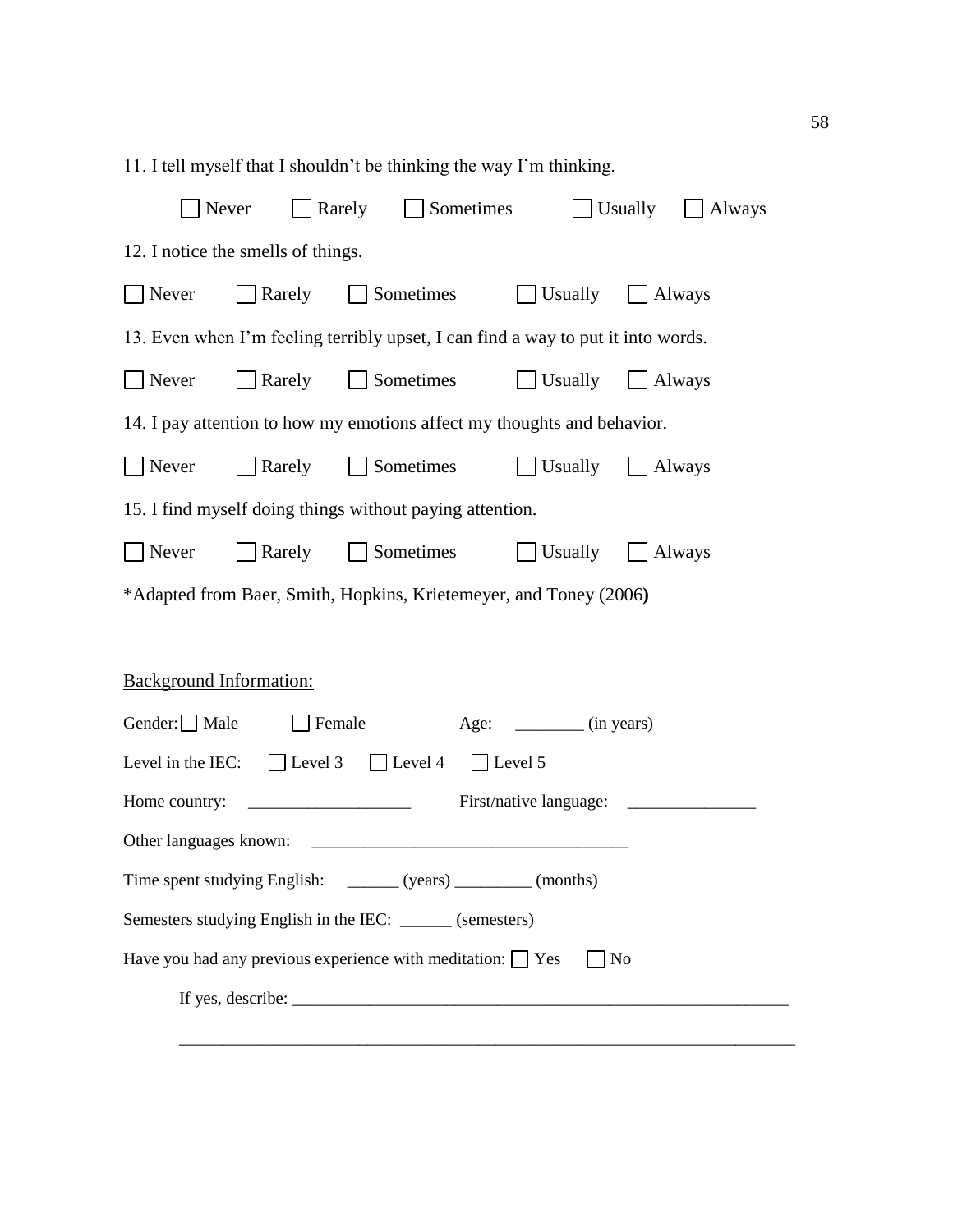#### INFORMATION

- This is NOT a test.
- Your name will NOT be used after the data have been recorded for analysis.
- The data will be used ONLY for academic research.
- Your participation is voluntary. You may withdraw any time you want.
- Even if you decide not to do this, it will NOT affect your relations with your instructor, the researcher, or the university.
- Your participation will NOT affect your grades.
- The result from the research may be presented or published. (Your name will NEVER be used.)

If you give your permission to use the data for research, please sign your name.

Signature: \_\_\_\_\_\_\_\_\_\_\_\_\_\_\_\_\_\_\_\_\_\_\_\_\_\_\_\_\_\_\_\_\_ Date: \_\_\_\_\_\_\_\_\_\_\_\_\_\_\_\_\_\_\_\_\_\_

For questions, please contact:

Nicole Wurdak MA-TESL Program Wuni1201@stcloudstate.edu

Thank you for your participation!  $\odot$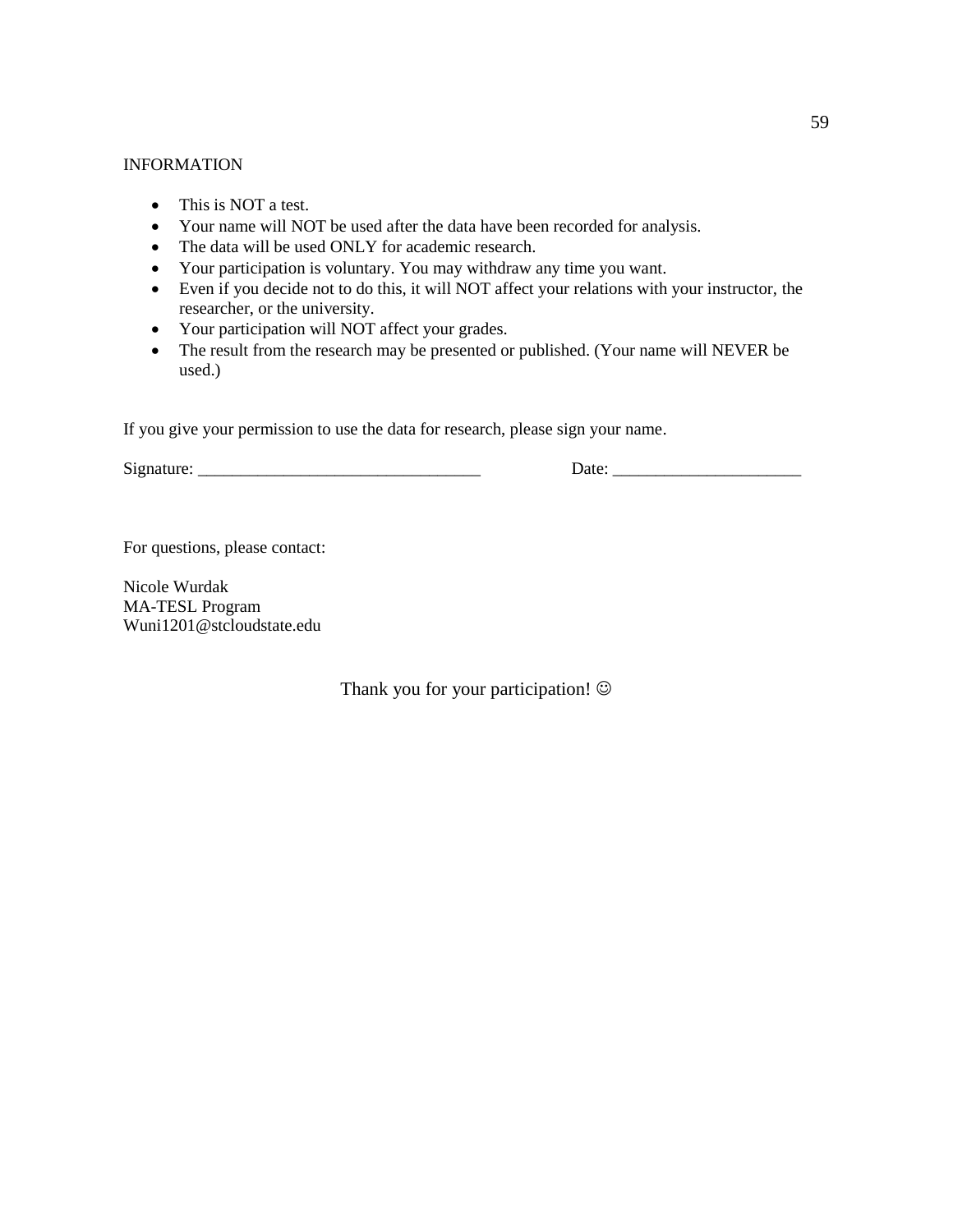#### **Appendix B**

#### **Interview Questions**

#### **Bio Questions**

- What is your age?
- How many years have you been studying English in the United States?
- How many years have you studied English total?
- How long have you been writing essays in English?

#### **Interview Questioning Route**

- 1. How do you feel about the experience of essay writing in English?
- 2. What do you consider to be your greatest challenges when writing English compositions?
- 3. Have you heard of meditation prior to this experience?
	- a. If so, what have you heard about it?
- 4. Have you practiced meditation prior to this experience?
	- a. If so, in what context?
	- b. If so, how often?
- 5. How would you describe your mood on the days that the essays were written?
- 6. How would you describe your experience with the meditation?
- 7. How do you feel the meditation affected you as you wrote your essay?
- 8. Given the opportunity would you participate in mediation before writing tasks in the future?
	- a. Why or why not?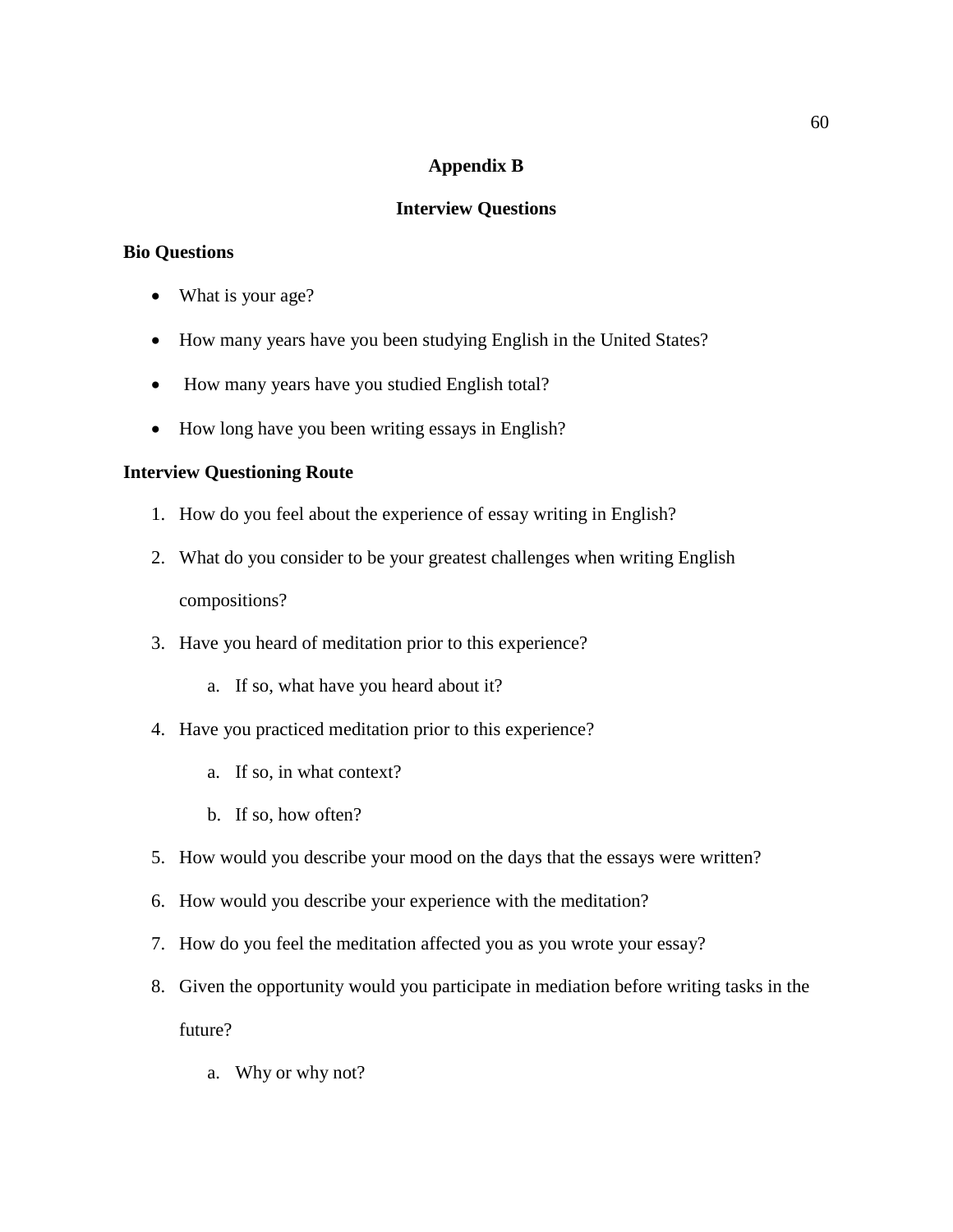- 9. Mindfulness is described as "the ability to pay attention to what you're experiencing from moment to moment—without drifting into thoughts of the past or concerns about the future, or getting caught up in opinions about what is going on."
- 10. Do you believe that practicing meditation impacted your general sense of mindfulness?
- 11. I want to know about students' impressions of using meditation as a means to decrease writing anxiety and increase feelings of mindfulness. Is there anything we didn't talk about that is important?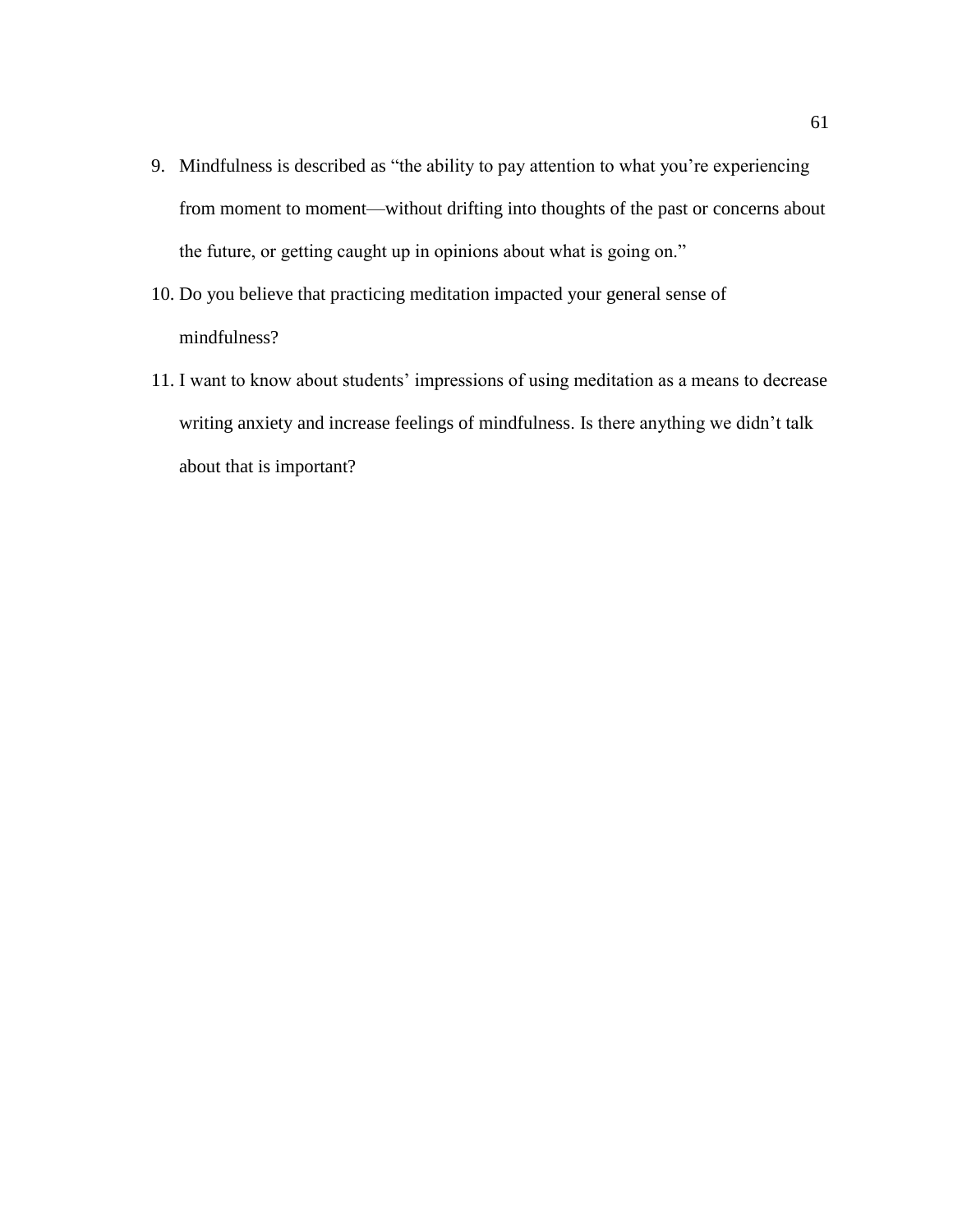#### **Appendix C**

#### **Data Collection Protocol**

#### The Impact of Meditation on ESL Students' Writing Teacher Protocol:

General Notes:

- 1. The data collecting portion of class must be held in a computer lab with each student given access to a computer.
- 2. On Day 2, before class begins, instructor must practice playing the guided audio, ensuring that all technological equipment (speakers, computer, etc.) is in working condition.
- 3. If any student decides not to participate in this study, please have them remain outside the classroom while students are completing surveys and participating in the meditation, but remain in the classroom, as a fully participating member, during the essay writing portion of class.
- 4. The meditation used for this thesis is solely a breathing meditation and has no religious or otherwise spiritual linkage.

Day 1:

9-9:40–Class will proceed under the directive of the instructor, typical activities will occur. 9:40-9:45–The teacher will instruct the students that:

- *1. You are being invited to participate in a study on the effect of meditation on writing. It's not required that you participate, but, whether you participate or not, we will all be writing essays during class time. We will be writing 2 essays this week, one today and one on Friday. (substitute "today" and "next Wednesday" for Casey). These essays will not be graded, but will be considered part of your classroom participation and may be used for follow up activities.*
- *2. If you decide to participate in the study you will also be asked to complete 2 surveys and one 5-minute meditation session. The surveys will take approximately 10 minutes of time.*
- *3. Your surveys, along with your essays will be analyzed for this study, but will be entirely anonymous*

9:45-9:55–The instructor will hand out the consents and the surveys. The teacher will say:

- *1. If you are interested in participating, please read and sign the consent form and background information, then answer the 34 questions listed. If you are not interested in participating, please return the form to me. When you are finished, please return the forms to me and you may take a break. Class will start again at 10:05*
- 9:55-10:05–Students will be allowed to leave the classroom and take a break.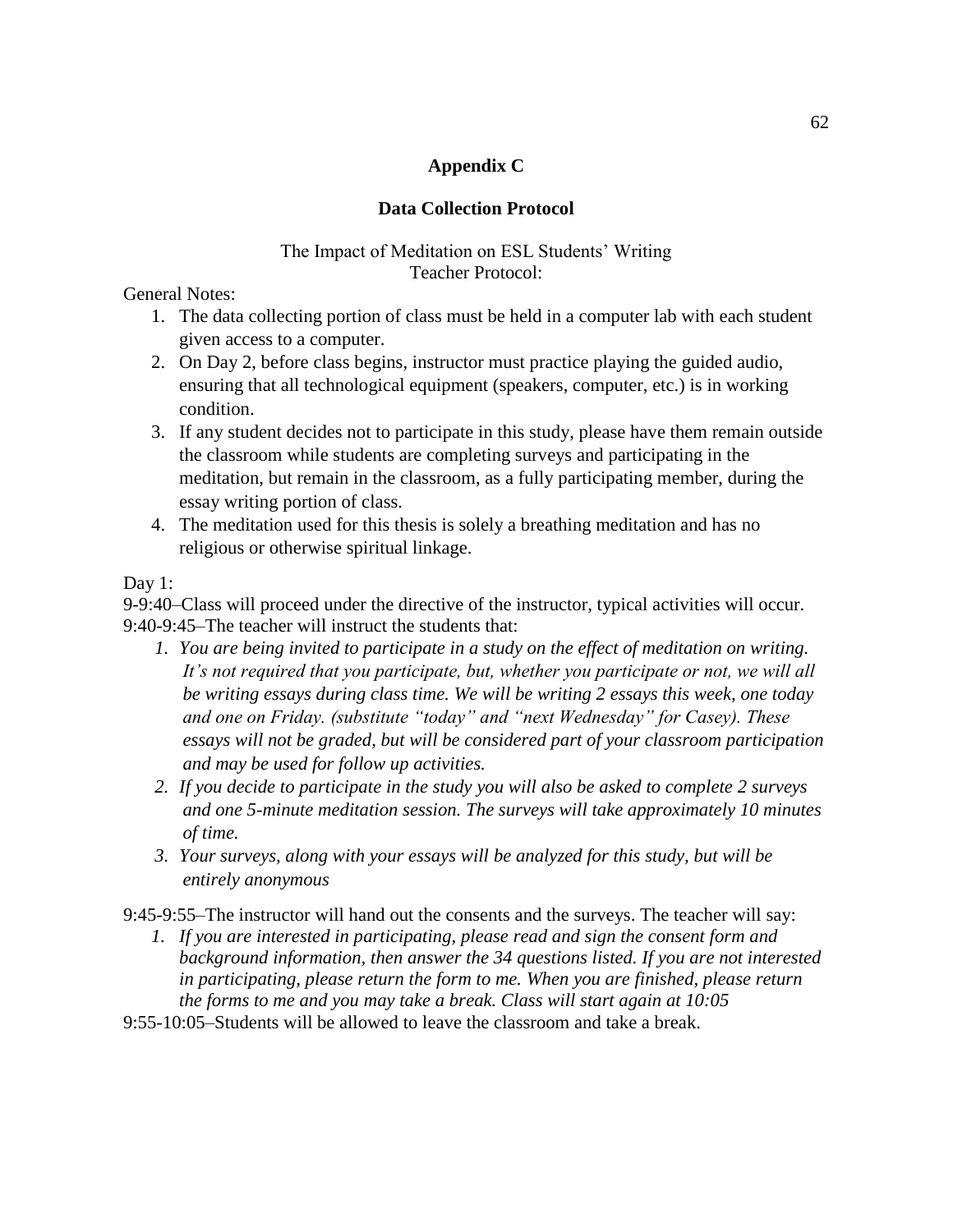10:05–Students will return to the classroom where they will be seated at a computer. The instructor should have two email addresses written on the whiteboard: his/her own and [wuni1201@stcloudstate.edu.](mailto:wuni1201@stcloudstate.edu)

*1. Please log into a computer and open up Microsoft word. In a minute I will be giving you each your topic to write about. Write this essay to the best of your abilities and when you are finished, please email it to me and to Nix. I've written our email addresses on the board. Please do not discuss your essay with other students in the IEC. You will have 45 minutes to complete your essay.* 

Instructor will randomly provide each students with a small piece of paper with 1 of 2 possible prompts written on it.

Notes:

1. The instructor should not talk further about the essay or this thesis project until after the second day of data collection occurs upon which point the essays can be used as part of other classroom activities.

Day 2: 9-9:40–Class will proceed under the directive of the instructor, typical activities will occur.

9:40-9:50–Students will be allowed to leave the classroom and take a break. Instructor will say:

1. *When you return to class, we will be writing another essay.*

9:50-10:40–Students will return to the classroom. Instructor will say:

*1. Please sit silently and follow this guided meditation. Please do not speak when it is over. When you finish listening to the meditation I will provide you with an essay prompt and we will begin writing our second essay. Write this essay to the best of your abilities and when you are finished, please email it to me and to Nix. I've written our email addresses on the board. Please do not discuss your essay with other students in the IEC. You will have 45 minutes to complete your essay.* 

Play the 5 minute Breathing Meditation here:<http://marc.ucla.edu/body.cfm?id=22>

1. Upon completion and in silence, the instructor will give students the alternate essay prompt than they received during the previous session. Students will be given 45 minutes to write their essay before emailing it.

10:40-10:50–The instructor will say:

1. *Please complete these surveys once more and hand them in to me when you are finished. As a reminder, you may be contacted by the researcher to participate in a follow-up interview.*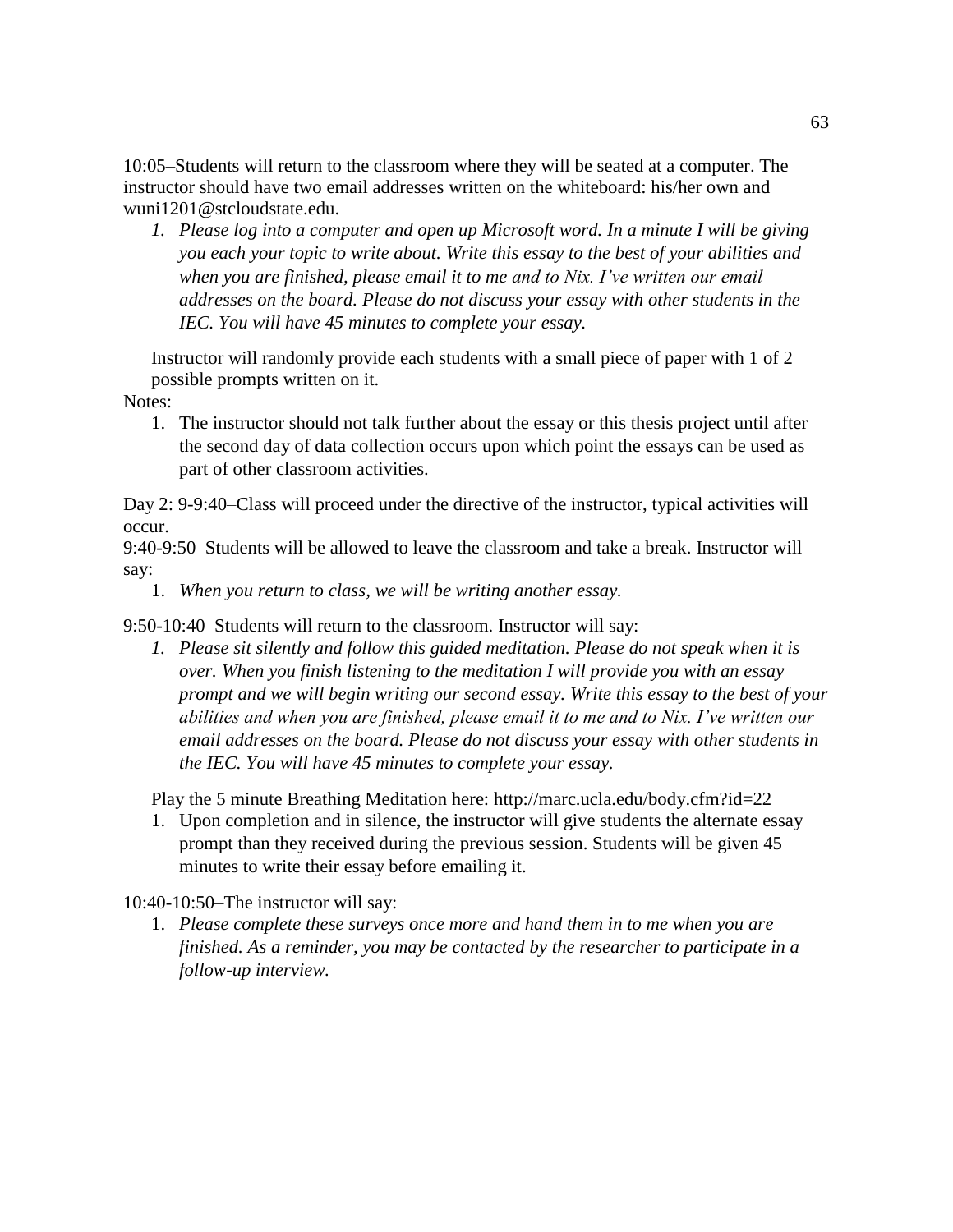#### **Appendix D**

#### **Cohesive Marker Evaluation Protocol**

#### Cohesion

- 1. Reference (REF): two linguistic elements are related in what they refer to
	- a. Jan lives near the park. He often goes there.
	- b. Largely created by the use of personal (she/he/it, etc.) and demonstrative (this/that/these/those) pronouns.
- 2. Substitution (SUB): a linguistic element is not repeated, but is replaced by a substitution item.
	- a. Saan loves strawberry ice cream. He has one every day.
- 3. Ellipsis (EL): one of the identical linguistic elements are omitted.
	- a. All the children had an *ice cream* today. Eva chose strawberry. Arthur had orange and Willem too.
	- b. Ellipsis and substitution allow for parts of a sentence to be omitted in referring to an earlier verbal or nominal element (for example: I told you SO; I've got ONE)
- 4. Conjunction (CON): a semantic relation is explicitly marked.
	- a. Eva walked into town, because she wanted an ice cream.
	- b. Conjunction establishes logico-semantic cohesive ties through the use of conjunctive 'markers' which 'move the text forward'
- 5. Lexical Cohesion (LC): two elements share a lexical field (collocation).
	- a. Why does this little boy wriggle all the time? Girls don't wriggle.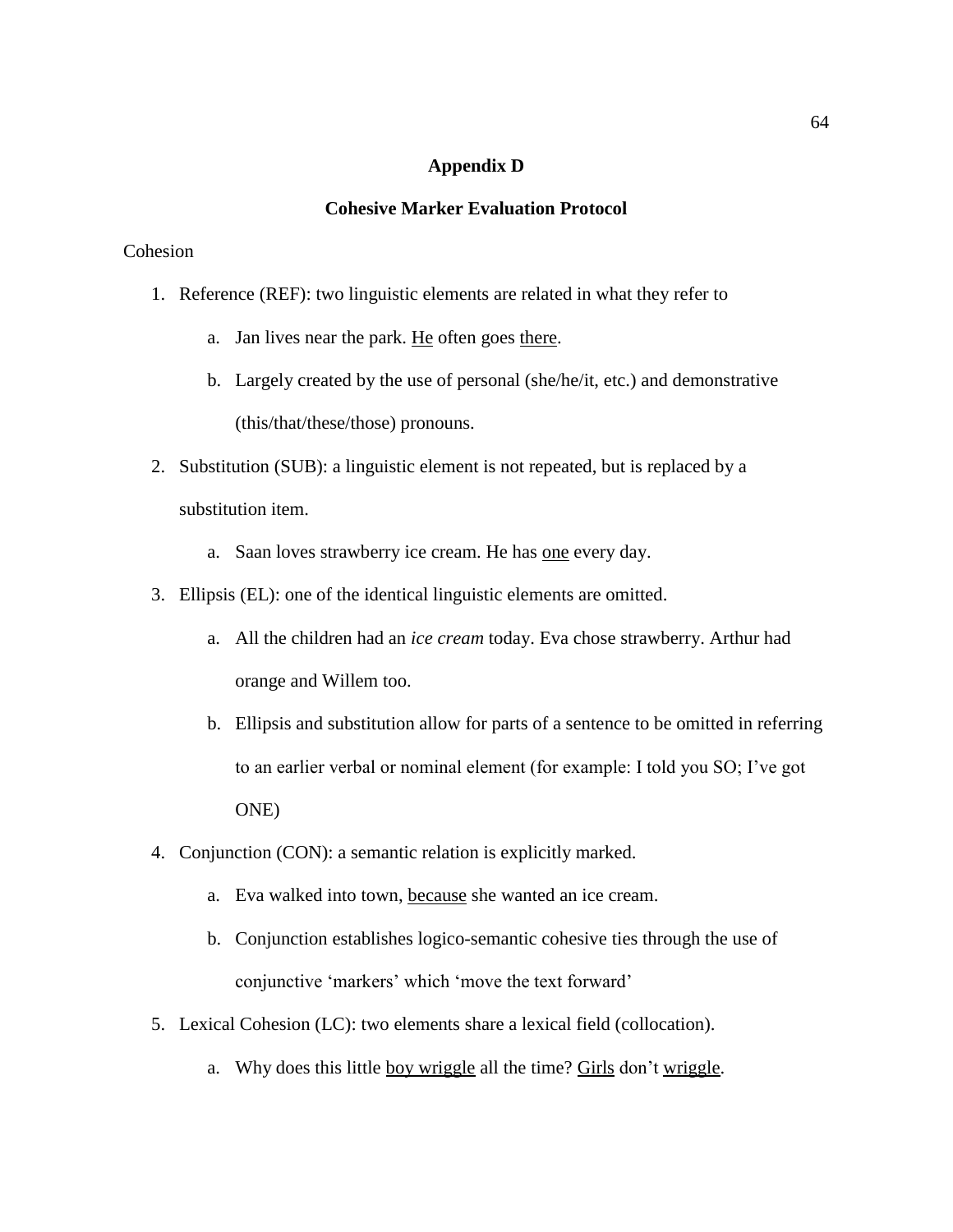b. Lexical cohesion is produced through the use of repetition, synonymy, meronymy and collocation.

\*Information taken from Halliday and Hasan (1976) and Cotton and Wilson (2008).

Task:

- Mark each cohesive relationship with a line connecting the two related items. On the bottom of the sheet, total the number of cohesive relationships making note of which type (as listed above) is included using the abbreviated form.
- Both readers must have an 80% inter-rater reliability.
- Both readers will be trained utilizing the same model and participate in 1-3 samples before proceeding to separately analyze each essay.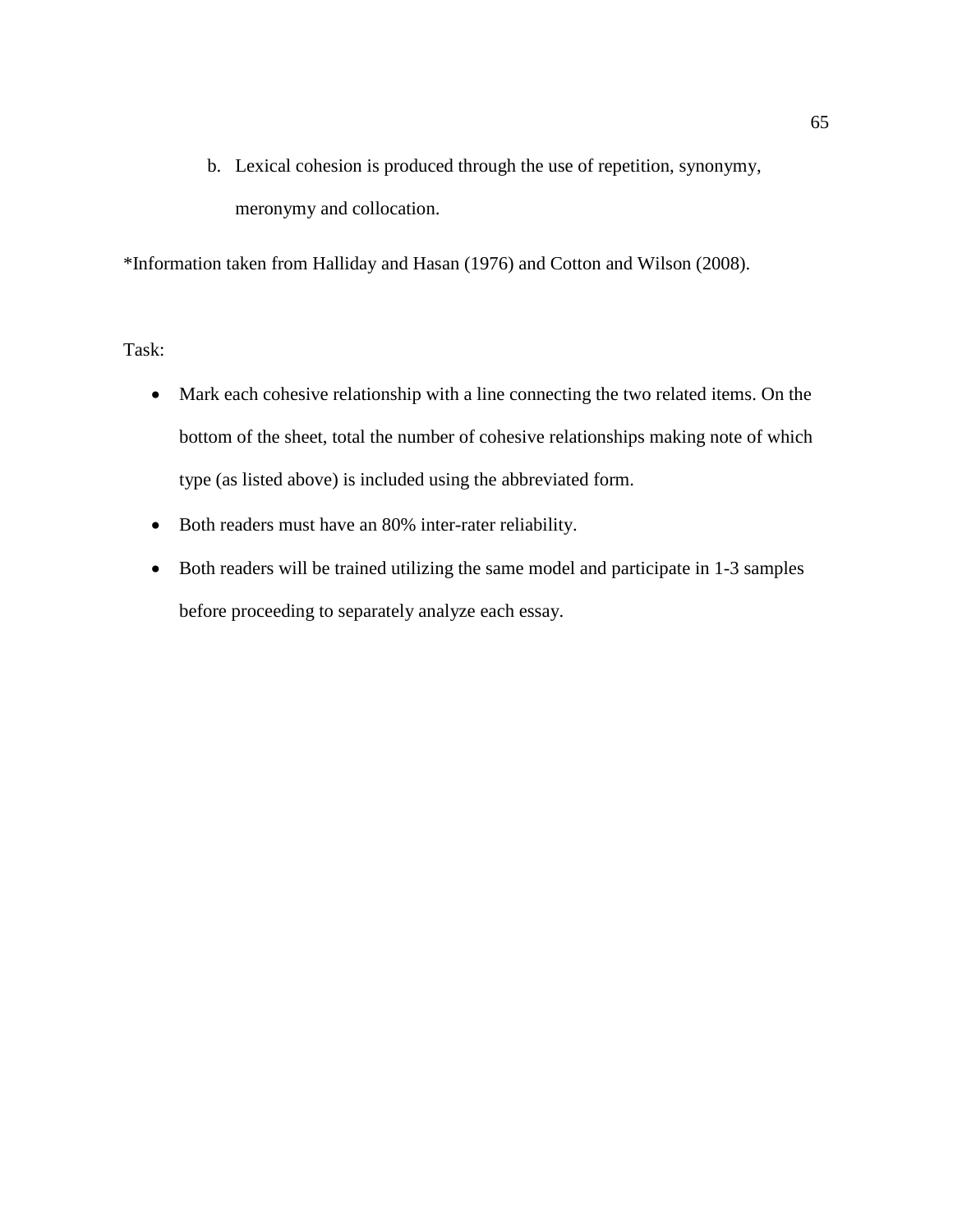## **Appendix E**

## **Survey Results**

| <b>Paired Samples Statistics</b> |  |
|----------------------------------|--|
|----------------------------------|--|

|         |           | Mean | $\mathbf N$ | Std. Deviation | Std. Error Mean |
|---------|-----------|------|-------------|----------------|-----------------|
|         | WQ1_Pre   | 2.85 | 27          | 1.231          | .237            |
| Pair 1  | WQ1_Post  | 2.96 | 27          | 1.427          | .275            |
|         | WQ2_Pre   | 2.89 | 27          | 1.155          | .222            |
| Pair 2  | WQ2_Post  | 3.22 | 27          | 1.311          | .252            |
|         | WQ3_Pre   | 2.74 | 27          | 1.130          | .217            |
| Pair 3  | WQ3_Post  | 2.89 | 27          | 1.188          | .229            |
|         | WQ4_Pre   | 3.81 | 27          | .834           | .160            |
| Pair 4  | WQ4_Post  | 3.41 | 27          | 1.118          | .215            |
|         | WQ5_Pre   | 2.85 | 27          | .989           | .190            |
| Pair 5  | WQ5_Post  | 2.56 | 27          | .934           | .180            |
|         | WQ6_Pre   | 3.37 | 27          | 1.391          | .268            |
| Pair 6  | WQ6_Post  | 3.22 | 27          | 1.281          | .247            |
| Pair 7  | WQ7_Pre   | 2.93 | 27          | 1.107          | .213            |
|         | WQ7_Post  | 3.41 | 27          | 1.279          | .246            |
| Pair 8  | WQ8_Pre   | 3.70 | 27          | 1.235          | .238            |
|         | WQ8_Post  | 3.48 | 27          | 1.221          | .235            |
|         | WQ9_Pre   | 2.93 | 27          | 1.141          | .220            |
| Pair 9  | WQ9_Post  | 2.52 | 27          | 1.156          | .222            |
| Pair 10 | WQ10_Pre  | 3.37 | 27          | .967           | .186            |
|         | WQ10_Post | 3.11 | 27          | .974           | .187            |
| Pair 11 | WQ11_Pre  | 3.70 | 27          | .993           | .191            |
|         | WQ11_Post | 3.67 | 27          | 1.000          | .192            |
| Pair 12 | WQ12_Pre  | 2.93 | 27          | 1.174          | .226            |
|         | WQ12_Post | 2.74 | 27          | 1.163          | .224            |
| Pair 13 | WQ13_Pre  | 2.74 | 27          | 1.347          | .259            |
|         | WQ13_Post | 2.70 | 27          | 1.137          | .219            |
| Pair 14 | WQ14_Pre  | 3.67 | 27          | 1.414          | .272            |
|         | WQ14_Post | 3.67 | 27          | 1.240          | .239            |
| Pair 15 | WQ15_Pre  | 3.26 | 27          | 1.059          | .204            |
|         | WQ15_Post | 3.63 | 27          | 1.182          | .227            |
| Pair 16 | WQ16_Pre  | 3.52 | 27          | 1.051          | .202            |
|         | WQ16_Post | 3.11 | 27          | 1.086          | .209            |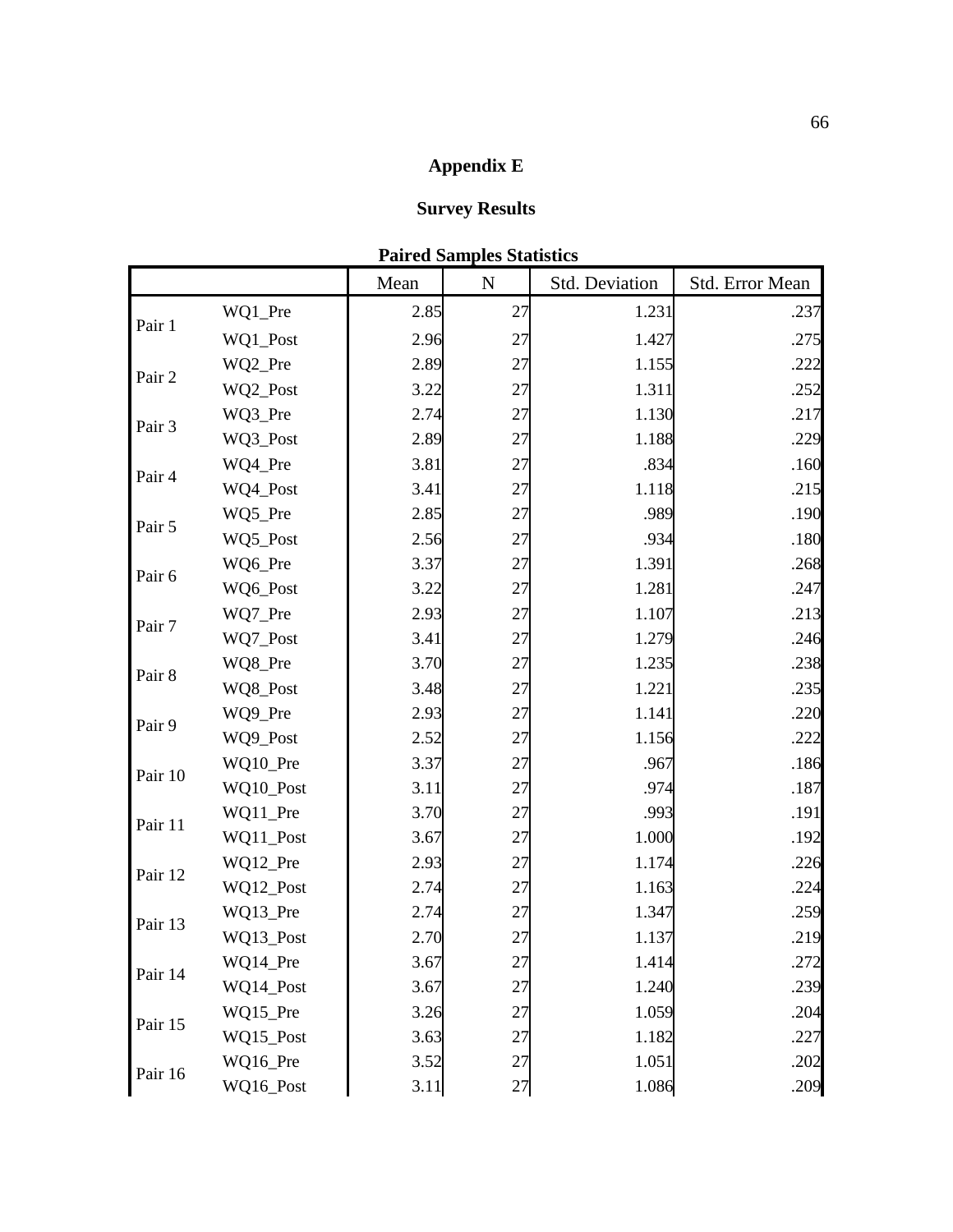| Pair 17 | WQ17_Pre  | 3.37 | 27 | 1.305 | .251 |
|---------|-----------|------|----|-------|------|
|         | WQ17_Post | 3.48 | 27 | 1.282 | .247 |
|         | WQ18_Pre  | 3.63 | 27 | 1.275 | .245 |
| Pair 18 | WQ18_Post | 3.67 | 27 | 1.038 | .200 |
|         | WQ19_Pre  | 2.78 | 27 | 1.219 | .235 |
| Pair 19 | WQ19_Post | 3.11 | 27 | 1.396 | .269 |
| Pair 20 | MQ1_Pre   | 3.07 | 27 | 1.412 | .272 |
|         | MQ1_Post  | 3.15 | 27 | 1.231 | .237 |
| Pair 21 | MQ2_Pre   | 3.70 | 27 | .869  | .167 |
|         | MQ2_Post  | 3.37 | 27 | 1.115 | .214 |
|         | MQ3_Pre   | 3.74 | 27 | .903  | .174 |
| Pair 22 | MQ3_Post  | 3.48 | 27 | 1.051 | .202 |
| Pair 23 | MQ4_Pre   | 3.15 | 27 | 1.099 | .212 |
|         | MQ4_Post  | 3.22 | 27 | .751  | .145 |
|         | MQ5_Pre   | 3.07 | 27 | 1.141 | .220 |
| Pair 24 | MQ5_Post  | 3.07 | 27 | 1.035 | .199 |
| Pair 25 | MQ6_Pre   | 2.74 | 27 | .944  | .182 |
|         | MQ6_Post  | 3.04 | 27 | 1.018 | .196 |
|         | MQ7_Pre   | 3.37 | 27 | 1.043 | .201 |
| Pair 26 | MQ7_Post  | 3.44 | 27 | 1.013 | .195 |
| Pair 27 | MQ8_Pre   | 3.81 | 27 | 1.001 | .193 |
|         | MQ8_Post  | 3.44 | 27 | 1.050 | .202 |
| Pair 28 | MQ9_Pre   | 3.41 | 27 | 1.118 | .215 |
|         | MQ9_Post  | 3.19 | 27 | .962  | .185 |
| Pair 29 | MQ10_Pre  | 2.93 | 27 | .917  | .176 |
|         | MQ10_Post | 3.00 | 27 | .734  | .141 |
| Pair 30 | MQ11_Pre  | 3.19 | 27 | 1.145 | .220 |
|         | MQ11_Post | 3.22 | 27 | 1.121 | .216 |
| Pair 31 | MQ12_Pre  | 3.78 | 27 | 1.050 | .202 |
|         | MQ12_Post | 3.63 | 27 | 1.334 | .257 |
| Pair 32 | MQ13_Pre  | 3.33 | 27 | 1.074 | .207 |
|         | MQ13_Post | 3.26 | 27 | .944  | .182 |
|         | MQ14_Pre  | 3.93 | 27 | .829  | .159 |
| Pair 33 | MQ14_Post | 3.78 | 27 | .934  | .180 |
|         | MQ15_Pre  | 2.67 | 27 | .832  | .160 |
| Pair 34 | MQ15_Post | 2.48 | 27 | 1.051 | .202 |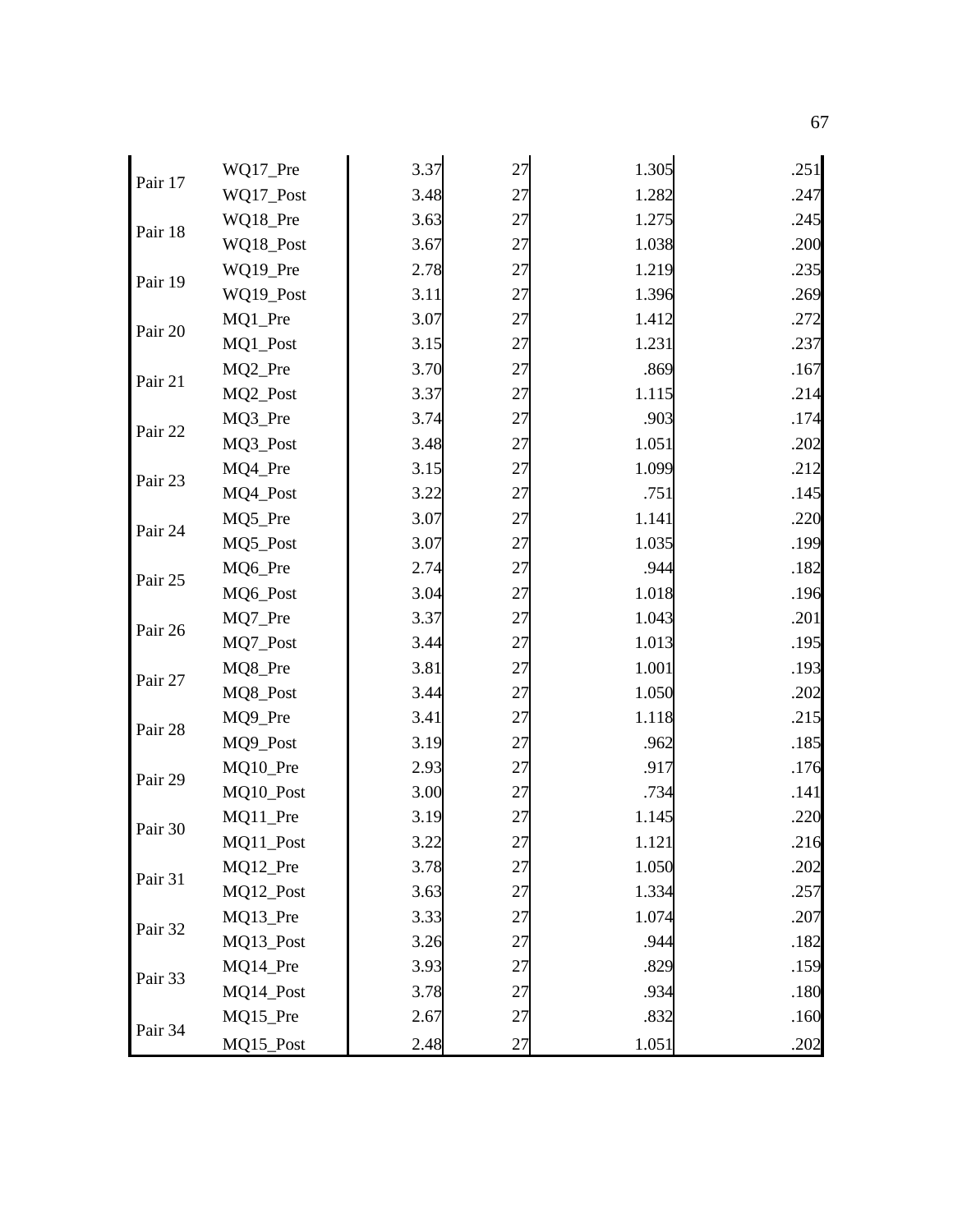| Paired Samples Test<br>Paired Differences |                         |         |           |            |          |                               |          |    |         |
|-------------------------------------------|-------------------------|---------|-----------|------------|----------|-------------------------------|----------|----|---------|
|                                           |                         | t       | df        | Sig. $(2-$ |          |                               |          |    |         |
|                                           |                         | Mean    | Std.      | Std. Error |          | 95% Confidence                |          |    | tailed) |
|                                           |                         |         | Deviation | Mean       |          | Interval of the<br>Difference |          |    |         |
|                                           |                         |         |           |            | Lower    | Upper                         |          |    |         |
|                                           | WQ1_Pre -               | $-.111$ | .934      | .180       | $-.480$  | .258                          | $-.618$  | 26 | .542    |
| Pair 1                                    | WQ1_Post                |         |           |            |          |                               |          |    |         |
| Pair 2                                    | WQ2_Pre -               | $-.333$ | 1.144     | .220       | $-.786$  | .119                          | $-1.515$ | 26 | .142    |
|                                           | WQ2_Post                |         |           |            |          |                               |          |    |         |
| Pair 3                                    | WQ3_Pre -               | $-.148$ | .718      | .138       | $-.432$  | .136                          | $-1.072$ | 26 | .294    |
|                                           | WQ3_Post                |         |           |            |          |                               |          |    |         |
| Pair 4                                    | WQ4_Pre -               | .407    | .971      | .187       | .023     | .792                          | 2.180    | 26 | .039    |
|                                           | WQ4_Post                |         |           |            |          |                               |          |    |         |
| Pair 5                                    | WQ5_Pre -               | .296    | 1.203     | .232       | $-.180$  | .772                          | 1.280    | 26 | .212    |
|                                           | WQ5_Post                |         |           |            |          |                               |          |    |         |
| Pair 6                                    | WQ6_Pre -               | .148    | .770      | .148       | $-156$   | .453                          | 1.000    | 26 | .327    |
|                                           | WQ6_Post                |         |           |            |          |                               |          |    |         |
| Pair 7                                    | WQ7_Pre -               | $-.481$ | .975      | .188       | $-.867$  | $-.096$                       | $-2.565$ | 26 | .016    |
|                                           | WQ7_Post                |         |           |            |          |                               |          |    |         |
| Pair 8                                    | WQ8_Pre -               | .222    | 1.251     | .241       | $-.273$  | .717                          | .923     | 26 | .364    |
|                                           | WQ8_Post                |         |           |            |          |                               |          |    |         |
| Pair 9                                    | WQ9_Pre -               | .407    | .844      | .162       | .074     | .741                          | 2.508    | 26 | .019    |
|                                           | WQ9_Post                |         |           |            |          |                               |          |    |         |
| Pair 10                                   | WQ10_Pre -              | .259    | .984      | .189       | $-.130$  | .649                          | 1.369    | 26 | .183    |
|                                           | WQ10_Post<br>WQ11_Pre - | .037    | 1.255     | .242       | $-0.459$ | .534                          | .153     | 26 | .879    |
| Pair 11                                   | WQ11_Post               |         |           |            |          |                               |          |    |         |
|                                           | WQ12_Pre -              | .185    | 1.145     | .220       | $-.268$  | .638                          | .841     | 26 | .408    |
| Pair 12                                   | WQ12_Post               |         |           |            |          |                               |          |    |         |
|                                           | WQ13_Pre -              | .037    | 1.192     | .229       | $-.435$  | .509                          | .161     | 26 | .873    |
| Pair 13                                   | WQ13_Post               |         |           |            |          |                               |          |    |         |
|                                           | WQ14_Pre -              | .000    | 1.209     | .233       | $-.478$  | .478                          | .000     | 26 | 1.000   |
| Pair 14                                   | WQ14_Post               |         |           |            |          |                               |          |    |         |
|                                           | WQ15_Pre -              | $-.370$ | .926      | .178       | $-.737$  | $-.004$                       | $-2.078$ | 26 | .048    |
| Pair 15                                   | WQ15_Post               |         |           |            |          |                               |          |    |         |

**Paired Samples Test**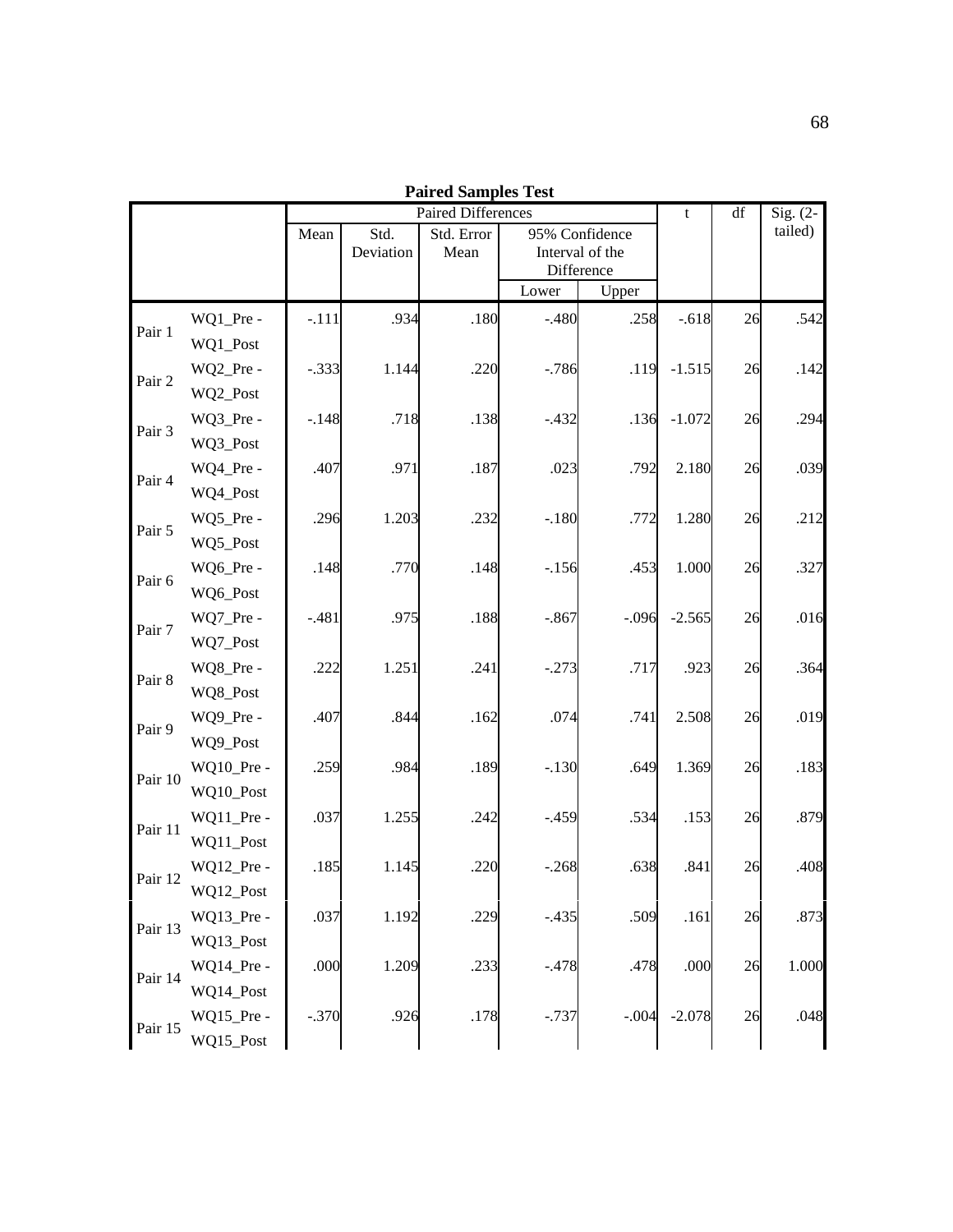| Pair 16 | WQ16_Pre -<br>WQ16_Post              | .407    | .844  | .162 | .074     | .741 | 2.508    | 26 | .019  |
|---------|--------------------------------------|---------|-------|------|----------|------|----------|----|-------|
| Pair 17 | WQ17_Pre -                           | $-.111$ | 1.121 | .216 | $-.555$  | .332 | $-.515$  | 26 | .611  |
| Pair 18 | WQ17_Post<br>WQ18_Pre -              | $-.037$ | 1.224 | .236 | $-.521$  | .447 | $-157$   | 26 | .876  |
| Pair 19 | WQ18_Post<br>WQ19_Pre -<br>WQ19_Post | $-.333$ | 1.109 | .214 | $-.772$  | .106 | $-1.561$ | 26 | .131  |
| Pair 20 | MQ1_Pre -<br>MQ1_Post                | $-.074$ | 1.107 | .213 | $-.512$  | .364 | $-.348$  | 26 | .731  |
| Pair 21 | MQ2_Pre -<br>MQ2_Post                | .333    | 1.074 | .207 | $-.092$  | .758 | 1.612    | 26 | .119  |
| Pair 22 | MQ3_Pre -<br>MQ3_Post                | .259    | 1.228 | .236 | $-.226$  | .745 | 1.097    | 26 | .283  |
| Pair 23 | MQ4_Pre -<br>MQ4_Post                | $-.074$ | 1.207 | .232 | $-.551$  | .403 | $-.319$  | 26 | .752  |
| Pair 24 | MQ5_Pre -<br>MQ5_Post                | .000    | 1.209 | .233 | $-.478$  | .478 | .000     | 26 | 1.000 |
| Pair 25 | MQ6_Pre -<br>MQ6_Post                | $-.296$ | 1.031 | .198 | $-.704$  | .111 | $-1.494$ | 26 | .147  |
| Pair 26 | MQ7_Pre -<br>MQ7_Post                | $-.074$ | 1.174 | .226 | $-.539$  | .390 | $-.328$  | 26 | .746  |
| Pair 27 | MQ8_Pre -<br>MQ8_Post                | .370    | .967  | .186 | $-0.012$ | .753 | 1.991    | 26 | .057  |
| Pair 28 | MQ9_Pre -<br>MQ9_Post                | .222    | 1.281 | .247 | $-.285$  | .729 | .901     | 26 | .376  |
| Pair 29 | MQ10_Pre -<br>MQ10_Post              | $-.074$ | 1.207 | .232 | $-.551$  | .403 | $-.319$  | 26 | .752  |
| Pair 30 | MQ11_Pre -<br>MQ11_Post              | $-.037$ | 1.581 | .304 | $-.662$  | .588 | $-.122$  | 26 | .904  |
| Pair 31 | MQ12_Pre -<br>MQ12_Post              | .148    | .907  | .175 | $-.211$  | .507 | .848     | 26 | .404  |
| Pair 32 | MQ13_Pre -<br>MQ13_Post              | .074    | .997  | .192 | $-.320$  | .469 | .386     | 26 | .703  |
| Pair 33 | MQ14_Pre -<br>MQ14_Post              | .148    | 1.199 | .231 | $-.326$  | .623 | .642     | 26 | .527  |

69